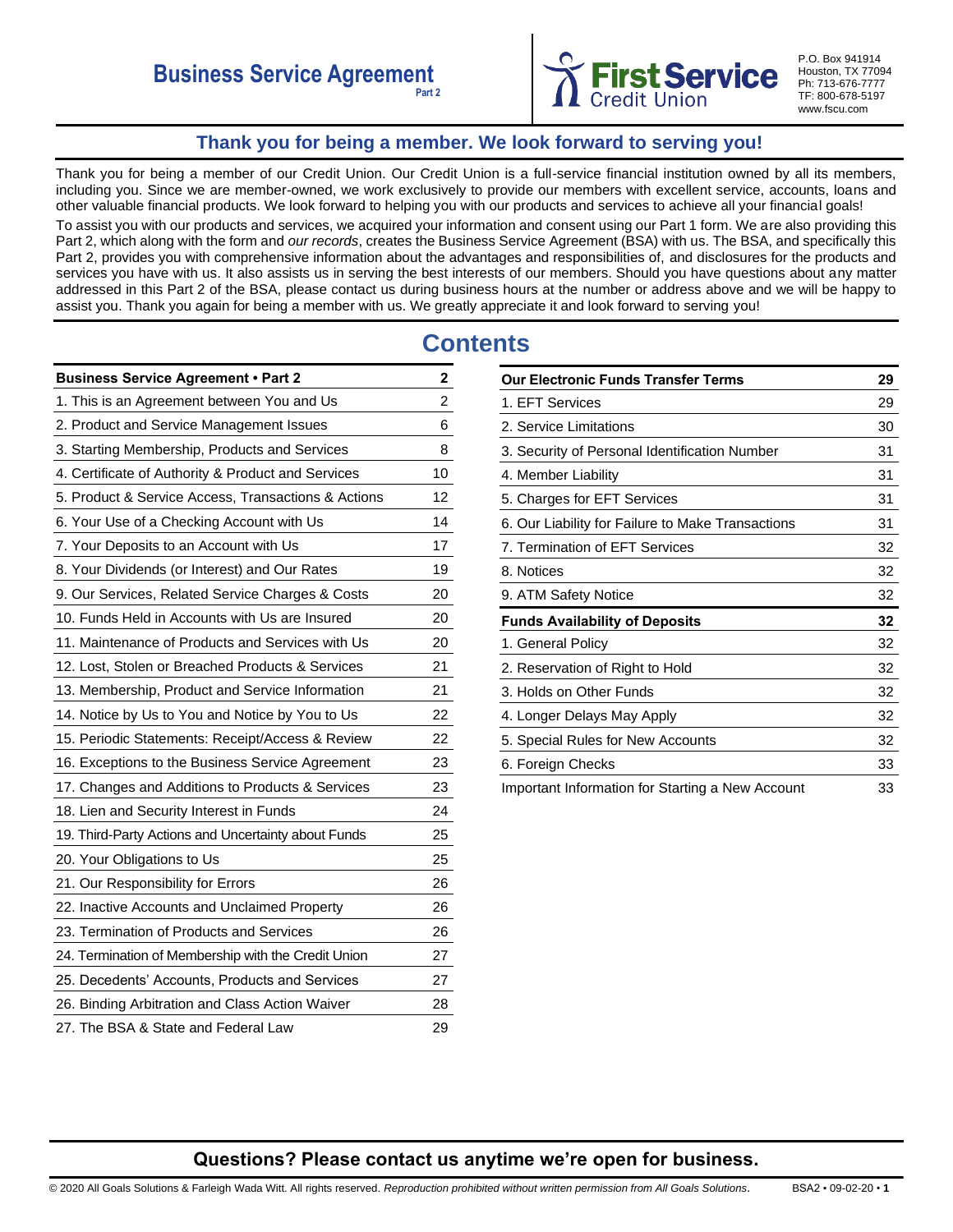# **Business Service Agreement • Part 2**

## <span id="page-1-1"></span><span id="page-1-0"></span>**1. This is an Agreement between You and Us**

**a. The Purpose of this Part 2 of the Business Service Agreement**  This Business Service Agreement (BSA) Part 2 provides you with comprehensive information about the privileges and responsibilities of the products and services you have with us. It also assists us in serving the best interests of the members of our Credit Union. Please read and keep a copy of this BSA Part 2 *document*, and all contracts you have with us, for future reference.

### **b. Agreement to Membership, Products and Services**

When you join our Credit Union and start accounts, loans, products and services with us, you may sign a Part 1 service form, and will be provided or be able to access this Part 2 *document*. The Parts 1 and 2, along with the related information and *documents* in *our records*, create the Business Service Agreement with us.

We refer to our Business Service Agreement form as a "Part 1 form" or "service form." We (or you) may complete the form, which you review and sign or authorize to use our products and services. The form may include information about the business or organization, you and the products and services you have requested. This information is entered in our *documents* or *computer system*. In fact, the service form may consist entirely of information in our *computer system*. The forms, *documents* and information are retained in *our records* and are used to start, maintain and *manage* the products and services you have with us. They are the first part of our Business Service Agreement-- the "Part 1."

We refer to this *document* as the "Part 2" of our Business Service Agreement. The Part 2 explains the *terms* of membership, products and services with us. It also includes "Our Electronic Funds Transfer Terms," "Funds Availability of Deposits" and "Our Rates & Service Charges." Most of these disclosures are found at the end of this Part 2 and are also accessible separately from the Part 2 on our website or on request from us. The Part 2 is the second part of our Business Service Agreement.

You understand that Parts 1 and 2, along with the information and *documents* in *our records*, create a legally binding contract with us. This contract is the Business Service Agreement, which we refer to as the "BSA." The BSA addresses how membership, products and services are started, confirmed, maintained, reviewed, changed, added or terminated (please see the word "*action*" in Provision 1.e.). The BSA applies when you *take actions, conduct transactions on* or use our products and services. It also addresses how we *manage* and communicate with you about our products and services. The *terms* of the BSA apply to all products and services unless those *terms* are superseded (controlled) by specific provisions in the contracts for those products and services. The BSA also applies to any person or organization that wants to *take action*, *conduct a transaction* or requests us to act on any matter concerning the business of our Credit Union. You consent to the *terms* of the BSA when you apply for membership, share your information with us, sign or authorize a *document*, use a product or service, receive or have access to a periodic statement, or request to do, or do, business with us *by any method we allow*. When you perform any of the preceding activities, you also affirm all the information you provide to us is complete and true, and any *document* has been completed and the information has been entered accurately in a *document* or our *computer system* and according to your instructions, as reflected in *our records*. You agree we may rely exclusively on the *terms* of the BSA and have no obligation to rely on any non-Credit Union documentation unless otherwise required by law. You understand you may contact us and request to review or access a paper or *electronically managed* copy of your information or *document* in *our records*, the current version of this Part 2, and all disclosures or other contracts, any time we are open for business. You may also access a current version of this Part 2 and all disclosures on our website at www.fscu.com.

### **c. Organization of this Part 2 of the BSA**

The twenty-seven (27) Provisions of the Part 2 are organized chronologically, starting with important information, definitions and *management* matters you should know about the BSA. The Part 2 then addresses membership and starting new products and services. The Part 2 thereafter explains how you may *conduct transactions on* and use our products and services, and how we maintain and *manage*  them. It also describes how you or we may make changes and additions to products, services and the contracts that govern them. Finally, the Part 2 addresses product and service termination issues. The Part 2 concludes with three (3) important disclosures that also affect our accounts, products and services: "Our Electronic Funds Transfer Terms," "Funds Availability of Deposits" and "Our Rates & Service Charges." You may see the general organization of the Part 2 by reviewing the left side of the Table of Contents, which contains the twenty-seven (27) Provisions , and then the right side of the Table of Contents, which contains the disclosures. You may access any Provision or disclosure by page number, or by clicking on the title of the Provision or disclosure in the PDF of the Part 2. You may return to the Table of Contents in the PDF of the Part 2 by clicking on the acronym "TOC" located in the right lower corner of the PDF. Should you have questions about the organization of the Part 2, please contact us during business hours and we will be happy to assist you.

### **d. Questions? Please Contact Us at Your Earliest Convenience**

You may visit our branch or contact us at 713-676-7777 or toll free at 800-678-5197 during business hours for assistance with questions or concerns about the accounts, loans, products or services you have with us. It is important you read and follow the terms of the BSA so 1) we meet your product and service needs, 2) you fully benefit from the advantages of membership with us, and 3) you fulfill all your responsibilities and avoid service charges, costs, losses or liability. We cannot and do not provide legal, financial, tax or other professional advice. Should you need such advice, please consult your own professional. We can however help you and your professional with any questions about our credit union and its products and services, which we are pleased to do anytime during business hours. The BSA is written in English. It is your responsibility to get help from someone you choose if you have any difficulties in reading or understanding the BSA. Also, if you attempt to initiate an action or transaction on a product or service by communicating with us in a language other than in English, we have no obligation to permit or conduct the action or transaction unless we also communicate about the action or transaction with you in that language. If you need help with any matter addressed in the BSA, contract, product or service, please contact us at your earliest convenience.

### **e. Important Definitions for the Business Service Agreement**

A number of important words and phrases used throughout the BSA are identified below by bolded capitalized words and phrases, and defined in alphabetical order (with the exception of "You" and "Us," which are defined first). To assure you are aware of specific important definitions, several key and frequently used words and phrases that follow are *italicized* throughout this Part 2. They include *action*, *by any method we allow*, *computer system*, *document*, *electronically manage, manage, our records, terms* and *transaction*. Please contact us during business hours with any questions you may have about the definitions of the BSA.

**You and Us.** The words "you" and "your" mean 1) a business (and its owner(s)), organization, representative, transactor or information user, member or person who requests to *take action* or *conduct a transaction on* membership, accounts, loans, products or services with us, and 2) any person or organization that requests us to act on any matter concerning the business of our Credit Union. The words "we," "our" and "us" mean our Credit Union and our associates.

**Accessible.** We use the words "accessible," "access" and "accessibility" to explain how 1) we may provide**,** and you may review and obtain**,** paper or *electronically managed documents* and the information that pertains to products and services with us, and 2) you may start and use a product or service *as we allow.*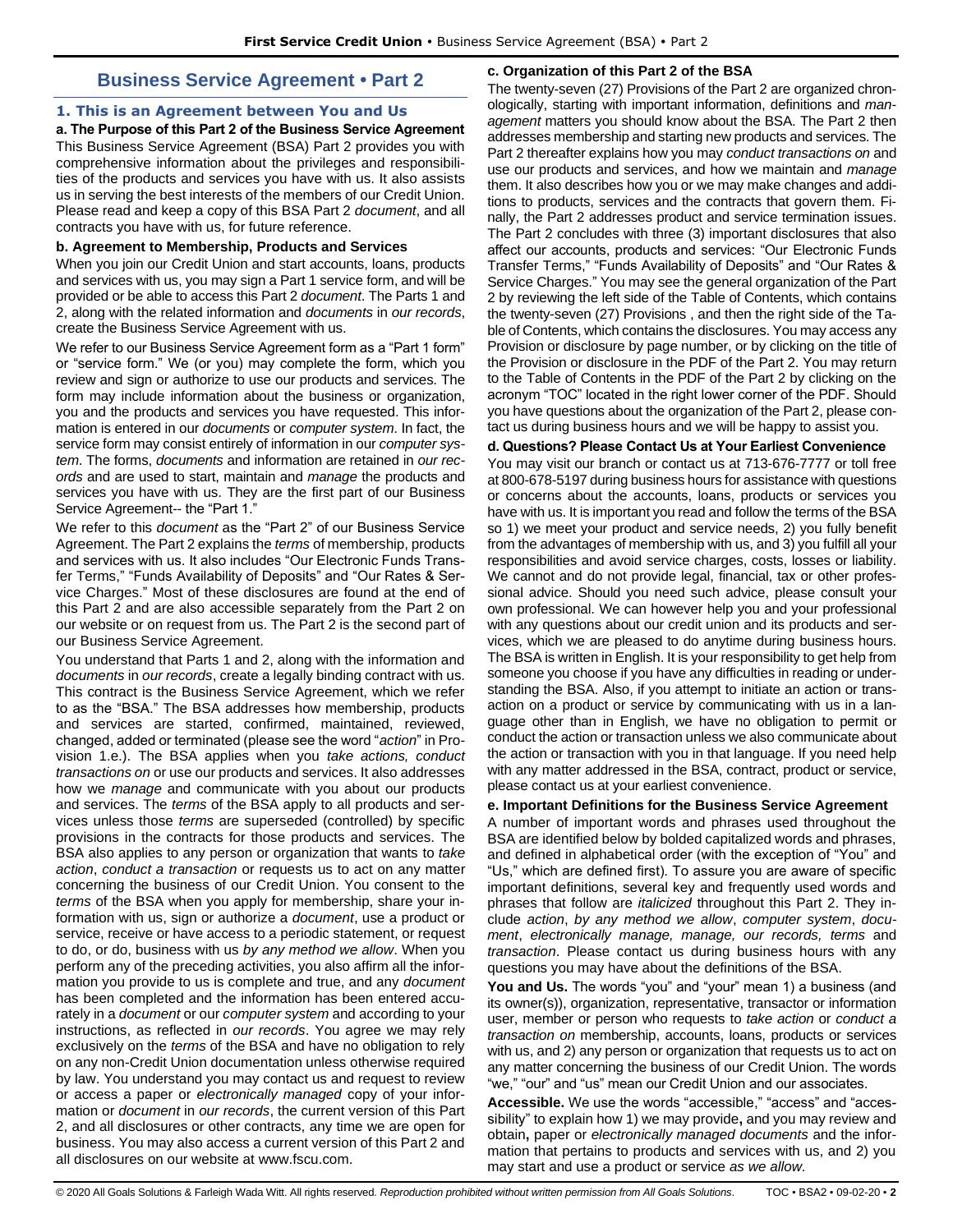**Account.** The words "account" and "subaccount" mean one of three (3) types of savings products you may start and use to hold your funds with us: a savings (share) account, a checking (share draft) account or a term account (commonly referred to as a certificate or share certificate account). Accounts, along with membership and loans, are one of the three primary categories of products at our Credit Union. For further information, please see Provisions 2.k., 4., 6., 7.,11.,17. and 23.

**ACH.** Is an abbreviation for an automated clearing house *transaction*, which is an electronic credit to or debit from an account with us processed through an automated clearing house network. An ACH is an electronic fund transfer (EFT).

**Action.** The word "*action*" and the phrases "*action on*," "*take action*" and "*take action on*" mean to start, confirm, maintain, review, change, add or terminate membership, accounts, loans, products or services with us *by any method we allow*.

**Add.** The words "add," "adding," "addition" and "additional" mean to *take action* to start and add a new account, product or service to the current products and services you have with us *by any method we allow*. We may note an addition by placing an "A" (for added) in a box on our form. For further information, please see Provision 17.

**As We Offer.** The phrases "as we offer" and "we offer" mean the products and services we may provide, and the methods (ways) you may access them. For further information, please see Provision 1.f.2).

**Associate.** The word "associate" and the phrases "associated person" and "associated organization" mean any person or organization employed or approved by us to assist us in any way with the business of our Credit Union.

**ATM.** Is an abbreviation for an Automated Teller Machine.

**Beneficial Owner.** The phrase "beneficial owner" means a person who owns twenty-five percent (25%) or more interest in a member business. We may refer to this person as a "beneficial owner" in *our records* to assist us in providing excellent service and *managing* our products and services for the business. For further information, please see Provision 4.

**BSA.** Is an abbreviation for the Business Service Agreement, which is a contract composed of our Part 1 service form, the *documents* and information in *our records* and this Part 2.

**Business.** The word "business" when used to describe any "going concern" or "enterprise," means a privately-owned entity organized and/or recognized under the law (a legal entity) that can join our Credit Union and use our products and services.

**Business Service Agreement.** The Business Service Agreement (the BSA) is a contract composed our Part 1 service form, the *documents* and information in *our records* and this Part 2.

**By Any Method We Allow.** The phrases "*by any method we allow*," "*as we allow*" and "*we allow*," and the word "method" mean the ways you may start, consent to, access, *take actions, conduct transactions on* or use membership, accounts, loans, products and services with us in-person, online or by phone, mail or ATM as we offer. For further information, please see Provision 2.i.

**Change.** The words "change," "changed," "changing," "revise," "revised," "revising," "update," "updated" and "updating" mean to *take action* to amend or modify any information, contract or matter pertaining to a person, account, product or service, or add a person to or remove a person from an account, product or service *as we allow*. We may note a change by placing a "C" (for changed) in a box on our form. For further information, please see Provision 17.

**Check.** The word "check" means a check, share draft or draft issued, negotiated, deposited, collected, presented, paid or dishonored in any physical or *electronic* format we recognize. For further information, please see Provisions 6., 7. 6., 7., 15. and 22.b.

**Close.** The words "close," "closed" and "closing" mean to "terminate" an account, product, service or contract *as we allow*. Please see the definition of "Terminate."

**Computer System.** The phrase "*computer system*" means, but is not limited to, all hardware, software and technology we use to *electronically manage* any aspect of our Credit Union's business, including your *actions* and *transactions on* membership, accounts, loans, products, services, information and *documents*. Our data processing system is part of our *computer system*, and our *computer system* is part of *our records*. For further information, please see Provision 2.e.

**Conduct.** The words "conduct," "conducts" and "conducting" mean your consent and 1) performance of a *transaction* to deposit or withdraw funds from, 2) access to information about, or 3) use of, a product or service *by any method we allow*. For further information, please see Provisions 2.i. and 5.

**Consent.** The words "consent," "agree," "authorize," "authorization" and "authorizing" mean your assent to (approval of) 1) the BSA and any contract, as applicable, 2) any product or service, and 3) any *actions, transactions on* and use of membership, accounts, loans, products or services *by any method we allow*. For further information, please see Provision 2.b.

**Contents.** The word "Contents" and the phrase "Table of Contents" refer to the first page of this Part 2 *document* that lists the twentyseven (27) Provisions (in the left column) and the Disclosures (in the right column) that are contained in this Part 2. You may access a specific Provision or disclosure by clicking on the title in the Table of Contents in the PDF of the Part 2. You may also go to the Table of Contents from anywhere in the Part 2 by clicking on the acronym "TOC" located in the right lower corner in the PDF of the Part 2.

**Contract.** The words "contract" and "agreement" mean the BSA, any other contract or agreement that addresses membership, accounts, loans, products and services you have with us, and any changes or additions we make to the BSA, contract or agreement from time to time. For further information, please see Provision 1.f.2).

**Control Person.** The phrase "control person" means a person who has significant responsibility to control, manage or direct a business. We may refer to this person as a "control person" in *our records* to assist us in providing excellent service and *managing* our products and services for the business. For further information, please see Provision 4.

**Costs.** The words "cost" and "costs" mean all expenses, employee time, fees, charges, reimbursements, penalties, attorney or other professional fees, collection costs, losses, liabilities, physical damages, travel and related expenditures or litigation we incur addressing any matter involving you or the products and services you have with us.

**Disclosures.** The words "disclosure" and "disclosures" generally mean the explanatory information that addresses your rights under specific federal or state laws that we provide (or you may access) along with or separately from this Part 2, and are part of the BSA. Please review the right column of the Table of Contents to see the disclosures included at the end of this Part 2.

**Document.** The words "*document*" or "*documents*" mean, but are not limited to, anything on paper or any *electronically managed*  copy, image, text, information, data, record and file we create or use to *manage* any aspect of our Credit Union's business, including your *actions* and *transactions on* our products and services. An example of a typical *document* is a contract you authorize to start a product or service with us. Our *documents* are retained *in our records*. For further information, please see Provision 2.d.

**Documentation.** The word "documentation" means anything on paper or any *electronically managed* copy, image, text, information, data, record and file you offer to us (or we request) to perform due diligence or verify your authority to allow you to *take action* or *conduct a transaction on* a product or service. For further information, please see Provision 2.d.1).

**EIN.** Is an abbreviation for Employer Identification Number.

**EFT.** Is an abbreviation for electronic fund transfer, which is an electronic credit to or debit from an account with us. For further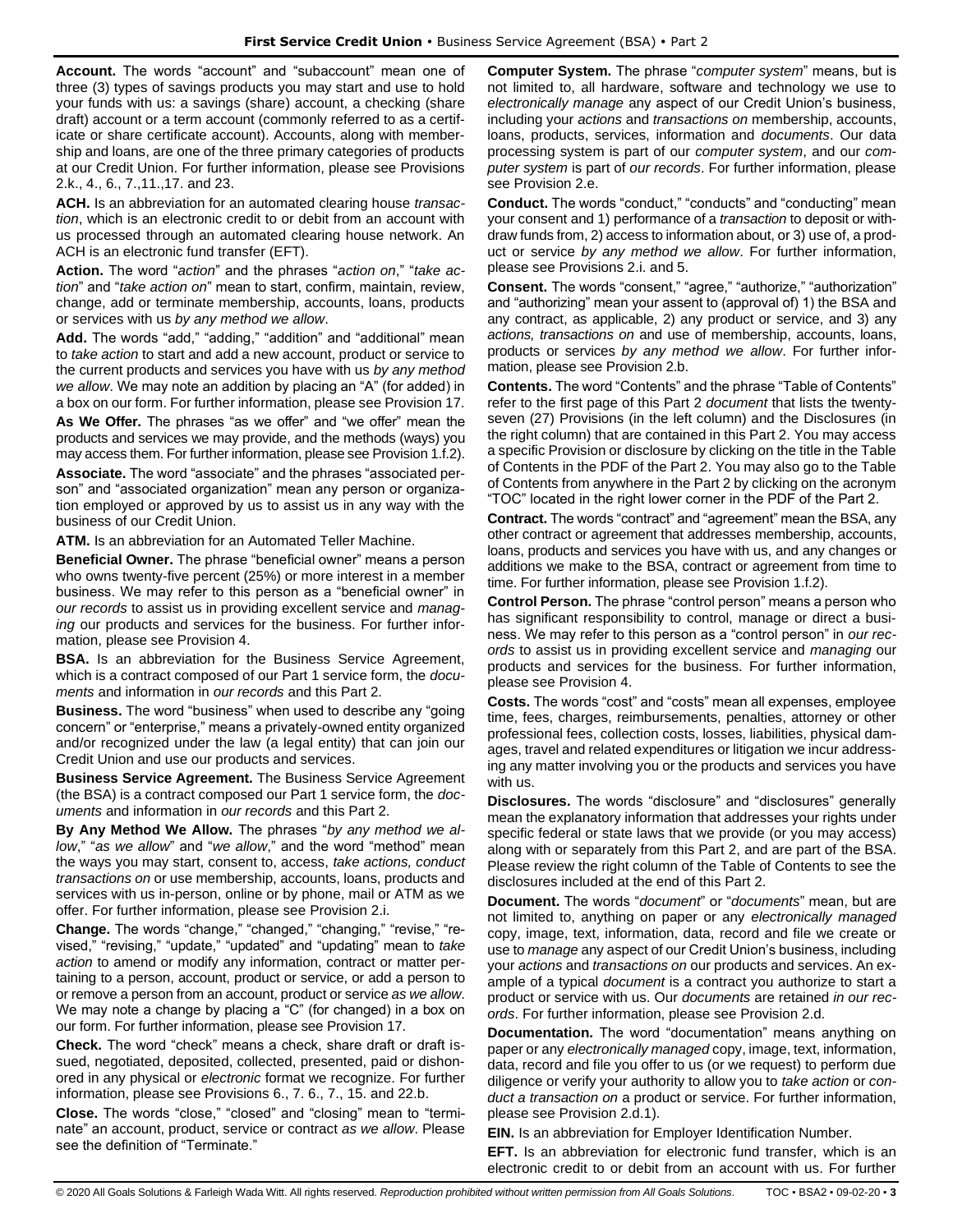information, please see "Our Electronic Funds Transfer Terms" at the end of this Part 2 of the BSA.

**Electronically Manage.** The phrases "*electronically manage*," "*electronically managed*," "*electronic management*" and the words "*electronically"* and *"electronic"* mean the use of our *computer system* and technology to create, start, enter, obtain consent to, copy, image, retain, provide, operate, conduct, execute, facilitate, secure, administer, maintain, support, service, assist with, change, add, update, collect on, terminate and protect any aspect of our Credit Union's business. This definition includes the *electronic management of* all your information, *documents*, *actions* and *transactions on* our products and services. For further information, please see Provision 2.e.1).

**Enter.** The words "enter," "entered," "entering," "note," "noted," "noting," "reflect," "reflected" and "reflecting" mean that we (or you**,** *as we allow*) type, input or write your information in *documents* or our *computer system* that pertains to your *actions* and *transactions on* our products and services, which becomes part of and is retained in *our records*.

**Funds Availability of Deposits.** Is the explanatory information we provide about your rights concerning the availability of funds from deposits to an account with us. Please see "Funds Availability of Deposits" at the end of this Part 2 of the BSA.

**ID.** Means current government-issued photo identification.

**Information User.** The phrase "information user" means a person in *our records* designated by the business or organization to access information about the accounts, products and services used by the business or organization. For further information, please see Provision 4.a.3).

**Initiate.** The words "initiate," "initiated" and "initiating" mean to "start" products or services *as we allow*. Please see the definition of "Start."

**Internet Service**. The phrases "internet service," "internet services," "e-commerce services" and "online services" mean our products and services that can be accessed and used through the internet as we offer, which are part of our *computer system*.

**IRS.** Is an abbreviation for the Internal Revenue Service.

**Item.** The word "item" means a promise or order to pay money in any form or medium we recognize.

Loan. The word "loan" means one of our lending products. Loans, along with membership and accounts, are one of the three primary categories of products at our Credit Union.

**Maintain.** The words "maintain," "maintaining" and "maintenance" mean your and our activities to keep the accounts, loans, products, services, *actions*, *transactions*, information and *documents* you have with us active, operational and current. For further information, please see Provision 11.

**Manage.** The words "*manage*," "*management*" and "*managing*" mean all our work-related activities to create, start, enter, obtain consent to, copy, image, retain, organize, provide, operate, conduct, execute, facilitate, secure, administer, maintain, support, service, assist with, change, add, update, collect on, terminate and protect any aspect of our Credit Union's business. The definition of "*manage*" includes the *management* of all your information, *documents*, *actions* and *transactions on* our products and services. *Electronic management* (as defined in this Part 2) is one way we *manage* our business and the accounts, products and services you have with us. For further information, please see Provisions 2. and 11.

**Member.** The word "member" means a business or organization that has met the requirements of membership and has joined our Credit Union. The privilege of membership, along with accounts and loans, is one of the three primary categories of products at our Credit Union. For further information, please see Provision 3.

**Membership Share.** The phrase "membership share" means a specific amount of your money in an account that represents the required deposit to be a member and owner of our Credit Union.

**Mobile Device.** The phrase "mobile device" means any transportable equipment or technology (typically a phone or tablet) that allows you to access the internet to *take actions*, *conduct transactions* or use the products and services as we offer.

**NACHA.** Is an abbreviation for the National Automated Clearing House Association, which operates the Automated Clearing House (ACH) *transactions system*. For further information, please see Provision 5.c.

**Open.** The words "open," "opened" and "opening" mean to "start" membership, accounts, products or services with us *as we allow*. Please see the definition of "Start."

**Organization.** The word "organization" means any business, association, group or other private or government entity, whether formally organized and/or recognized under the law or not that can join our Credit Union and use our products and services.

**Original.** The word "original" refers to the first *document* (such as a Part 1 or other form) we use to start new products and services. We may note the original use of a form by placing an "O" (for original) in a box on the form.

**Our Check.** The phrase "our check" means our cashier's or teller's check that we write (issue) to people, organizations or you. For further information, please see Provisions 5.a., 6.e., g., n. and 22.b.

**Our Electronic Funds Transfer Terms.** Is the explanatory information we provide about your rights concerning EFT debits and credits to an account with us. Please see "Our Electronic Funds Transfer Terms" at the end of this Part 2 of the BSA.

**Our Rates & Service Charges.** Is the explanatory information we provide about the rates we pay on accounts and charges we may require for services we offer. This disclosure may also be referred to as the "Rate and Fee Disclosure" in the BSA. Please see "Our Rates & Service Charges," which is part of the BSA. You may access this disclosure on our website or by contacting us during business hours.

**Our Records.** The phrases "*our records*," "on file," "in our files" and the word "files" mean all *documents* and information we create, retain and use to *manage* any aspect of our Credit Union's business, including your information, *documents*, *actions* and *transactions on* our products and services. *Our records* are primarily contained in and composed of our physical paper files and *computer system*. For further information, please see Provision 2.h.

**Owner.** The word "owner" means a person with equity interest (an ownership interest) in a member business.

**Part 1.** The phrase "Part 1" means any service form, *document* and/or the information on paper or *electronically managed* in our *computer system*, used for any *action* or *transaction on* our products and services. For further information, please see Provision 2.d.

**Part 2.** The phrase "Part 2" means this *document*, which along with service forms, the information and *documents* in *our records* and other contracts, as applicable, comprises the Business Service Agreement (BSA). This Part 2 contains a majority of the *terms* of the BSA. For further information, please see Provision 2.

**PDF.** The acronym "PDF" is an abbreviation for Portable Document Format file. It is a format we may use to *electronically manage* information and *documents* to address any aspect of our Credit Union's business, including your *actions* and *transactions on* our products and services. For further information, please see Provision 2.e.2).

**People and Person.** The words "people" and "person" mean human beings.

**Personal Identification Number.** The phrase "personal identification number (PIN)" means a confidential number you use to conduct *transactions* with EFT products and services (such as a debit card) to access an account with us. For further information, please see "Our Electronic Funds Transfer Terms" at the end of this Part 2 of the BSA.

**PIN.** Is an abbreviation for personal identification number (please see the definition of "personal identification number" above). For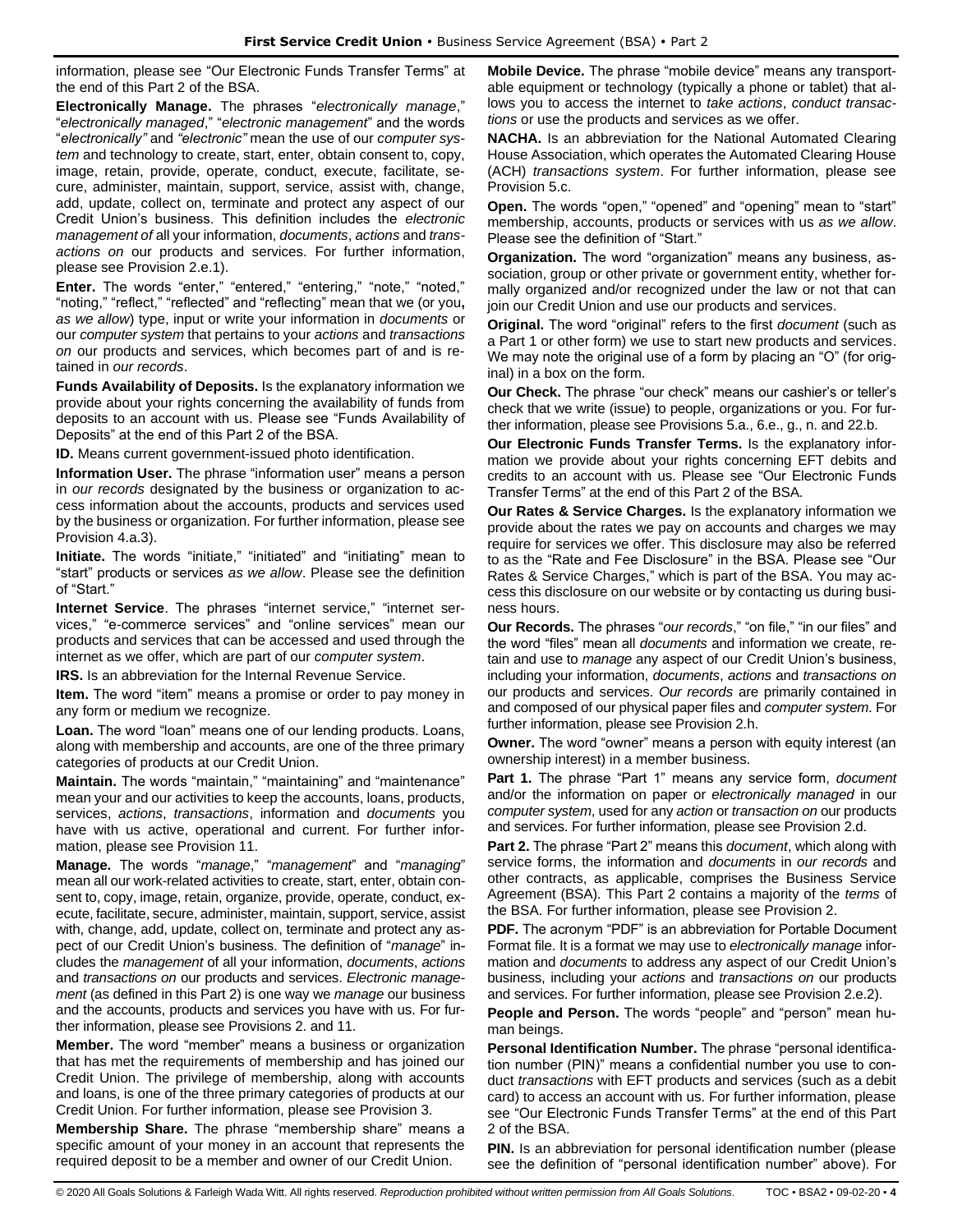further information, also please see "Our Electronic Funds Transfer Terms" at the end of this Part 2 of the BSA.

**Products and Services.** The words "products" and "services" and the phrases "our products and services" and "the products and services" mean, but are not limited to, 1) our membership, savings and lending products, 2) our services we offer to access the products, and 3) our services we offer independent of the products. Accounts, loans and membership are the three primary categories of products at our Credit Union. For further information, please see Provision 2.k.

**Provision.** The word "Provision" means the twenty-seven (27) Provisions of this Part 2 , which are listed in the left column of the Table of Contents. The Provisions of this Part 2 contain a majority of the *terms* of the BSA. For further information, please see Provision 1.c.

**Representative.** The word "representative" means a person who may *take actions*, *conduct transactions* and use our accounts, products and services on behalf of the business or organization she or he represents. For further information, please see Provisions 4.a.1), 11., 17. and 23.

**Revised.** The words "revise," "revised" and "revising" mean to "change" an account, product, service or contract *as we allow*. Please see the definition of "Change."

**Section.** The word "Section" refers to the six to ten Sections of the Part 1 service forms. Each Section has a number that is located at the far-right side of each Section on the Part 1s. If a Section number is missing on Page 1 of a form it is because that Section appears on Page 2 of the form. If a Section number is missing on Page 2 of a form it is because that Section appears on Page 1 of that form.

**Service Charge.** The phrase "service charge" and the words "charge" and "fee" mean an amount of money we require you to pay to partially cover the expense of a service you use with us. When the words "service charge" or "charge" are used in the BSA, they will typically be addressed in "Our Rates & Service Charges." For further information, please see Provision 9.

**Service Form.** The phrases "service form" and "Part 1" and the word "form" mean a *document* or the information on paper or *electronically managed* in our *computer system*, used for any *action* or *transaction on* our products and services. For further information, please see Provision 2.d.

**SSN.** Is an abbreviation for Social Security Number.

**Start.** The words "start," "starting," "open," "opened," "opening," "initiate" and "initiating" mean to *take action* to begin membership**,** accounts, loans, products or services *as we allow*. For further information, please see Provisions 2.i., 3. and 17.

**Technology.** The word "technology" means any hardware, software, equipment, instrumentation, system and solution (such as our *computer system*) that enables us to maintain and *manage* any aspect of our Credit Union's business, including your information, *documents*, *actions* and *transactions on* our products and services.

**Terminate.** The words "terminate" and "close" mean to *take action* to end and no longer use an account, product, service, contract or membership with us *as we allow*. We may note a termination by placing a "T" (for terminate) in a box on our form. For further information, please see Provisions 23. and 24.

**Terms.** The word "*terms*" means all the explanatory language of the BSA (which includes any service form, this Part 2 and the information and *documents* in *our records*), and any contract you have with us, as applicable. A majority of the *terms* of the BSA are found in this Part 2. The *terms* of the BSA, like all our contracts, are designed to serve the best interests of the members of our Credit Union.

**Through the Internet.** The phrase "through the internet" and the word "online" mean the use of the internet to *take actions*, *conduct transactions* or use our products and services (which will typically be with the internet services we offer).

**Transaction.** The word "*transaction*" and the phrases "*transaction on*," "*conduct a transaction*," "*conduct a transaction on*" and "*conduct transactions on*" mean 1) any act, instruction, order or request to increase or decrease the balance of, or impose a lien or security interest on, the funds in an account *by any method we allow*, and 2) any request for or use of a product, service or information *by any method we allow*. The word "*transaction*" in this Part 2 may apply to a "loan" or obligation addressed in the BSA and other contracts, as applicable. The word "*transaction*" does not include any *action* to change, add or terminate an account, product or service. For further information, please see Provisions 2.i. and 5.

**Transactor.** The word "transactor" means a person designated in *our records* by a business or organization to *conduct transactions on* the accounts, products and services used by the business or organization. For further information, please see Provision 4.a.2).

**Use.** The word "use," as applied to you, means to *take action*, *conduct a transaction on* or in any way access or utilize our products and services. The word "use," as applied to us, means anything we employ to *manage* the business of our Credit Union, which includes *managing* your *actions* and *transactions on* our products and services.

**Your Check.** The phrase "your check" generally means a check you write to a payee drawn on an account with us. It also means a check drawn on another institution payable to you that you wish to deposit in an account with us or negotiate to us. For further information, please see Provisions 6., 7. and 15.

**Your Information.** The phrases "your information," "related information," "the information," "any information" and "all information" mean the information you provide to us about the business or organization and you that we use to *manage* any aspect of your *actions* and *transactions on* our products and services, along with *documents* we retain in *our records*. The definition of "your information" includes all data, ID, pictures, photographs, images, film, voice and image recordings, fingerprints and other biometrics you share and we retain in *our records*. The definition does not include information you do not communicate or deliver to us, but we obtain elsewhere. For further information, please see Provisions 2.c. and 13.

**Your Number.** The phrase "your number" means any number we create and assign to an account, loan, product, service, membership or you, to *manage* any aspect of your information, *documents*, *actions* and *transactions on* our products and services. For further information, please see Provision 2.f.

# **f. Right to Rely on the Business Service Agreement (BSA)**

When you join our Credit Union, attempt to *take action* or *conduct a transaction,* or ask us to act on any matter concerning the business of our Credit Union, you consent to the *terms* of the BSA. You acknowledge we offered you a paper copy of the Part 2 in-person, and emailed it to your address (if provided) in *our records*. If we assisted you by phone, mail or through the internet, your consent acknowledges the Part 2 was accessible to you, and we offered to mail you a paper copy of the Part 2 (please see Provision 3.f.).

You agree we may *electronically manage* (e.g., image or otherwise enter in our *computer system*) your information, *documents*, consent and all accounts, loans, products or services you have with us. This allows us to protect all information, *documents,* products and services, achieve significant savings and provide excellent service to our members. For these same reasons, you understand and agree once we have *electronically managed* any paper *document* along with your information*,* we may also destroy the paper *document* and the information, unless otherwise required by law. You agree that along with all paper *documents* and any information*,* all *electronically managed documents* and your information, in *our records* are binding on you and us. You understand while we own all information and *documents* in *our records* that pertain to membership, accounts, loans, products and services you have with us, you may request to review and obtain a paper or *electronic* copy of a *document* or the information in *our records* any time we are open for business or as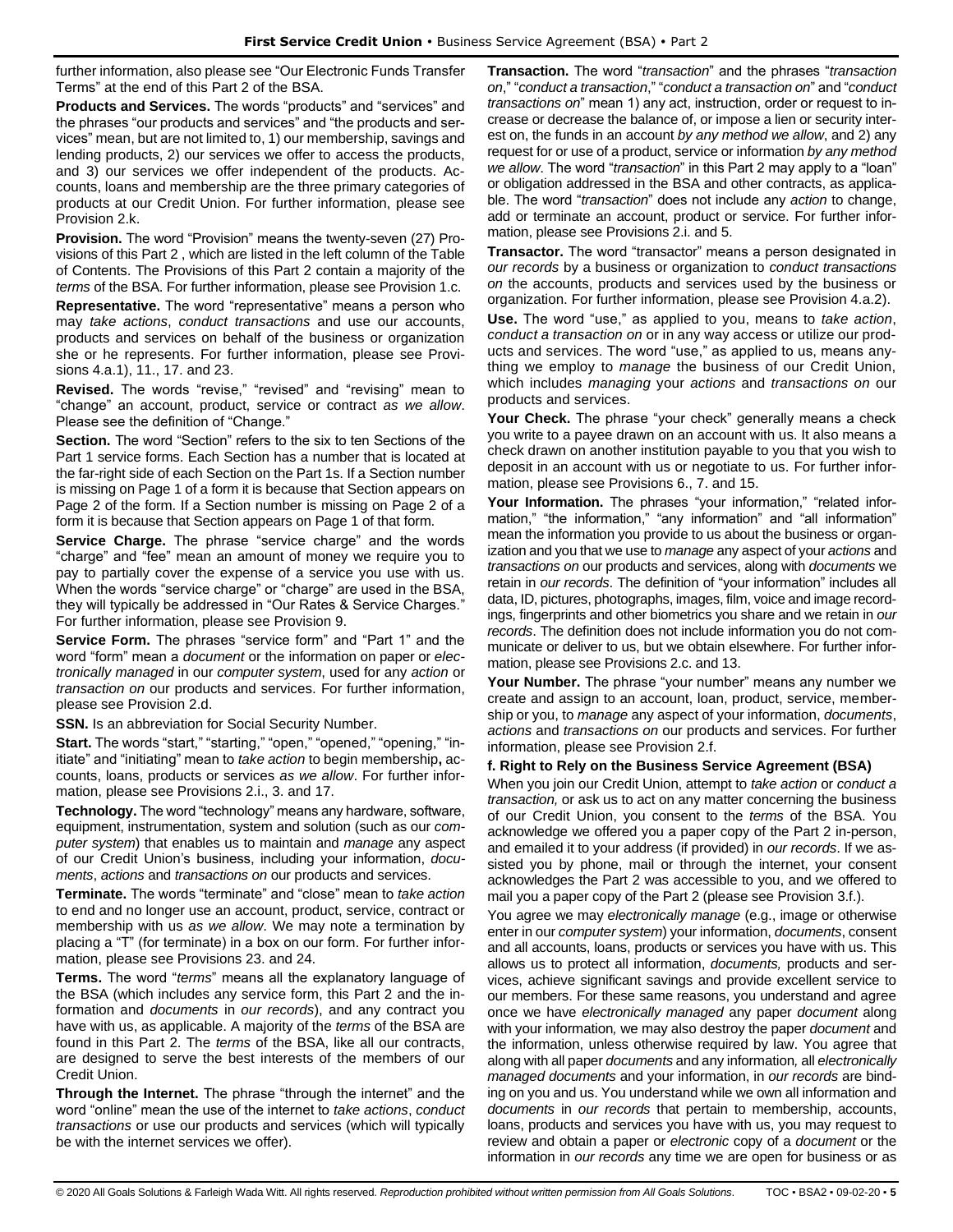we offer. You also understand you may *take action* to start, confirm, maintain, review, change, add or terminate membership, accounts, loans, products or services with us at any time *as we allow*.

You agree we may rely exclusively on the BSA, other contracts, as applicable, and *our records* (and any changes and additions we make to these contracts from time to time) to start, maintain and *manage* your *actions* and *transactions on* all the accounts, loans, products and services you have with us. Further, you understand any changes and additions you make to the accounts, loans, products or services you have with us will also be governed by the BSA, other contracts, as applicable, *our records* and any changes and additions we make to them from time to time.

**1) Your Actions and Transactions Entered in Our Records.** On your request and for your convenience, we may agree to assist you with any product, service, *action* and *transaction* by phone, mail, inperson or online. To accomplish your request, we may enter the information in a *document* or our *computer system* without having you sign a paper *document as we allow*. This means your consent and membership, accounts, loans, products, services, *actions* and *transactions* will be *managed* with the assistance of our employees or the use of our *computer system by any method we allow* and will be confirmed by your use of the account, loan, product or service. You understand and agree if we honor your request to assist you with any *action* or *transaction* by phone, mail, in-person or online without a signed *document*, we will maintain and *manage* the requested membership, accounts, loans, products, services, *actions* and *transactions* as reflected in *our records*.

You also agree the *action* or *transaction* is governed by the BSA and any other contracts, as applicable. You understand if we *manage* your request without having you sign a paper *document*, we do so to provide you with excellent service and for your convenience to expedite the product, service, *action* or *transaction* you have requested. Should you have second thoughts and prefer we *manage* your request on paper or by another method *we allow*, please let us know at your earliest opportunity. On your notification, we will be happy to provide you with a *document* for your signature or authorization, or find an alternative method for you to *take actions* or *conduct transactions on* accounts, loans, products or services with us. Finally, you understand you may request to review, confirm, obtain, change, add or terminate any product, service, *action* or *transaction*, any time we are open for business or *by any method we allow*. You may also request a paper or *electronically managed* copy of your information or a *document* in *our records* from us any time during business hours or *as we allow*.

**2) Products and Services Addressed by the BSA.** In addition to our products and services addressed in the BSA, we may offer products and services not mentioned in the BSA that are covered by its *terms* and any other contract, as applicable. If a contract for another product or service does not address a matter covered by the BSA, the *terms* of the BSA may apply to the matter. For example, if a contract for a product or service does not address whether that contract can be imaged (which is one method we may *electronically manage* a *document*) and that the image is binding on you and us, then we may *electronically manage* (image) and rely on that contract for the product or service as addressed in the *terms* of the BSA (please see Provisions 1.e. and f.). To provide members with excellent service and plan for future products and services, the BSA may address products and services currently not offered, which may be offered at a future date. Should you have any questions about the applicability of the BSA to a product or service, please contact us any time we are open for business.

### **g. Obligation for Advice on Matters Involving You**

To protect our Credit Union's interests, we may seek legal or other professional advice to address any matter concerning you or the products and services you have with us. We may seek advice to assist you with any products and/or services you request (for example, to review and advise us on any documentation you present, such as Articles of Incorporation, Operating or Partnership

Agreements, registrations with the Secretary of State, business licenses, tax returns, other organizational formation or request affirmation documentation, trusts, powers of attorney, etc.). We may also seek advice in connection with a person's, organization's or your claims or disputes regarding you or your information, funds, *actions* and *transactions on* products and services (for example, to review and advise us on any subpoenas, summons, levies, garnishments, claims, court orders, etc., that we receive). If we obtain legal or other professional advice to address any matter concerning you or the products and services you have with us, you agree to pay all costs, including reasonable attorney fees, incurred for that assistance. You further agree we may deduct all costs for the assistance from the account(s) you have with us, and you will be obligated for any additional amount owed. You understand and agree since these costs are incurred because of you or the products and services you have with us, fairness dictates that you are responsible for these costs, rather than imposing the costs on the members of our Credit Union.

### **h. Prohibition on Photography, Filming and Recording**

To protect and assure the privacy of members', employees' and visitors' information, we prohibit photography, filming and recording of any type with any device or technology on our Credit Union's premises without prior **express written** consent from us. This prohibition extends to outdoor areas near any ATM, Kiosk, or any other facility or device that may display, broadcast or provide any information. Any violation of this prohibition may result in the termination of products and services with us, or the exercising of our rights under the BSA or the law.

#### **i. Remove all Hats & Sunglasses Before Entering a Branch**

To provide you with the best service possible and for your and our safety and protection, we respectfully require all hats, helmets, and sunglasses to be removed before entering our branch. This helps us identify all members and you, and safeguards all members and your valuable information and funds. Alternatively, and for your convenience, you may *take actions* or *conduct transactions* by phone, online, mail or by any other method *we allow*.

#### **j. Prohibition on Use of Phones when Conducting Business**

To provide all members and you with the best service possible and out of courtesy to other members and our employees, we respectfully request that you do not talk on your phone in the branch or at the drive-up when you are conducting business with us. Alternatively and for your convenience, you may *take actions* or *conduct transactions* online, by mail or any other method *we allow*. We thank you and appreciate your help with this important service matter!

### <span id="page-5-0"></span>**2. Product and Service Management Issues**

#### **a. Overview of this Provision**

This Provision addresses a number of important matters that affect how we *manage* our products and services. The Provision begins with an explanation of how you may start and consent to products and services. It then explains how we maintain and *manage* your information, *documents*, *actions* and *transactions on* our products and services, and retain them in *our records*. The Provision concludes by describing the methods you may use to *take actions* or *conduct transactions on* our products and services, along with an explanation of the products and services we may offer. These important *management* issues assist us in serving the best interests of our members.

**b. Consent to Membership, Products, Services and Contracts** You may consent to membership, a contract, an account, loan, product, service, *action* or *transaction by any method we allow*. You may also consent to another person *taking actions* or *conducting transactions on* the products and services you have with us, as addressed in the BSA. Your consent may be demonstrated by, but is not limited to: 1) a signature, thumbprint, fingerprint, stamp, mark, facsimile signature or email, 2) verbal confirmation in-person, by phone, voice command, recorded message or conversation, 3) signing or using a signature pad, tablet, computer, device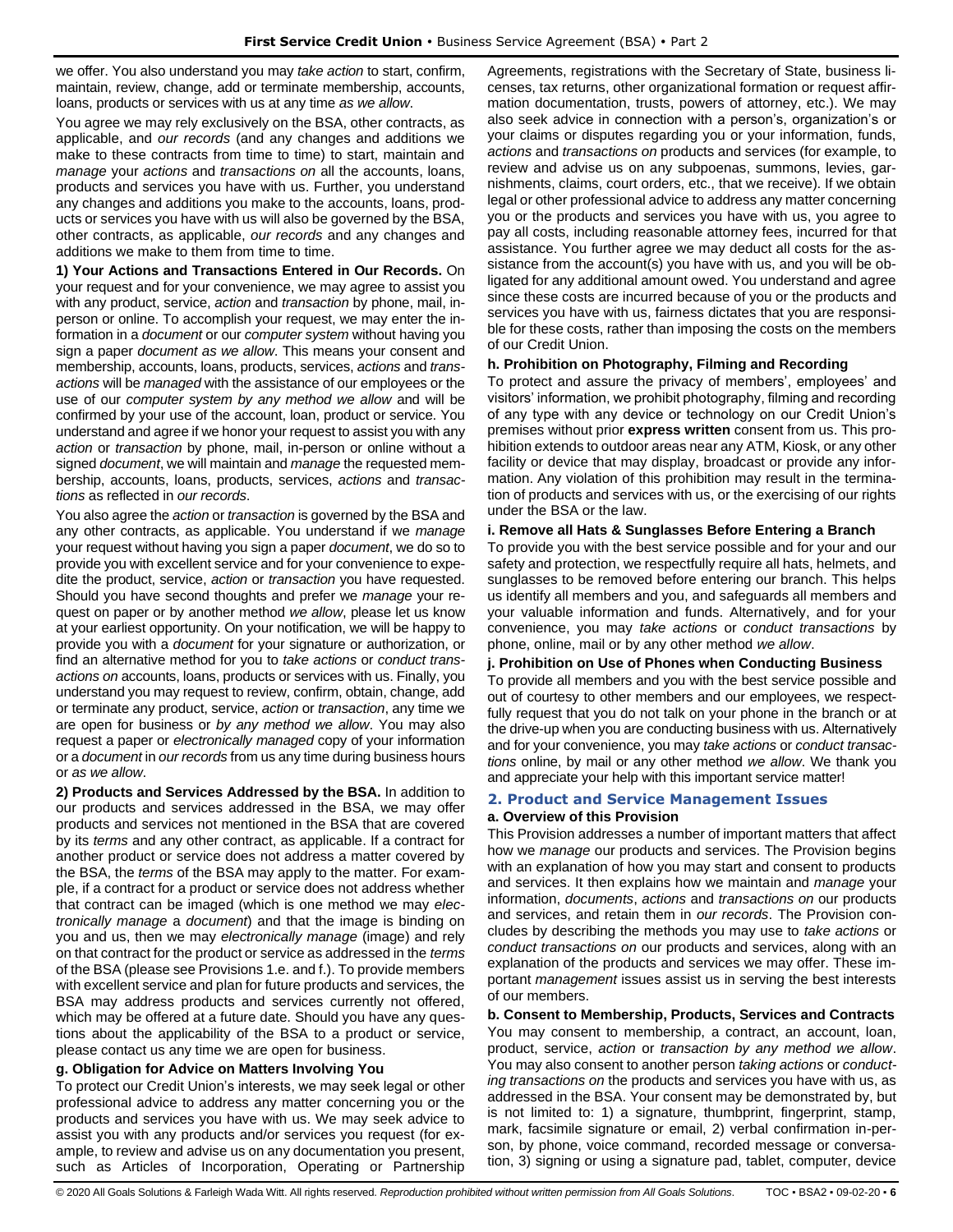or mobile device, 4) using a debit card, credit card, ATM card, code, password, PIN, ATM, kiosk or shared branch, 5) a notation by our employee in *our records* as *we allow*, 6) entering the information in *our records* as we offer, 7) the receipt or accessibility of a statement, 8) *electronic* and/or digital signature or agreeing to an internet service we offer, and 9) the maintenance or use of, or allowing another person to use, a product or service. Please see the definition of "consent" in Provision 1.e.

#### **c. Information Management for Products and Services**

The information you communicate or deliver to us is crucial for us to provide you with excellent service and maintain and *manage* all products and services. We may specifically use your information to *manage* your *actions and transactions on* our products and services you have with us. You understand your information may be *managed* on paper or *electronically*. In either case, you may request to review or access your information any time during business hours. Please see the definition of "your information" in Provision 1.e., and Provision 13.

#### **d. Document Management for Products and Services**

We use our *documents* to *manage* the business of our Credit Union in general, and your *actions and transactions on* the products and services you have with us in specific. Examples of our *documents* include any paper or *electronically managed* service form (Part 1), form, application, loan form, note, contract, this Part 2, record, file, letter, disclosure, schedule, periodic statement, statement, check, item, receipt, information return, notice, warning, advisory, explanatory material, newsletter or anything else we create or use to *manage* the business of our Credit Union. You understand and agree the *documents* we create and/or use to *manage* our products and services and retain in *our records,* are binding on you and us. You also understand you may request to review or access a *document*  any time during business hours. Please see the definition of "*documents*" in Provision 1.e.

**1) Documentation You Offer for Us to Perform Due Diligence.** You may offer or we may request documentation to perform due diligence or to verify your authority to *take action* or *conduct a transaction on* a product or service on behalf of the business or organization. Examples of documentation may include, but are not limited to, any paper or *electronically managed* letters, business or organization formation or operational agreements, resolutions, letters, licenses, trusts, powers of attorney, wills, estate papers, claims, court orders, legal instruments or anything you deliver or share with us concerning you or your *actions* or *transactions on* products and services. You understand and agree when you provide documentation, which we may retain in *our records* for due diligence purposes, it is not binding on us unless otherwise required by law. Please see the definition of "documentation" in Provision 1.e.

#### **e. Our Computer System to Manage Credit Union Business**

Our *computer system* is vital to providing you with excellent service and maintaining and *managing* all the products and services with us. Our *computer system* may include, but is not limited to, our data processing system, our employees' computers, tablets and mobile devices, our phone system, website, internet services, kiosks, ATMs, networks, backup data storage systems, offsite data archival systems, all data, software and applications retained and utilized in the cloud, and any other software, equipment, instrumentation, solution or technology we use now or in the future. If offered, our *computer system* also includes any Credit Union "member use only" computers, tablets and mobile devices. The information and *documents managed* in our *computer system* are part of *our records*. Please see the definition of "*computer system*" in Provision 1.e.

**1) Electronic Management of Credit Union Business.** We may use our *computer system* to *electronically manage* any aspect of the business of our Credit Union, which includes all your information, *documents*, *actions and transactions on* our products and services. You understand you may request to review or have a copy of *electronically managed* information or *documents* in *our records* any time we are open for business. Please see the definition of "*electronic management*" in Provision 1.e.

**2) Information and Documents may be Accessible in PDF.** For your convenience, to assure accuracy and security, and to reduce costs for our members, we may *electronically manage* any information or *documents* as a Portable Document Format (PDF) file. PDFs may be accessible on our website, in the internet services we offer and as attachments to emails. To open, review, print, download, save and read a PDF *document*, you will need to download a PDF display application, such as Adobe Reader, to your computer, mobile device or other technology. As of the date of the BSA, Adobe Reader is accessible at no charge at Adobe.com. You understand you may also request to access any information or *documents* on paper during business hours. Please contact us and we will be happy to assist you. Please see the definition of "PDF" in Provision 1.e.

#### **f. Your Number for Membership, Products and Services**

Your number is extremely important to provide you with excellent service and maintain and *manage* all the products and services you have with us. We may create your number on paper and/or *electronically* with our *computer system*. We may refer to your number as an "account number," "member number" or "membership number" in communications or when referencing *our records*. The phrase "your number" may also refer to a "subaccount number," which is a secondary number we assign that is organized under your number ("your subaccount number"). We may use a subaccount number to *manage* your *actions and transactions on* our products and services. Should you have any questions about your number, please contact us at your earliest convenience. Please see the definition of "your number" in Provision 1.e.

### **g. Management of Accounts, Products, Services & Numbers**

You understand while you have the privilege to start, use and maintain an account we offer, we *manage* the privilege to have an account at our Credit Union. You also understand and agree for business, compliance and risk management purposes, we may change, suspend or terminate an account (and if applicable subaccounts) and reimburse the funds to you as needed. We may decline to re-start an account (or subaccount) at our discretion. You further agree we *manage* the privilege to use our products and services and may change, suspend or terminate this privilege, as needed and at our discretion, as addressed in the BSA and other contracts, as applicable, unless otherwise required by law. Finally, you agree we *manage* your number(s) for business and compliance purposes, and may change or terminate your number(s) (or subaccount numbers) as needed and at our discretion.

#### **h. Our Records are Used for All Business Purposes**

We create and use *our records* to *manage* the business of our Credit Union in general, and your *actions and transactions on* the products and services you have with us in specific. *Our records* are composed of all information and *documents* retained 1) on paper in physical files, 2) *electronically* in our *computer system,* or 3) in any other solution or technology we use to *manage our records* (such as offsite data archival systems). To protect all information and *documents*, achieve cost-savings and for the convenience of our members, we may *electronically manage* most of *our records*. For these same reasons, ultimately all *our records* may be *electronically managed*, unless otherwise required by law. You may request to review or obtain your information or a *document* in *our records* any time we are open for business. Please see the definition of "*our records*" in Provision 1.e.

#### **i. Methods to Take Actions and Conduct Transactions**

You may *take actions*, *conduct transactions on* and use our products and services *by any method we allow*. Specifically, the ways you may access, *take actions*, *conduct transactions on* and use our products and services may include, but are not limited to, 1) inperson, by phone, mail, facsimile, email, drive-through window, night deposit or drop box (or lock box), 2) through the use of a debit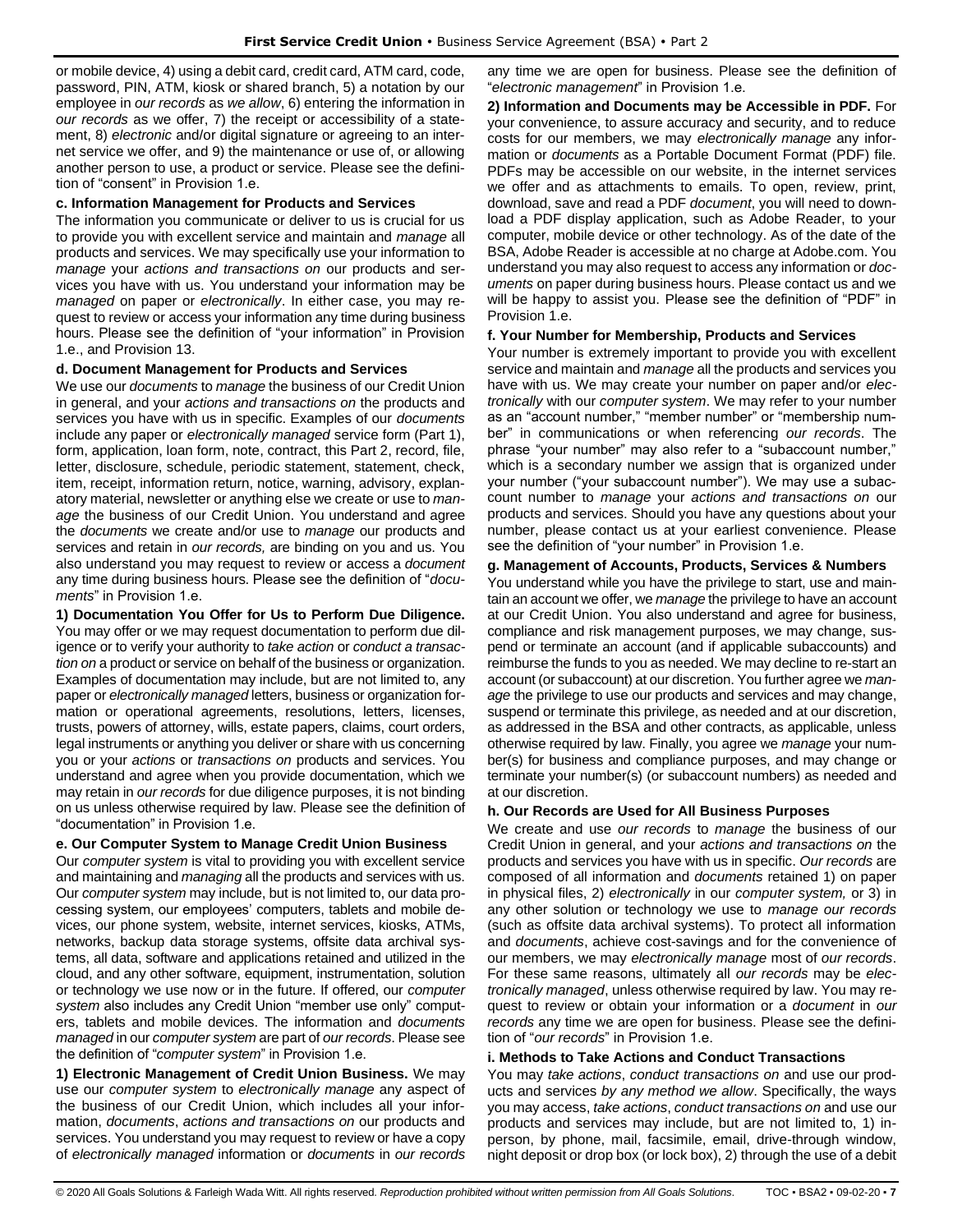card, credit card, ATM card, code, password, PIN, check, signature pad or device, ATM, kiosk, shared branch or any product or service, and 3) through the internet with a computer, tablet, phone, device, mobile device or other technology. An *action* or *transaction* conducted *by any method we allow* is valid no matter what method *we allow* you to use. Please see the definitions of "*action*," "*by any method we allow*" and "conduct" in Provision 1.e.

#### **j. The Title of Products and Services You Have with Us**

The products and services you have with us are generally titled on our *documents* and in our *computer system* so the name used on the product or service (typically the business or organization name) matches the EIN and SSN certified. This allows us to maintain and *manage* the product or service in *our records* for you and satisfy reporting requirements. Due to the maintenance, *management* and reporting requirements, the information and *documents* accessible to you may not contain the full or exact title you prefer. However, on your request, we often can include a description or legal title on a *document* or in *our records* that explains the purpose of and/or business, organization and/or person(s) who may use a product or service.

### **k. Our Exclusive and Beneficial Products and Services**

To be entitled to use and enjoy all our financial products and services, a business, organization or person must first be eligible for the privilege of being a member of our Credit Union (our first product). As a member, you may request the exclusive products and services we offer that generally come under one of two categories: our savings products and services, and our lending products and services. Both are valued by our members for their rates and our excellent service. However, we may offer other beneficial financial products and services in addition to our traditional savings and lending solutions. Examples of products include membership, accounts and loans as we offer. Examples of services include teller assistance, phone assistance, *transactions* and safe deposit boxes, which typically require use of our premises, employees or *computer system* to provide the service to you. Please see the definition of "products and services" in Provision 1.e.

**1) The Products and Services We Offer.** *Please see "Our Products and Services" for a comprehensive summary of our beneficial products and services.*

**2) All Non-Business Products and Services We Offer.** All nonbusiness and non-organization products and services you have with us are governed by the Member Service Agreement (MSA). The MSA Part 2 can be accessed on our website or on request from us any time we are open for business.

### **l. The Length of this Part 2 of the BSA**

To assure excellent service, comprehensive information, and to proactively answer your questions about our products, services and Credit Union, we provide this Part 2. It is lengthy 1) because of the numerous legal, operational and practical matters that affect membership, accounts, loans, products and services, and 2) because it is important to explain why everything we do at our Credit Union is in the best interests of the members. Should you have questions about any matter addressed in the BSA, please contact us during business hours and we will be happy to assist you.

### <span id="page-7-0"></span>**3. Starting Membership, Products and Services**

All our members together own our Credit Union. The Provisions of the BSA are intended to serve the best interests of our members.

#### **a. Requirements to Start Membership with Us**

To become a member of our Credit Union, you must be in our field of membership, provide any information we request and meet all our requirements for eligibility, due diligence and verification. Before allowing a business or organization to join our Credit Union, we may require a representative to provide proof of five (5) important matters. First, that the business or organization is lawfully formed (e.g., by providing of Articles of Incorporation, Operating or Partnership Agreement, registration with the Secretary of State, business license, tax returns, client/customer references and/or other

documentation from the last three years (though we may serve nonlawfully formed businesses or organizations at our discretion)). Second, that the business or organization is eligible for membership with us. Third, that the business or organization wants to join our Credit Union and start membership, products and services with us. Fourth, each representative must substantiate her or his authority to act as a representative for the business or organization (e.g., by providing a notarized board resolution, partnership letter, business license, driver's license or other proof of ownership or authority). And fifth, each representative must substantiate her or his identity as a representative of the business or organization (typically with ID). By consenting to the BSA, you acknowledge you have informed us of the persons who are representative(s), transactor(s) and/or information user(s) who may act on behalf of the business or organization when *taking actions* or *conducting transactions* on the accounts, loans, products and services the business or organization has with us. You agree to notify us in writing of any change in authority of any representative, transactor and/or information user. You also agree to notify us if the beneficial owner(s) or control person of the business changes, as addressed in Provision 4. of this Part 2. We may rely on the BSA and *our records* until you tell us in writing of any changes and we have had a reasonable time to act on the written notice. By consenting to the BSA, you certify the business or organization does not engage in the internet gambling business, and will notify our Credit Union before engaging in any internet gambling business in the future.

Please understand that membership is a privilege and not a right, and is granted to you by our Credit Union on the condition you observe all applicable laws, regulations, the BSA and all other contracts, obligations and responsibilities with us.

#### **b. Your Identification, EIN or SSN and Backup Withholding**

To join our Credit Union we may require the business's or organization's and your full current name(s), the physical address of the business or organization and your residence (and, if different, your business's or organization's and your mailing addresses), and the business's or organization's phone number and your phone number, birthdate, employer and occupation. We may also require all necessary due diligence documentation to validate the business or organization (as addressed above in Provision 3.a.), the business's or organization's Employer Identification Number (EIN) or Social Security Number (SSN), your SSN and your current governmentissued photo identification. We require all this information to both provide you with excellent service and to protect your valuable information and funds (and without it, we may not be able to start membership, products and services). For IRS reporting purposes, you may need to certify that the EIN or SSN matches the name and address provided, and indicate if you are subject to backup withholding. Your delivery, review and certification of this information may be required for membership, products or services. For your and our protection and to fulfill our due diligence responsibilities, you may need to obtain an EIN for an account, product or service relationship you wish to start that is not for your personal use. For your convenience and protection we may also request your mother's maiden name, your email address, other identification and information requirements and other undiscoverable confidential information (such as your most or least favorite subject in school, artist, fruit or vegetable, etc.) and require you to create a password a password in order to *take actions* or *conduct transactions on* our products and services (please see Provision 5.a.). To provide you with excellent service, for your convenience and for your and our protection, you agree we may photograph you and retain a copy or image of your current government-issued photo identification (hereafter referred to as ID) to identity you for the products and services you have with us. We may request to see your current government-issued military photo identification, and though we will not image or copy it, we may enter the information in *our records*. We may also require other current government ID (such as your driver's license or passport) that can be copied or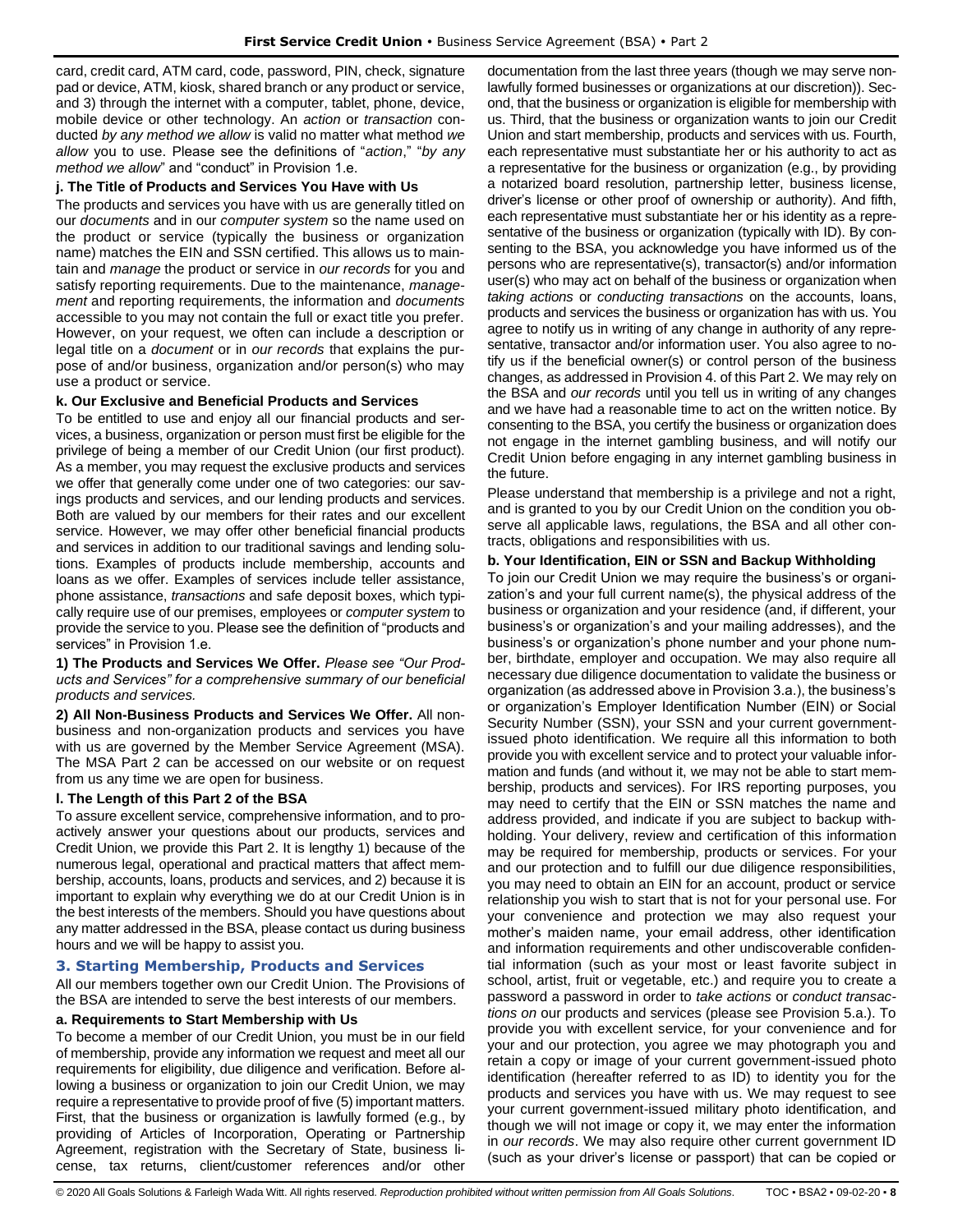imaged along with entering the information from your military ID. If our copy or image of your ID (or other identification) is expired, to continue to serve you, for your convenience and for your and our protection, you agree we may request, review and retain a copy or image of your current ID. If the IRS notifies us of a discrepancy with the name, EIN, SSN or information in *our records*, you may be subject to backup withholding, requiring us to withhold and pay a portion of dividends, interest or other payments to the IRS.

When you join our Credit Union and start products and services, we may require you to sign or authorize a service form to assist us in *managing* the products and services you have with us. We may note the original use of the form by placing an "O" (for original) in a box on the form. Alternatively, on your request we may agree to start, obtain your consent to and *manage* membership, products and services with the assistance of our employees or the use of our *computer system* (please see Provision 1.f.1)). You agree for purposes of accuracy, we may subsequently verify and correct, complete or update your information in *our records*. You understand and agree that to provide you with excellent service and for your and our protection, we may photograph, film and retain all pictures, photographs, film, likenesses or images of any person (including you) who enters or uses our (or an associate's) premises, facility, location or service solution. Additionally, to provide excellent service, for training and quality assurance purposes and for your and our protection, you agree we may record and retain all conversations with you and anyone who contacts, calls and/or leaves us messages *by any method we allow*. You agree we may obtain, retain and use all ID, pictures, photographs, images, film, voice and image recordings, fingerprints and other biometrics of you with our *computer system* or other technology to identify you and *manage* any product, service, *action* or *transaction* addressed by the BSA or other contract, as applicable. Finally, you agree we may obtain, retain, maintain and *manage* all ID, photographs, images, film, voice and image recordings, fingerprints and other biometrics of you in *our records*.

### **c. Your Authorization for Us to Obtain Information**

You agree we may review your account, employment and credit history, which includes obtaining reports from third parties and credit reporting agencies, to confirm your eligibility for membership, accounts, loans, products and services we may offer We obtain reports for two important reasons. The first is to provide you with excellent service by pre-qualifying you for products and services with us: that way we can make a product or service available to you as soon as possible. The second is for loss prevention purposes, which is required to fulfill our due diligence responsibilities to our members. Additionally, to provide you with excellent service, for your convenience and your and our protection, we may request additional information to assist you with any currency needs for the accounts, loans, products and services you may request.

#### **d. Starting Membership, Products and Services Online**

We may offer an internet service that allows you to join our Credit Union and start products and services with us online. This internet service is governed by any contract you agree to online, the BSA, all other contracts, as applicable, and *our records*. Should you have any questions about this service, please contact us at your earliest convenience.

#### **e. Starting Membership, Products and Services by Mail**

On your request and for your convenience, we may at our sole discretion mail *documents* with your information to you to join our Credit Union and start products and services with us. We do not advise mailing your confidential information since it exposes you to numerous problems (ID theft, fraudulent *transactions*, etc.). We recommend you come to our Credit Union at your convenience (or use an internet service we offer) to start membership, products and services with us. In fairness to the members, if you request us to mail your information, you agree to take responsibility for all problems and losses that result from theft and/or unauthorized use of your information. Please contact us during business hours for information about starting membership by mail.

#### **f. Starting Membership, Products & Providing the Part 2**

When you join our Credit Union we will first review a number of important matters about membership, products, services and the BSA (please see Provision 3.g.). Thereafter we (or you) may complete a service form (which we may require to be notarized) and/or enter the business's or organization's and your information in *our records* according to your instructions to start the products and services you have requested. Once you have reviewed your information, you will consent to the *terms* of the BSA and to the use of our products and services. If we assist you in-person we will offer you a paper Part 2 of the BSA, and email it to your address (if provided) in *our records*. If we assist you by phone, mail or through the internet, we will make the Part 2 of the BSA accessible to you *by any method we allow*, or offer to mail you a paper Part 2 of the BSA. We will ask (or advise you to ask) if you have questions about any matter addressed in the BSA, and encourage you to contact us during business hours for help with any product or service. Finally, we will remind you that you can always access a current Part 2 of the BSA and disclosures on our website, and may contact us about the information or *documents*  in *our records* any time we are open for business.

#### **g. Matters We Address when You become a Member**

When you join our Credit Union we: 1) review all required documentation and obtain information that substantiates the validity of the business or organization and its eligibility for membership to fulfill our due diligence responsibilities, and verify your ID, 2) may obtain relevant account, employment and credit reports, as needed, 3) review important information about membership, products, services, privileges and responsibilities with you, 4) enter the information about the business or organization and you and the product(s) and/or service(s) in a form or our *computer system* and review that information with you, 5) offer you a paper Part 2 of the BSA (or offer to mail it to you), email you the Part 2 of the BSA (if we have an address on file), and make the Part 2 of the BSA accessible to you on our website or in an internet service we offer, 6) run all required verifications and reviews, and address all applicable compliance requirements, 7) review and have you consent to membership, products, services and the BSA, *as we allow*, 8) start the accounts, products and services requested by you, 9) ask you (or advise you to ask) if you have any questions and encourage you to contact us during business hours about any matter pertaining to our products and services, *and* 10) remind you that you may always access a current Part 2 of the BSA and disclosures on our website, and contact us about the information or *documents* in *our records* any time we are open for business.

### **h. Denial of the Privilege of Membership**

We may deny the privilege of membership to a business, organization or person for any reason not prohibited by law, including but not limited to, 1) ineligibility for membership, 2) failure to provide required documentation, information or ID, 3) information from a third-party report, 4) any lost or stolen check, card or access device, 5) overuse of *actions* on our products or services, 6) a breach of or unauthorized access to a product or service, 7) business or compliance purposes, 8) to stop or prevent a loss, 9) potential lack of capacity or victim of undue influence, 10) failure to comply with any *term* of a contract, 11) failure to use products or services to justify membership, 12) inactive or abandoned products or services, 13) chronic dissatisfaction with us, 14) disparaging our reputation, 15) default on any obligation, 16) causing us a loss, 17) not voluntarily repaying a loss, 18) previous expulsion, 19) anything unethical or unlawful concerning your business or organization, you or our business, 20) any alteration, forgery or fraud concerning your business or organization, you or our business, 21) any falsification or misrepresentation concerning your business or organization, you or our business, 22) any alleged crime concerning your business or organization, you or our business, 23) abuse of or threats to anyone associated with us, or 24) any other reason we believe is appropriate to *manage* the business of our Credit Union.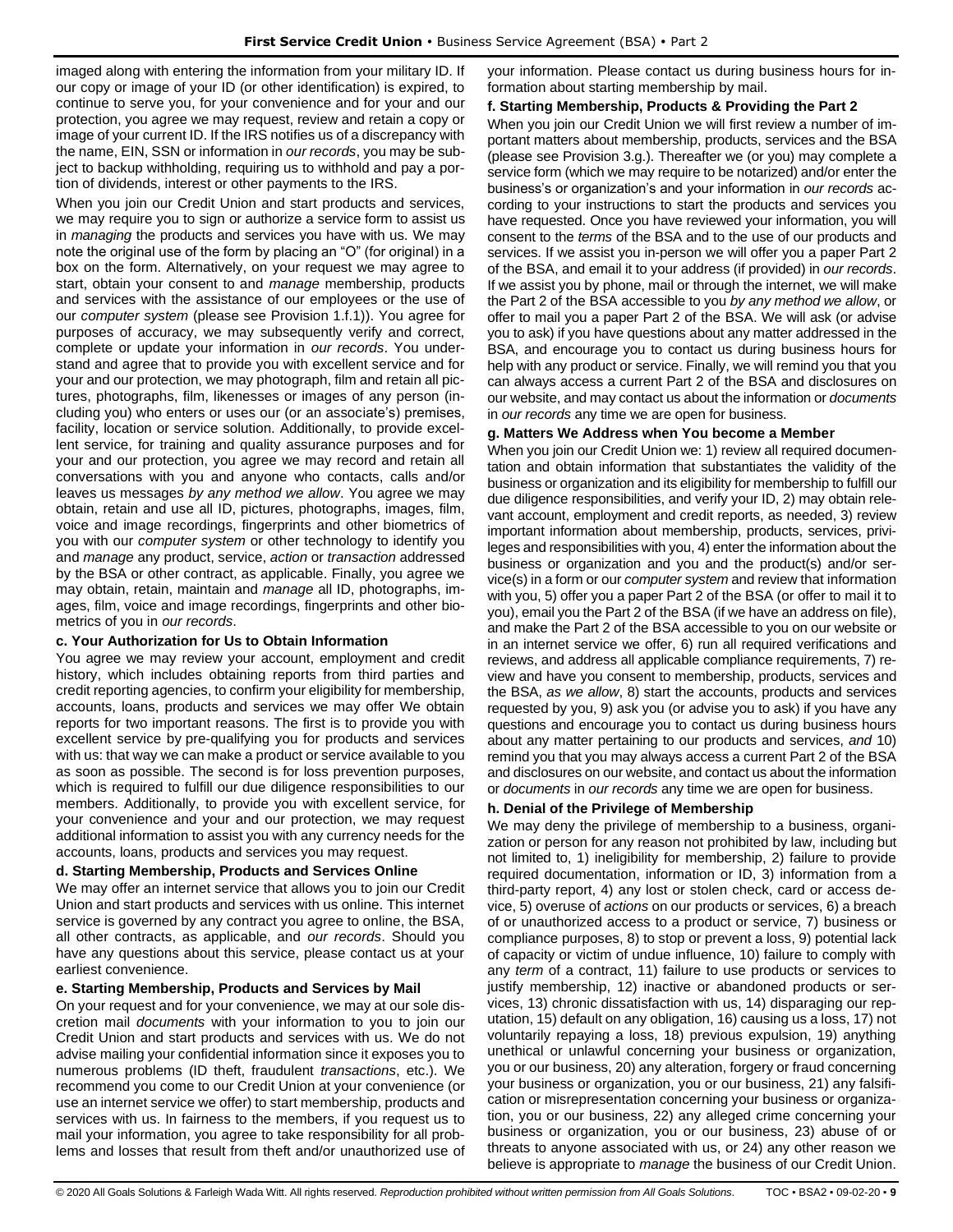#### **i. Also Please Review the Three Important Disclosures**

We recommend you also review "Our Electronic Funds Transfer Terms," "Funds Availability of Deposits" and "Our Rates & Service Charges." These disclosures have specific application to this Provision as well as a number of other matters throughout the BSA. Most of these disclosures are found at the end of this Part 2, and are accessible to you separately from the Part 2 on our website or upon request from us.

### <span id="page-9-0"></span>**4. Certificate of Authority & Product and Services**

When you start the accounts, products and services your business or organization has with us you acknowledge you have designated the representative(s) to act on behalf of the business or organization as reflected in *our records*. You understand it is your responsibility, and not our responsibility, to assure all *actions* and *transactions on* accounts, products and services by your representative(s) coincide with your business's or organization's affairs and activities, and its and your financial and/or estate planning needs. Because you are in control of the account(s) with us, you irrevocably waive the right to dispose of the funds in the account(s) with us by will (please see Provision 4.d.). To provide you with excellent service, assist you with products and services, and fulfill our due diligence responsibilities with respect to your business, we may need to obtain important specific information about any person who owns or manages the business. Initially we may need to identify the number of people who have at least a twenty five percent (25%) ownership interest in the business, along with each such owner's name, birthdate, physical address and SSN. If an owner of the business is a trust, we will need to obtain the trustee's name, birthdate, physical address and SSN. We will note each such owner's interest in the business with the letter "O" in her or his Section of our form or in *our records*. If a representative, transactor or information user is an owner, we will include the letter "O" in her or his Section of our form or in *our records*. The "O" indicates the owner is a "beneficial owner" of the business in *our records*. We may also identify the person who has significant responsibility to control, manage or direct the business (and his or her title if applicable). We will note this person's management responsibility with the letter "C" in her or his Section of our form or in *our records*. The "C" indicates that this person is the "control person" of the business in *our records*. You agree to notify us if the beneficial owner(s) or control person of the business changes. All this information assists us in providing excellent service to and *managing* the products and services for the business, and provides us with the key individuals in the event we need to contact a specific person about the business's products and services with us.

The business or organization, and each owner, officer, partner, director, member, employee, manager, volunteer, fiduciary or person, that consents to the BSA warrants that the business or organization has been duly formed and currently exists and certifies the following provisions.

### **a. Representatives, Transactors and Information Users**

The representative(s), transactor(s) and/or information user(s) identified on the BSA Part 1 form and/or in *our records* is/are authorized to act on all the accounts, loans, products and services the business or organization has with us based on the designated authority and Certificate of Authority as addressed below.

**1) Representatives & Accounts, Products and Services.** To start, maintain, *take actions* and *conduct transactions on* the accounts, products and services with us, the business or organization will designate a person or persons to be the representative(s) of the business or organization. We will require each representative to provide all her or his information and ID (as explained in Provisions 3.b. and 4. above) and consent to the BSA. The business or organization may have one representative or multiple representatives on the accounts, products and services it has with us. Multiple representatives have equal rights to *take actions* and *conduct transactions on* the accounts, products and services. These rights allow

each representative alone to start, confirm, maintain, review, change, add, terminate and *conduct transactions on* the accounts, products and services on behalf of all representatives and the business or organization for any purpose. This includes a representative withdrawing funds, terminating and adding new accounts, products and services, or adding or removing a representative, transactor or information user, on behalf of the business or organization. You understand and agree any representative may sign the signature of any other representative (or transactor) on an account, product or service (such as to issue or deposit checks or initiate wires), and guarantees the signature or authorization of any or all other representatives (or transactors as applicable) for all *actions* and *transactions on* the accounts, products and services. You also agree a representative may conduct any *transaction* by cash, check, EFT, wire, etc., *by any method we allow* on behalf of the business or organization with or without the knowledge, signature, endorsement or authorization of any other representative (or transactor as applicable) on the account(s), product(s) and service(s). Furthermore, by the business or organization maintaining the accounts, products and services with one or multiple representatives, you consent to any *actions* or *transactions on* accounts, products and services by any representative on the accounts, products and services. If you request us to designate a person as a representative by entering the representative's information in *our records* without signing or authorizing a form, you agree this person is a representative. You further agree this person may subsequently sign or authorize a form as a representative. Once the business or organization has designated a representative, it is your sole responsibility (and not our responsibility) to monitor the representative's *actions* and *transactions on* the accounts, products and services. You agree we have no duty or responsibility to monitor, inquire about or notify you of the use and purpose of any *action* or *transaction* conducted by a representative, or assure any *action* or *transaction* is for your benefit. You understand you take full responsibility for any representative, and for all *actions* and *transactions on* the accounts, products and services by that representative. You agree the business or organization is responsible for any service charges, costs, losses or liabilities incurred for any *action* taken or *transaction conducted on* an account, product or service by a representative regardless of whether the business or organization benefited from the *action* or *transaction*. A representative's authority to *take actions* and *conduct transactions* will continue until we receive written notice that you have terminated the representative's authority and have a reasonable opportunity to act on that notice. If you wish to terminate a representative's authority on an account, product or service you must notify us and complete the termination *as we allow*. We have no duty to prevent a representative from *taking actions* and *conducting transactions* until you have notified us and completed the termination as we allow. A representative may remove her or himself from the accounts, products and services you have with us, and we have no duty to notify the business, organization or any representative of the removal. If a representative decides to remove her or himself, we may require her or him to notify us in writing and/or sign or authorize a form (or be removed *as we allow*). A representative's removal from the accounts, products and services, does not relieve the business or organization or the representative from any responsibilities, obligations or liabilities for *actions* taken or *transactions* conducted as a representative under the BSA. If a business (or any owner) or organization owes us money for any reason, we may enforce our rights against all funds in any account used by the business (or owner) or organization, regardless of which representative (or transactor) deposited the funds in the account. You agree a security interest granted by a representative on an account will continue to secure that obligation to us, regardless of whether that person is a representative or not. Finally, for any obligation owed to us, our rights take priority over all other claims to the funds in an account unless otherwise required by law (please see Provisions 18. and 20.).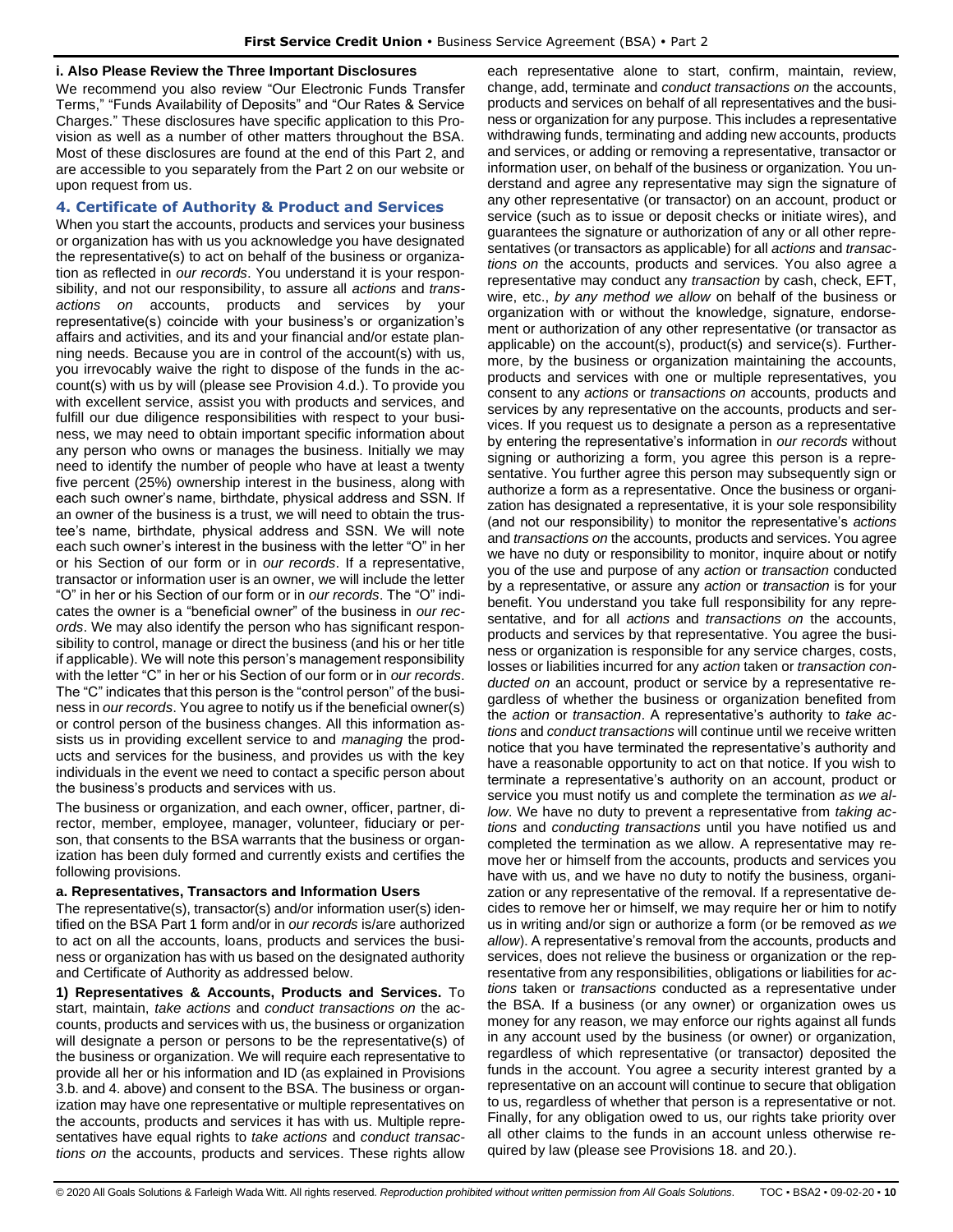**2) Transactors & Accounts, Products and Services.** A representative may designate a person (or persons) to be a transactor on the accounts, products and services that the business or organization has with us. A transactor is authorized by you to *conduct transactions on* (i.e., deposit and withdraw funds, and obtain information about) the accounts, products and services on behalf of the business or organization. We will require each transactor to provide all her or his information and ID (as explained in Provisions 3.b. and 4. above) and consent to the BSA. A transactor only has the right to *conduct transactions on* the accounts, products and services, and has no other rights to the accounts, products and services. Further, a transactor cannot *take action* to start, change, add or terminate an account, product or service, except to remove her or himself from the accounts, products and services as explained in this Provision. You understand and agree any transactor may sign the signature of any representative or other transactor on an account, product or service (such as to issue or deposit checks or initiate wires), and guarantees the signature or authorization of any or all other representatives and transactors for all *transactions on*  the accounts, products and services. You also agree a transactor may conduct any *transaction* by cash, check, EFT, wire, etc., *by any method we allow* on behalf of the business or organization acting alone, with or without the knowledge, signature, endorsement or authorization of any other representative or transactor on the account(s), product(s) or service(s). If you request us to designate a person as a transactor by entering the transactor's information in *our records* or *as we allow* without signing or authorizing a form, you agree this person is a transactor. You further agree this person may subsequently sign or authorize a form as a transactor. Once you have designated a transactor, it is your sole responsibility (and not our responsibility) to monitor the transactor's *transactions on* the accounts, products and services. You agree we have no duty or responsibility to monitor, inquire about or notify you of the use and purpose of any *transaction* conducted by your transactor, or assure that any *transaction* is for your benefit. You understand you take full responsibility for any transactor, and for all *transactions on* the accounts, products and services by your transactor. You agree the business or organization is responsible for any service charges, costs, losses or liabilities incurred for any *transaction on* an account, product or service conducted by a transactor, regardless of whether the business or organization benefited from the *transaction*. The transactor's authority to *conduct transactions* will continue until we receive notice (which we may require in writing) you have terminated the transactor's authority, and we have a reasonable opportunity to act on that notice. Any representative may remove a transactor from the accounts, products and services, which we may require to be confirmed in writing. We may also suspend any further *actions* and *transactions* on the account until you sign or authorize an updated form (or remove the transactor *as we allow*) or terminate the accounts, products and services. A transactor may remove her or himself from the accounts, products and services you have with us, and we have no duty to notify the business, organization or any representative of the removal. If a transactor decides to remove her or himself, we may require her or him to notify us in writing and/or sign or authorize a form (or be removed *as we allow*). A transactor's removal from the accounts, products and services, does not relieve the business, organization or the transactor from any responsibilities, obligations or liabilities for *transactions* conducted by the transactor under the BSA.

**3) Information Users & Accounts, Products and Services.** A representative may designate a person or persons to be an information user on the accounts, products and services that the business or organization has with us. An information user is authorized by you to request and access all information about the accounts, loans, products and services with us on your behalf *by any method we allow*. Your information user and you (and not us) are responsible for how your information user utilizes your information. We will require each information user to provide all her or his information and

ID (as explained in Provisions 3.b. and 4. above) and consent to the BSA. An information user only has the right to access all information about the accounts, loans, products and services you have with us and has no other rights to the accounts, loans, products and services. Further, other than accessing information, an information user cannot *take actions* or *conduct transactions on* accounts, loans, products or services, except to remove her or himself as an information user as explained in this Provision. If you request us to designate a person as an information user by entering the information user's information in *our records* or *as we allow* without signing or authorizing a form, you agree this person is an information user. You further agree this person may subsequently sign or authorize a form as an information user. You agree we have no duty or responsibility to monitor, inquire about or notify you of the information user's access to or use of the information about the accounts, loans, products and services, or assure that the access or use of that information is for your benefit. You understand you take full responsibility for any information user on accounts, products or services with us, and for anything your information user does with your information. You agree the business or organization is responsible for any service charges, costs, losses or liabilities incurred for any access of information about an account, product or service by an information user regardless of whether the business or organization benefited from the access of information. The information user's authority will continue until we receive notice (which we may require in writing) you have terminated the information user's authority, and we have a reasonable opportunity to act on that notice. Any representative may remove an information user from the accounts, loans, products and services, which we may require to be confirmed in writing. We may also suspend any further *actions* and *transactions* on the account until you sign or authorize an updated form (or remove the information user *as we allow*) or terminate the accounts, products and services. An information user may remove her or himself from the accounts, loans, products and services you have with us, and we have no duty to notify the business, organization or any representative of the removal. If an information user decides to remove her or himself, we may require her or him to notify us in writing. We may also suspend any further *actions* and *transactions* on the account until you sign or authorize an updated form (or remove the information user *as we allow*) or terminate the accounts, products and services. An information user's removal from the accounts, loans, products and services, does not relieve the business, organization or information user from any responsibilities, obligations or liabilities undertaken or incurred as an information user under the BSA.

### **b. Certificate of Authority**

The business or organization and each representative, transactor or information user identified in the BSA and/or in *our records* certifies and agrees the business's or organization's accounts, loans, products and services will be governed by the *terms* of the BSA, as amended from time to time. The authority given to a representative, transactor or information user will remain in full force until written notice of revocation is delivered to and received by us. Any such notice will not affect any checks, drafts or items in process at the time notice is given. A representative will notify us of any change in the business's or organization's composition, assumed business names, or any aspect of the business or organization affecting the BSA before the change occurs. We have no duty to inquire about the powers and duties of any representative, transactor or information user and have no notice of any breach of fiduciary duties by any representative, transactor or information user unless we have actual notice of wrongdoing.

### **c. Your and Our Liability under this BSA**

The business or organization agrees we will not be liable for any losses due to your or a representative's failure to notify us of changes in the business's or organization's composition, assumed business names, or any aspect of the business or organization that affects the BSA. The business or organization and each representative, transactor or information user agree to indemnify and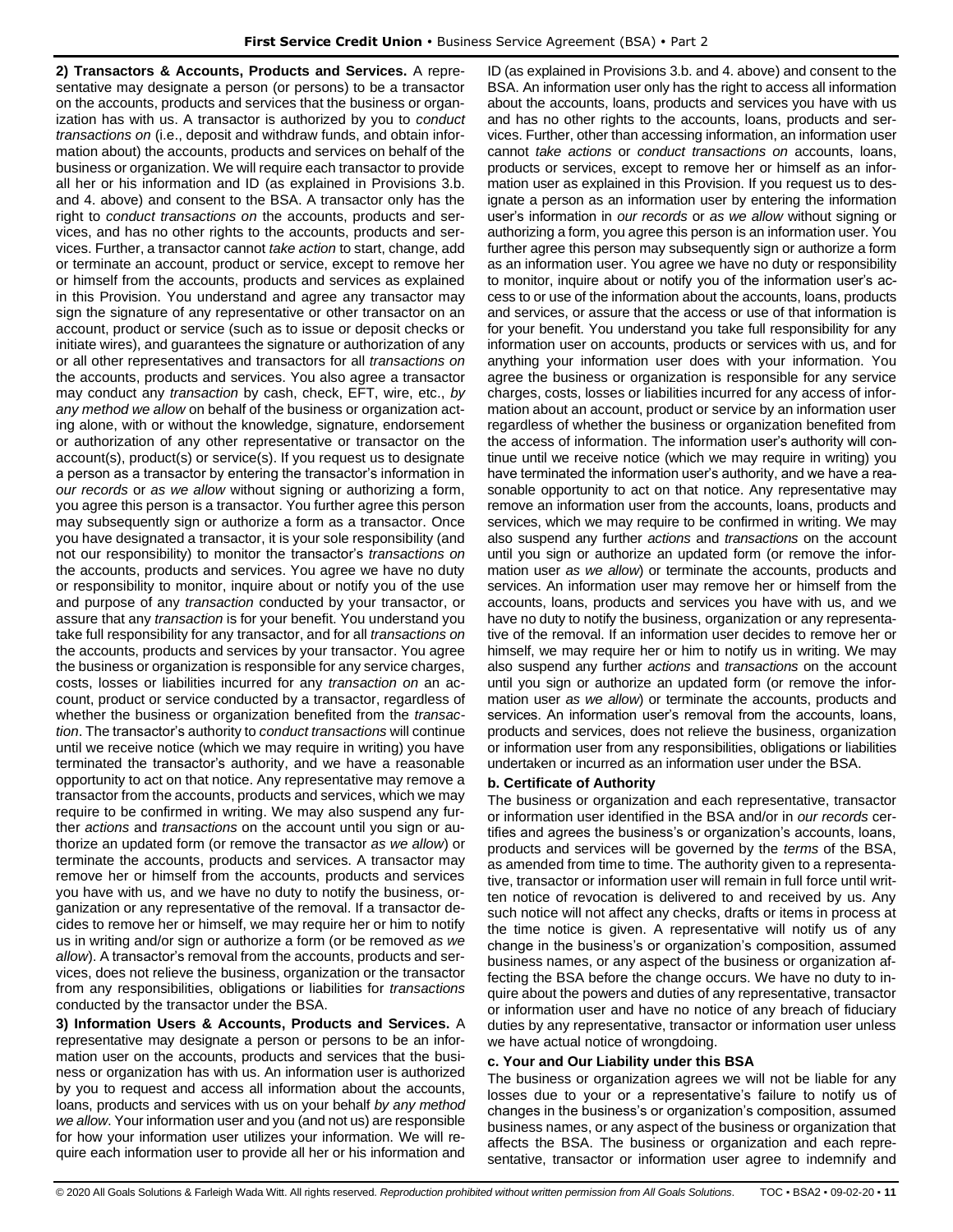defend us against and hold us harmless from any loss, damage, claim or liability as a result of unauthorized acts of any current or former representative, transactor or information user or acts of any representative, transactor or information user which we rely on before notice of any change to either an account, product, loan or service or the business or organization.

#### **d. Waiver of Testamentary Account Distributions**

You understand and agree it is your sole responsibility as a business (and owner) or organization (and not our responsibility) to assure the features of the accounts, products and services you have with us, as designated by your representative in *our records*, accurately reflect your personal, domestic, financial, business and estate planning needs. Matters you may want to consider include, but are not limited to, those created, changed or terminated by marriage, children, grandchildren, adoption, separation, divorce, remarriage, disability, retirement, death or as a result of any agency, power-of-attorney, guardianship, conservatorship, trusts, wills, businesses, corporations, partnership agreements, contracts, indebtedness, etc. If permitted by applicable state law, you irrevocably waive your rights to make testamentary dispositions from any account, and do so with the understanding that the features of an account control and supersede any inconsistent testamentary disposition. It is your responsibility to assure the features of the accounts, products and services you have with us accurately reflect and take into consideration your personal, domestic, financial, business and estate planning needs. In addition, you can *take action* to start, confirm, maintain, review, change, add or terminate an account, product or service at any time *as we allow*. Therefore, you irrevocably waive your right to make a testamentary disposition of any account at our Credit Union, both now and in the future. You agree since you are in complete control of the features of the accounts with us, and can, as a representative or through a representative, *take action* to start, change, add or terminate the accounts at any time *as we allow*, on your death we may rely exclusively on the BSA and *our records* concerning all matters that affect the accounts, products and services you have with us.

#### **e. See "Our Rates & Service Charges"**

We recommend you also review "Our Rates & Service Charges," which has specific application to this Provision as well as a number of other matters throughout the BSA.

### <span id="page-11-0"></span>**5. Product & Service Access, Transactions & Actions a. Authorization of Transactions and Actions**

Your signature on a form, *document* or *as we allow* (when required) is important for identifying you and allowing you to start, consent to, *take actions* and *conduct transactions on* our accounts, loans, products and services. On your request, we may agree to obtain your consent to *take actions* and *conduct transactions* on products and services with the assistance of our employees or the use of our *computer system* (please see Provision 1.f.1)). You understand and agree that all ID, photographs, images, film, voice and image recordings, fingerprints and other biometrics obtained when you take any *action* or conduct any *transaction* are *managed* by us as explained in Provision 3.b. To provide you with excellent service and for your and our protection we may require your physical signature or reconfirm your signature in-person or before a notary public prior to any *action* or *transaction on* an account, loan, product or service. We may also require your ID, a second form of ID and other (or updated) information (such as your physical address, SSN, birthdate, password, mother's maiden name, thumbprint or fingerprint, date and type of last *transaction*, other historical factual and confidential information, etc.) before you may *take action* or *conduct a transaction on* an account, loan, product or service.

You may deposit and withdraw funds by cash, check, EFT, wire or by any other method *we allow*. You may also authorize the payment of checks, other *transactions* or *actions by any method we allow*. You agree we may pay checks and honor *actions* or *transactions on* an account, loan, product or service that contain your signature or authorization, even if you later claim the method of consent or the *action* or *transaction* was not authorized. On your request, we may allow you to include a legend on or notation in *our records* and on checks requiring two or more signatures or authorizations on your checks, *actions*, *transactions* or any other matter pertaining to the accounts, loans, products or services you have with us. You understand this legend or notation requiring two or more signatures or authorizations may only be entered in *our records* or as *we allow*. You agree any such legend or requirement is for your convenience only, and it is your sole responsibility (and not our responsibility) to supervise your internal control affairs with all persons you authorize. You also agree we may pay a check, or honor any *action*, *transaction* or other matter pertaining to the accounts, loans, products or services with us, with only one signature or authorization by any person you authorize. You understand we have only allowed you to add a legend or requirement for two or more signatures or authorizations because you 1) are in the best position to address your own internal control affairs with the persons authorized, and 2) have agreed to take responsibility for and recover any loss that occurs from a violation of your requirement.

If we contact you about an *action* or *transaction on* an account, loan, product or service that you confirm is authorized (which our employee may note in *our records* or *as we allow*), you agree we may rely on your confirmation. If you share your information, password, code or PIN (or any other method of authorization *we allow*) with any person or organization, you agree you authorize *actions* or *transactions on* the account, loan, product or service conducted by this person or organization. You further understand that until you notify us and revoke your authorization, all *actions* or *transactions on* the account, loan, product or service conducted by this person or organization are authorized and genuine, even if they are not conducted for your benefit or according to your instructions. If you request and we agree to provide you with cash for any *action* or *transaction*, you understand once you are in possession of the cash, you (and not us) are completely responsible for its care and safekeeping from any loss, theft, damage or destruction. Should you have any concerns about the loss or theft of cash, please let us know and we may be able to provide you with one of our checks (for which there may be a service charge). Additionally, for your and our protection and security purposes, you agree we may pay any person (including you) requesting a withdrawal in cash with a limited amount of cash, our check, an EFT or wire. You understand and agree these cash withdrawal options are appropriate since a person can obtain cash by depositing the check at her or his own financial institution, and we can schedule the delivery of cash for you on your request.

### **b. Transaction and Action Options & Required Forms**

When you *take action* or conduct a *transaction on* accounts, loans, products or services, we may require you to use a specific form or *document* to conduct or complete the *action* or *transaction*. If you do not use that form or *document*, for your and our protection we may refuse to honor, perform or complete the *action* or *transaction*. Whether an *action* or *transaction* is honored, completed or not, you are responsible for any loss or liability we incur as a result of your failure to use a required form or *document* or follow the *terms* of the BSA.

#### **c. Account Transfers by Wire or ACH**

We may offer wire transfers or ACH transfers that allow you to send or receive debits or credits to an account with us. We may require all wire transfers to be authorized in writing. When you initiate a wire or ACH transfer you may identify either the recipient or any financial institution by name and account or identifying number. We (and other institutions) may rely on the account or other identifying number you give us as the proper identification number, even if it identifies a different person or institution. You understand we may confirm the information on all wire requests before sending the wire. Once we have sent an outgoing wire, the transfer is final and cannot be stopped, so please make sure all the information about the wire is correct and that you want the wire sent according to that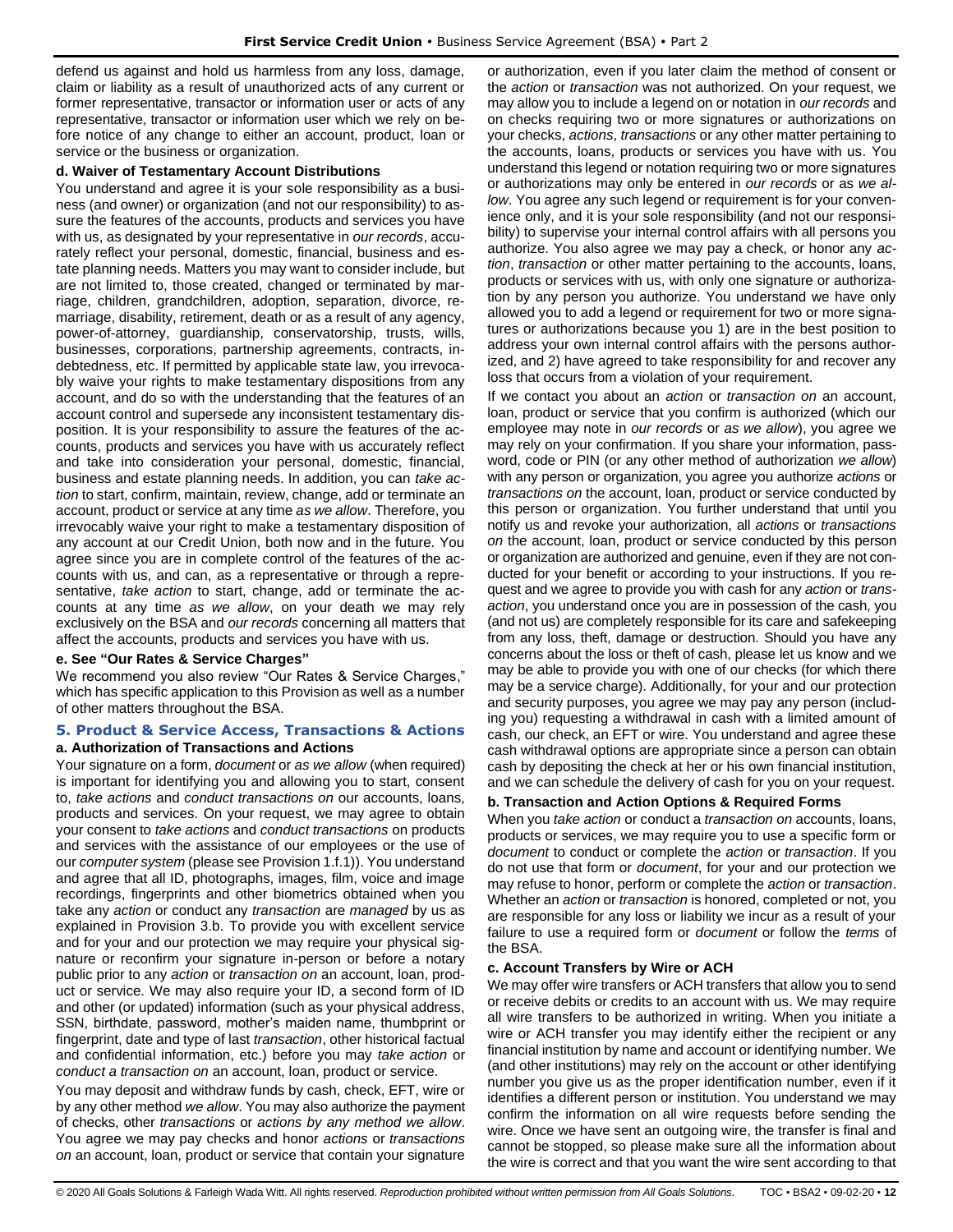information. If you provide incomplete or inaccurate written or verbal transfer instructions to us, we will not be responsible for any resulting wire transfer losses, delays or failed *transactions*. You understand international wire transfers may not be completed for several weeks**,** or at all.

Wire transfers are governed by Federal Reserve Regulation J if the transfer is cleared through the Federal Reserve. ACH *transactions* are governed by the rules of the National Automated Clearing House Association (NACHA). You acknowledge that our processing of international *transactions* may be delayed if necessary to complete screening required by Federal law. You must ensure that all international entries you initiate are designated with the appropriate international entry code, as required by NACHA rules. All entries will be credited to or debited from the account you have with us in U.S. dollars. Currency conversion will be at rates determined by, or available to, us or the Automated Clearing House. You bear all currency conversion risk as well as all gains or losses associated with currency conversion for international entries. All wires and ACH transfers must comply with applicable U.S. law. If you use these services and receive funds by wire or ACH transfer, you agree to confirm the transfers by reviewing your periodic statement (or online service we offer), since we are not obligated to notify you when funds are received. While we may conditionally and provisionally credit the account you have with us with an ACH transfer, if we are not finally and ultimately paid for the transfer, we may reverse the credit to the account and the sender will be deemed not to have paid you. If we cannot reverse the credit or you do not have sufficient funds in an account, you agree to reimburse us for the amount of the reversed transfer.

### **d. Limitations on Account Transactions**

**1) Account Withdrawal Limitations.** You understand we have no obligation to honor a request to withdraw funds if you do not have 1) sufficient available funds in an account or 2) one of our overdraft services (please see "available balance" in Provision 6.i.). If a check or other transfer or payment order is presented against insufficient available funds in an account, we will require a service charge. If there are sufficient available funds to pay some but not all checks or items drawn or presented against the account, we may pay or allow withdrawals for those checks, transfer or payment orders for which there are sufficient funds in any order we choose, according to applicable law and the *terms* of the BSA. There are a number of circumstances where you may not be able to withdraw funds from an account, including but not limited to: 1) our methods are inoperative due to emergencies or problems, 2) the product or service has been terminated, 3) we are unable to contact you, 4) failure to provide required documentation, information or ID, 5) failure to use a required method or *document*, 6) exceeding a limit or an amount set by us, 7) failure to meet a minimum balance for thirty (30) days, 8) deposited check funds are not available, 9) funds are collateral for an obligation, 10) any lost or stolen check, card or access device, 11) a breach of or unauthorized access to a product or service, 12) business or compliance purposes, 13) to stop or prevent a loss, 14) potential lack of capacity or victim of undue influence, 15) failure to comply with any *term* of a contract, 16) funds held or offset per a security interest or lien, 17) account and/or funds held for a dispute or uncertainty, 18) unpaid check(s) or EFT(s) for insufficient funds or stop payment orders, 19) deposited item(s) charged back for nonpayment or a claim, 20) a garnishment, levy or similar legal claim or notice, 21) default on any obligation, or 22) our belief that an *action* or *transaction* may be fraudulent. To comply with the law and to protect you and the members of our Credit Union, you understand we may require written notice of your intent to withdraw funds from an account you have with us at least seven (7) calendar days and up to sixty (60) calendar days before the time you would like to make the withdrawal. Finally, you understand in the event any account is overdrawn, any loan is past due, or you are otherwise in default under any contract with us, we may suspend your ability to conduct *actions* 

*or transactions* to any or all accounts, products, services, until you have resolved the matter with us.

**2) Account Transaction Volume Limitations.** We may limit the number of items deposited and the frequency of deposits and other *transactions* you can make each day to the account(s) you have with us. The date we use to determine the number of *transactions* is the date a *transaction* is posted to (actually credited to or debited from) an account, rather than the date you conducted the *transaction*. Should the *transactions on* an account with us exceed the limitations we establish, we may limit your *transaction* activity, require a service charge or terminate the account. You understand if *we allow* or honor a *transaction* that exceeds these restrictions (a nonconforming *transaction*), we are not required to allow or honor any future *transaction* that exceeds these restrictions.

**3) Limits on ATM Transactions.** For your and our protection, we may limit the number and dollar amount of cash withdrawals at ATMs. We may also limit the number and amount of deposits by cash and check at ATMs. Our current limitations on ATM cash withdrawals are stated in "Our Electronic Funds Transfer Terms" at the end of this Part 2 of the BSA. Should you need to make withdrawals and deposits that exceed our ATM limits, you may come to our branch any time we are open for business.

### **e. Accounts May Not be Transferred to Others**

The accounts you have with us are non-negotiable, non-assignable and non-transferable to another person or organization. This means you may not endorse, negotiate, transfer, secure or pledge any account and the funds in that account to a person or organization other than us for any reason. Unless a person's name appears on a service form or is in *our records*, she or he may be denied access to all accounts, products and services and all funds and information pertaining to the accounts, products and services unless otherwise required by law.

### **f. When a Transaction or Action May be Refused**

Generally to conduct an *action* or *transaction* on an account, product or service with us, you must be a representative on the account, product or service. For your and our protection, you understand we may refuse an *action* or *transaction on* an account, loan, product or service for any reason not prohibited by law, including but not limited to, 1) our methods are inoperative due to emergencies or problems, 2) we are unable to contact you, 3) failure to provide required documentation, information or ID, 4) failure to use a required method or *document*, 5) exceeding a limit or an amount set by us, 6) failure to meet a minimum balance for thirty (30) days, 7) inactive or abandoned products or services, 8) deposited check funds are not available, 9) funds are collateral for an obligation, 10) any lost or stolen check, card or access device, 11) a breach of or unauthorized access to a product or service, 12) business or compliance purposes, 13) to stop or prevent a loss, 14) potential lack of capacity or victim of undue influence, 15) the product or service has been terminated, 16) failure to comply with any *term* of a contract, 17) funds held or offset per a security interest or lien, 18) account and/or funds held for a dispute or uncertainty, 19) unpaid check(s) or EFT(s) for insufficient funds or stop payment orders, 20) deposited item(s) charged back for nonpayment or a claim, 21) a garnishment, levy or similar legal claim or notice, 22) default on any obligation, 23) limited to a savings account and voting by mail, 24) ineligible for membership, 25) membership terminated, 26) notification of death, 27) anything unethical or unlawful concerning your business or organization, you or our business, 28) our belief that an *action* or *transaction* may be fraudulent, 29) any alteration, forgery or fraud concerning your business or organization, you or our business, 30) any falsification or misrepresentation concerning your business or organization, you or our business, 31) any alleged crime concerning your business or organization, you or our business, 32) abuse of or threats to anyone associated with us, or 33) any other reason we believe is appropriate to *manage* the business of our Credit Union.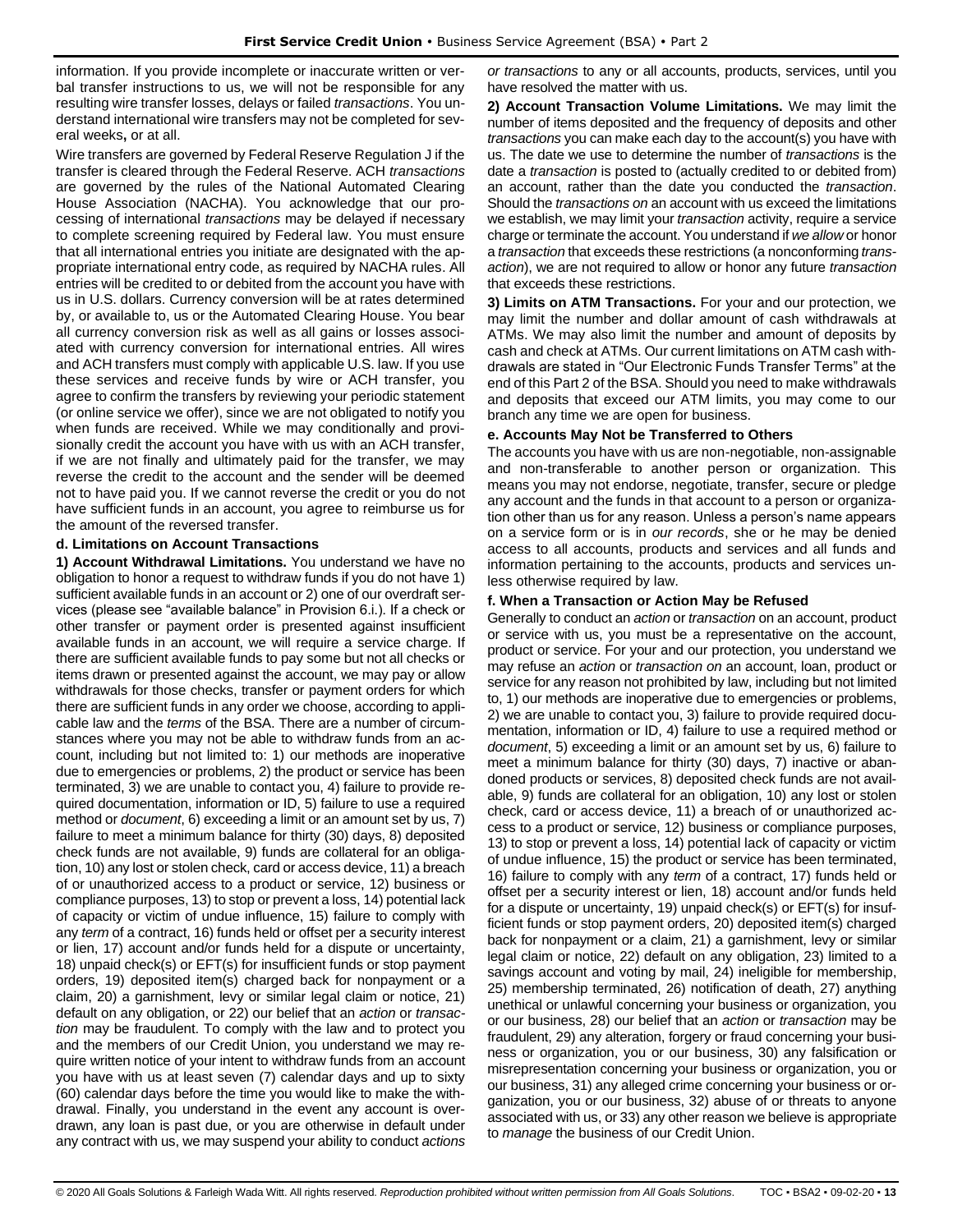#### **g. Transactions and Actions Online**

We may offer an internet service that allows you to *take actions* or *conduct transactions on* products or services with us online. For your convenience, and in order to remind you to go online to start the service, we may note your request for this internet service on a form or enter it in *our records*. This internet service may be governed by a contract you agree to online, the BSA, all other contracts, as applicable, and *our records*. Should you have any questions about this service, please contact us at your earliest convenience.

## <span id="page-13-0"></span>**6. Your Use of a Checking Account with Us**

#### **a. Completing Your Checks and Check Register**

When you write a check drawn on a checking account with us, you must write your payee's name, complete the numerical and written amount lines on the check and sign your name. Always begin by writing the payee's name and the amounts at the start of the farleft side of these lines to avoid leaving any spaces; this will reduce the risk of your check being altered. It is also important to draw a line after the payee's name and after the written amount to protect yourself against alterations. Please make sure all information you write on your check is legible. Finally, make sure the numerical and written amounts of your check match, since the written amount is likely the amount we may pay from the account. If the amounts do not match, you agree we may pay either amount or return the check unpaid, at our sole discretion.

Once completed, you should write the check number, amount, date, payee's name and purpose in your check register or payment records, and deduct the amount of the check from the account balance. This helps you to keep track of the current balances of an account, which in turn helps you avoid insufficient funds or overdraft service charges (please see Provisions 6.i. through l.). It also allows you to detect and report checks with alterations and forged drawer's signatures (please see Provision 15.b.). Please use dark permanent ink (preferably black ink) to complete and sign your checks. You agree you are responsible for any losses incurred for your checks if you do not use a dark permanent ink when writing your checks. You should also keep your checks in a secure location and separate from your ID so they are not stolen from you. If there are multiple representatives or a transactor on the account, each representative or transactor may sign (or authorize), issue and endorse checks in the business's or organization's name. If you require more than one signature on a check drawn on an account with us, you agree we may pay that check regardless of the number of signatures on it if the check is issued by a person authorized to *conduct transactions on* the account (please see Provision 5.a.). You understand when you write a check you are ordering us to pay the check, and that payment is proper even if you did not completely fill out or sign your check.

#### **b. Please Use the Check Forms We Provide**

For your protection, when starting a checking account you agree to use the checks we make available that we refer to as, "your checks." Your checks are actually forms (check forms) provided to you by our approved associate. It is important that you use our associate-provided checks because 1) the security features help protect against fraud losses, and 2) the forms help us confirm that a check is your check when presented for payment. Using any other check form may indicate fraud, and you agree we may refuse to pay it if we believe our refusal may prevent a loss, and is not dishonor or wrongful. Alternatively, if you use and we pay a check not provided by our associate that results in any loss or service charges, you agree to be responsible for any loss and service charges incurred. The reason you are responsible for any loss and service charges is because in order to obtain check forms from another organization or person, you must provide your information to unknown people, any of whom may create a fraudulent check drawn on the account. Accordingly, we use an associate's check forms to help avoid losses, and require you to take responsibility for all losses and service charges for not using these forms.

#### **c. Dates on Your Checks**

We may pay a check you write regardless of its date or language limiting payment to a certain time (for example, "stale dated" checks or checks bearing a "void after" date legend). However, we are not obligated to pay a check before its date or more than six (6) months after its date. Attempts to limit payment of a check by date or language are ineffective because 1) checks presented as EFTs or other transfers may not include the date, 2) our processing technology may not allow for the examination of a date, and 3) a person in possession of your unpaid check may take legal action against you for the amount and costs. If you do not want an outstanding check paid, you may place a stop payment order on the check (please see Provision 6.d.). Similarly, if you date a check for payment in the future (often referred to as a "postdated check notice") and notify us, we may agree not to pay a check before its date. Please be aware this postdated check notice will only be effective if it allows us a reasonable amount of time to act on and not pay the check. Additionally, for the notice to be effective we will need your name, your number, the check's number and date, amount and the payee's name. You understand that failure to fulfill any of these requirements may result in payment of the check. If you fulfill these requirements, we will return the check as postdated and require a service charge to cover some of our employee's time. Should you request us to cancel a postdated check notice and pay the check, we may also require a service charge to cover some of our employee's time. For your convenience, we may agree to a verbal postdated check notice that will expire after fourteen (14) calendar days unless you confirm that notice in writing. Once confirmed in writing, the notice will be effective for six (6) months, and can be renewed for an additional six (6) months for a service charge. You understand we have no duty to notify you when your notice will or has expired.

#### **d. Stop Payment Orders on Your Checks and ACHs**

You may request us to stop payment on any check drawn on or ACH debit scheduled from a checking account you have with us by a stop payment order *as we allow* (which we may require to be confirmed in writing). Your request (order) to stop payment will be effective only if we have a reasonable amount of time to act before the check is presented or the ACH entry is transmitted to us. For the request (order) to stop payment to be effective we will need your name, your number, check number, the date of the check or ACH entry, the name of the payee and the amount of the check or ACH entry. You understand that failure to comply with any of these requirements may result in payment of the check or ACH entry. If you fulfill these requirements we will return the check or ACH entry and require a service charge to cover some of our employee's time. Should you request us to cancel a stop payment order and pay the check or ACH entry, we may also require a service charge to cover some of our employee's time. For your convenience, we may agree to a verbal stop payment order that will expire after fourteen (14) calendar days unless you confirm that order in writing or *as we allow*. A stop payment order on a check placed or confirmed in writing will be effective for six (6) months, and can be renewed for an additional six (6) months for a service charge. A stop payment order on an ACH entry will continue until the entry is returned or until you cancel the stop payment order (which may require the payment of a service charge). We have no duty to notify you when your stop payment order will or has expired.

You understand that although you may stop the payment of your check, generally the person or organization in possession of the check may recover the full amount of the check from you (which may include interest and costs). In addition, if you owe money to the payee of the check or ACH entry, stopping payment on the check or ACH entry means you will not have paid the money to that person. In the unlikely event we pay a check or ACH despite a timely, accurate and complete stop payment order, we may be obligated to credit the account you have with us. We also may not be obligated to credit the account and you will need to address the matter with the payee. If we issue a credit to the account, you agree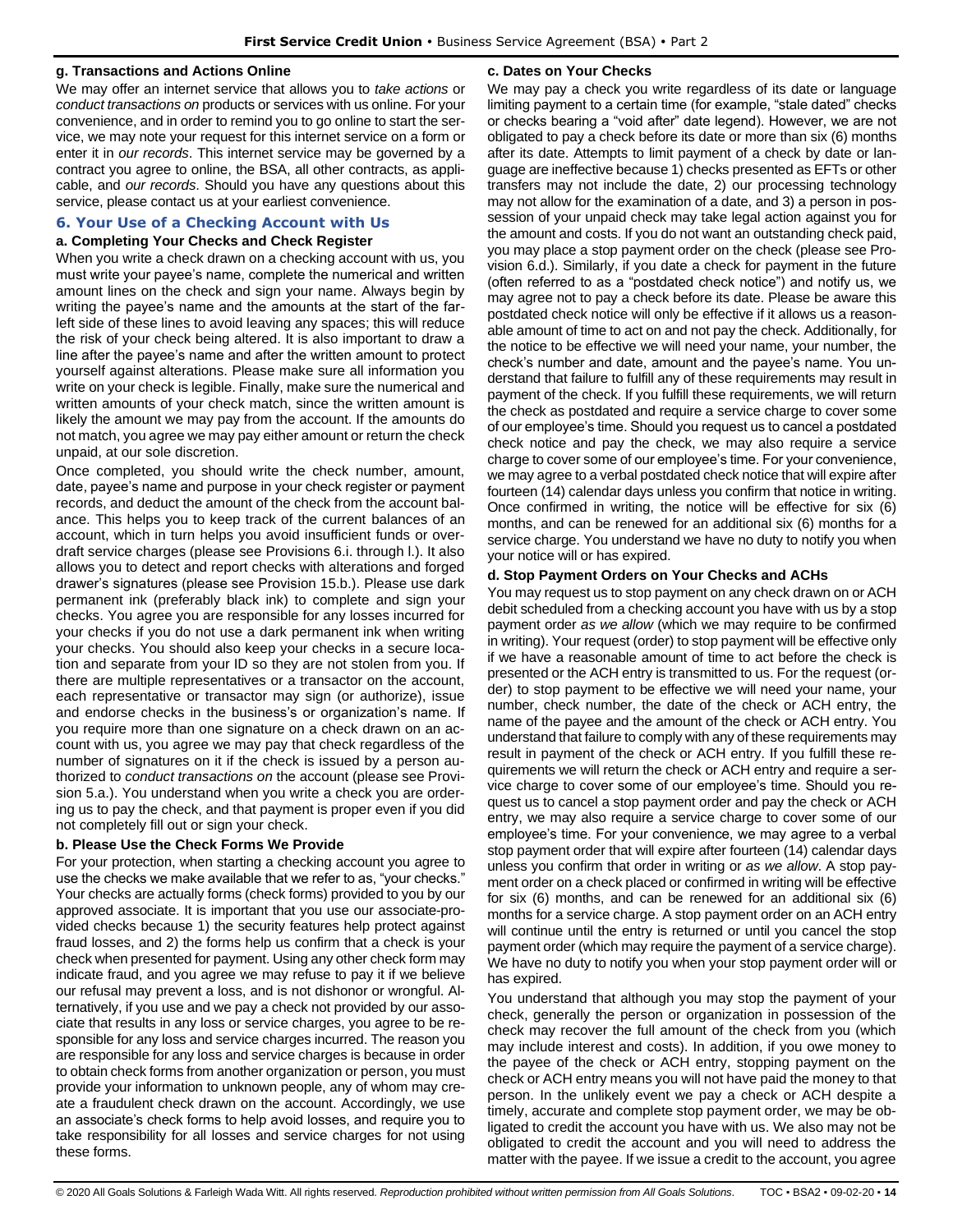to sign or authorize a statement explaining the dispute with your payee, and assist us in taking legal action against any and all persons, businesses or organizations to recover our loss. You understand if you repeatedly place stop payment orders on your checks drawn against insufficient funds, we may consider that account abuse and may terminate the account.

#### **e. No Stop Payment on Our Cashier's or Teller's Checks**

If we provide you with one of our checks that is payable to you or that you have requested us to make payable to another person, business or organization, it is your sole responsibility to make sure you want the person, business or organization to be paid with the check before you deliver the check to that person, business or organization. You understand that if you give our check to a person, business or organization, and afterwards become displeased with the person, business, organization or *transaction* and do not want the check paid, *we will not be able to stop payment on our check.* If you have any doubt about the person, business, organization or *transaction*, do not give the check to that person, business or organization, since we will not be able to stop the payment of the check. Should you change your mind and decide not to use one of our checks, you may return the actual physical check to us and request a refund for the amount of the check.

#### **f. Conversion of Checks to Electronic Fund Transfers**

In some circumstances, a person, merchant, business or organization can convert your check and check information into an EFT and debit the account you have with us. The conversion of your check to an EFT is covered by "Our Electronic Funds Transfer Terms," which is part of the BSA (and is found at the end of this Part 2). You agree we may honor the EFT and debit the account just as if the original check was presented for payment. Should a person, business or organization convert your check to an EFT, you will have to contact that person, business or organization if you wish to access a copy of your check. You understand that if we return your check to a business or organization unpaid for insufficient funds or stop payment, the business or organization may try to re-present the check as an EFT. The EFT that represents the dishonored check will be treated as a re-presented check.

### **g. Presentment of Your and Our Checks**

For your and our protection, compliance purposes and to cover costs for our members, we may require any person presenting your or our check to comply with our due diligence requirements before we pay the check. These requirements may include, but are not limited to, the presenter supplying us with her or his ID, SSN, birthdate, physical address and authority to present (negotiate) the check. We may also require the person to sign a statement of receipt, place her or his thumbprint or fingerprint on the check and pay a service charge. If a check is payable to two or more persons (whether payable sequentially or together), we may require all payees or endorsers to sign the check in-person at our Credit Union (or *as we allow*) to assure all endorsements are valid. You agree that if a person presenting a check declines to carry out any of these requirements, we may refuse to pay the check, and that our refusal is not dishonor or wrongful since this person has not complied with our presentment requirements. (A presenter always has the option to deposit and receive funds for the check at the presenter's own financial institution). For your and our protection, checks presented after our 2 p.m. cut-off hour may be treated as if presented on the next business day we are open. You agree to be responsible for legal advice we require regarding any matter concerning a check drawn on an account you have with us (please see Provision 1.g.). Also, for your and our protection and security, we may pay a person presenting your check with our check or an EFT, and we may decline to pay this person with cash. You understand and agree that payment with our check is not wrongful since this person can obtain cash by depositing the check at her or his own financial institution. Additionally, for your and our protection and security purposes you agree we may pay any person (including you) presenting our check with a limited amount of cash, our check

or an EFT, and may decline to pay the check entirely with cash. You understand and agree these payment options are appropriate since a person presenting our check can obtain cash by depositing the check at her or his own financial institution, and we can schedule the delivery of cash to you on your request, for which there may be a service charge.

#### **h. Our Use of Automated Collection and Payment Processes**

We use electronic check deposit, transmission, presentment, payment and return technology to *manage* the greatest number of checks in the most cost-effective manner for the benefit of the members of our Credit Union. These automated processes rely on and can only recognize information in the Magnetic Ink Character Recognition (MICR) line at the bottom of the check, which contains your number, amount of the check and check number. To achieve these cost efficiencies for our members, you agree when we pay or take a check for deposit and collection we may disregard all information on the check (including notes and legends) other than 1) the identity of the institution the check is drawn on, and 2) the information encoded in the MICR line (whether consistent with other information on the check or not). You also agree when we pay a check without physically or visually examining it, it does not mean we failed to exercise ordinary care in paying the check.

#### **i. Determination of Available Balance to Pay Items**

Checks and other *transactions on* a checking account with us are paid based on your available balance, and not the actual balance. Your actual balance is the actual amount of funds in the account (based on credits and debits posted to the account at that time). Your available balance is generally equal to the actual balance, less the amount of any holds placed on recent deposits, holds placed for other reasons, and holds for pending *transactions* (such as debit card purchases) we have authorized but have not yet posted to the account. If an item presented for payment against the account exceeds the available balance, we will treat it as presented against insufficient funds even if the actual balance exceeds the amount of the item (please see Provision 6.k.).

#### **j. The Order in which Checks and Other Items are Paid**

In general, we pay checks and other *transactions* in the order they are presented to us, regardless of when you issued or authorized them. Insufficient funds balances on accounts may result from 1) checks paid, 2) holds on funds of deposited checks, 3) ACH debits such as online bill payment *transactions*, 4) payments authorized by a representative (or transactor) or other withdrawal requests, 5) items deposited by a representative (or transactor) and returned unpaid by the paying institution, and 6) imposition of requested or required service charges. Checks and ACH debits may be presented to us in batches or data files, and are paid when we process the data file. Checks in the same data file are processed in serial number order. Checks presented for payment at our branch are processed at the time of payment. Debit card *transactions* are processed when transmitted to us, which may occur immediately or up to several days later. You understand that the merchant or its processor (and not us) determines when the *transaction* will be transmitted to us. When a merchant obtains authorization for a debit card *transaction*, we place a temporary hold against the funds in the account for the amount of the authorized *transaction*. In some cases, such as restaurants, gas stations, or car rental *transactions*, there may be a hold for an initially authorized amount, but the *transaction* is submitted at a different amount. You should be certain there are sufficient funds in your available balance at all times to pay checks or *transactions*, or they will be handled according to the overdraft and insufficient funds *terms* of the BSA, or paid under one of our check overdraft services if applicable. This Provision reflects our practices in effect at the time the BSA was prepared. You agree we may change these practices at any time without prior notice to you to address data processing constraints, changes in law, regulation, clearing house rules or to *manage* the business of our Credit Union.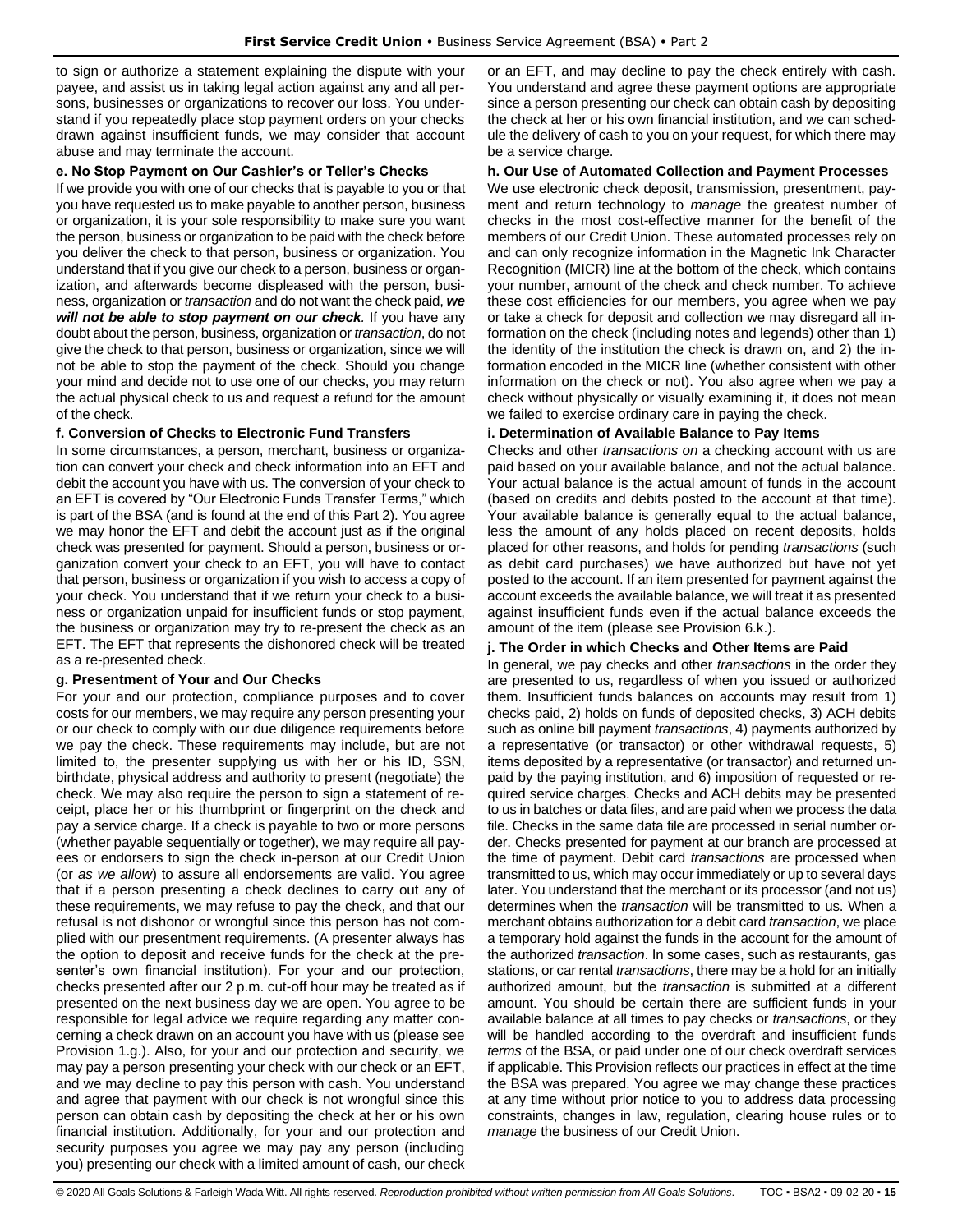### **k. Insufficient Funds to Pay Checks and Other Items**

If the available balance of funds in a checking account are not sufficient to pay a check or other item presented on the account, we may return it for insufficient funds, and require a service charge for the dishonored check or item (as explained in Provision 9.). You understand we have no duty to notify you if there are insufficient funds to pay your check or other items drawn on an account: *this is a matter you must pay attention to and are responsible for*. If we pay a check or transfer that exceeds the available balance in an account, you agree to immediately repay us the amount of the paid check or transfer and any charge for that service, unless otherwise addressed by the BSA or other contract with you. If we pay a check or transfer that exceeds your available balance, it does not mean we will pay a check or transfer that overdraws an account in the future. If we charge an account you have with us for any obligation you owe, you understand the balance thereafter may be insufficient to pay a check or item drawn on the account, and we will rightfully refuse to pay the check or item for insufficient funds. If we return an item for insufficient funds, the payee (or the payee's institution) may re-present it. Each presentment against insufficient funds will result in a separate fee. Finally, if we are repeatedly presented with checks or items drawn on an account for insufficient funds, we may consider that account abuse and may terminate the account.

# **l. Payment of Checks & Items that Overdraw an Account**

**1) Account & Lending Overdraft Transfer Payment Services.** To assist you when you want or need your checks and EFTs or other items paid, we may provide you with overdraft payment services. If you qualify for and we agree to provide these services, we will pay your checks or EFTs drawn against insufficient funds by transferring funds from another account or loan to a checking account with us, and require a service charge. Transfers from account(s) to a checking account are covered by the BSA and "Our Electronic Funds Transfer Terms," whereas transfers from a loan to a checking account are governed by a separate loan agreement. You agree we may apply funds deposited to account(s) with us to your outstanding overdrafts and service charges, regardless of the source of the deposit, including directly deposited government entitlements or benefits, such as Social Security deposits.

**2) General Overdraft Payment Services.** If you have a checking account and are in good standing, you may use the privilege of our overdraft service which allows you to overdraft an account up to a set limit. To be in good standing requires that you have a checking account for at least sixty (60) calendar days, be eighteen (18) years of age or older, and to have not caused us a loss. If you qualify, we may pay your overdrafts up to a set limit and require a service charge. If you use this service, we will notify you of the amount paid and service charge for each *transaction*, and you will have thirty (30) calendar days to reimburse us for paid checks, EFTs and service charges. For more information on this service, please contact us at 713-676-7777 or toll free at 800-678-5197.

### **m. Your Lost or Stolen Checks: Notify Us Immediately!**

If your checkbook, a box of checks or a check is lost or stolen, please contact us immediately at 713-676-7777 or toll free at 800-678-5197. The sooner you contact us, the less liability you have for unauthorized checks drawn on the account, and the sooner we can provide new checks, a new account and new number as required. When you notify us that your checks are lost or stolen, we may require you to sign or authorize a notice (*as we allow*) so we can rightfully refuse to pay the check(s) if presented for payment. You further agree that for your and our protection we may terminate an existing account and provide you with a new account (and potentially a new number to replace your number) to avoid a loss to you or us. In fairness to our members, there may be a service charge for all termination and replacement costs when you lose your checks. However, there will not be a service charge when your checks are stolen. If you give, mail or send your check to your payee (such as a creditor) who informs you that your check is purportedly lost or stolen, please contact us immediately at 713-676-7777 or toll free at 800-678-5197. When you notify us that your check to a payee is lost or stolen, for your and our protection you agree to sign or authorize a notice (*as we allow*) so we can rightfully refuse to pay the check if presented for payment.

## **n. Lost or Stolen Cashier's or Teller's Checks**

If one of our cashier's or teller's checks in your possession is lost, stolen or destroyed, you (and your payee if applicable) agree to sign or authorize a notice (*as we allow*) so we may rightfully refuse to pay the check if presented for payment. We may require you (or your payee if applicable) to post a bond, furnish us with collateral or a security interest in collateral, or wait ninety-one (91) calendar days from the date of the check, to receive a replacement check or refund. If you do not receive one of our checks that was sent or mailed to you, you agree to sign or authorize a notice (*as we allow*) so we may rightfully refuse to pay the check if presented for payment. At our discretion, we may require you to post a bond or furnish us with collateral or a security interest in collateral, prior to obtaining a replacement check or refund for our check that you did not receive.

**1) Delivery of Our Checks to You.** When you request one of our cashier's or teller's checks and are unable to take possession of the check in-person, we may send the check to you by a secure delivery service. This service may include but is but not limited to using Federal Express or United Parcel Service, which require your signature and proof of receipt. We use this secure method to deliver our checks for your and our protection to assure only you receive the check, and to spare you from having to post a bond and/or furnish collateral. Since this service is for your convenience and protection, you may be responsible for the cost of this method of check delivery. If you authorize us to deliver the check to you by regular U.S. mail, you agree to all time delays and to repay all costs and losses if the check is lost or stolen.

## **o. Your Checks & Family Members, Friends and Employees**

If you report your check has been forged or altered, we will investigate the potential crime. If we determine your family member, friend or employee committed or assisted with the crime, we will investigate your use of ordinary care in the matter. If we determine you failed to use ordinary care (i.e., were negligent) in handling or managing the check (or your ID), you agree to take responsibility for recovering any loss for the check. You understand you, like each member of our Credit Union, are in the best position to both prevent and address the crime with your family member, friend or employee, rather than imposing the cost on the members of our Credit Union.

### **p. Right to Refuse Payment for Potential Risks**

For your and our protection, we may refuse to pay any check or item we believe has a potential payment or fraud problem. Payment problems include, but are not limited to, insufficient funds, stop payment, closed account, illegible checks or checks or items written in a language other than English. Fraud problems include, but are not limited to, alterations and forgeries. You understand our non-payment or non-action under these circumstances is beneficial to you because it protects your funds and reduces the risk of loss and is therefore not wrongful. Alternatively, if we believe there is a fraud problem with your check and the presenter is the perpetrator of the fraud, you agree that for your and our protection we may retain the check to determine if it is fraudulent. You understand that our retention of the check protects you and us from incurring a loss on the account. You also agree that retaining the check is not wrongful because it may substantiate the commission of a crime, and its retention eliminates potential additional crimes. Following appropriate due diligence, if we determine the check is not fraudulent, we will either pay the check or offer to return it to the presenter. Finally, if we believe there is a fraud problem with your check and the presenter is not the perpetrator of the fraud, you agree that for your and our protection we may note the type of fraud on the face of the check before returning it to the presenter to alert branches and other institutions of the potential fraud problems with the check. Our action or inaction in these circumstances is purely at our discretion. You agree we are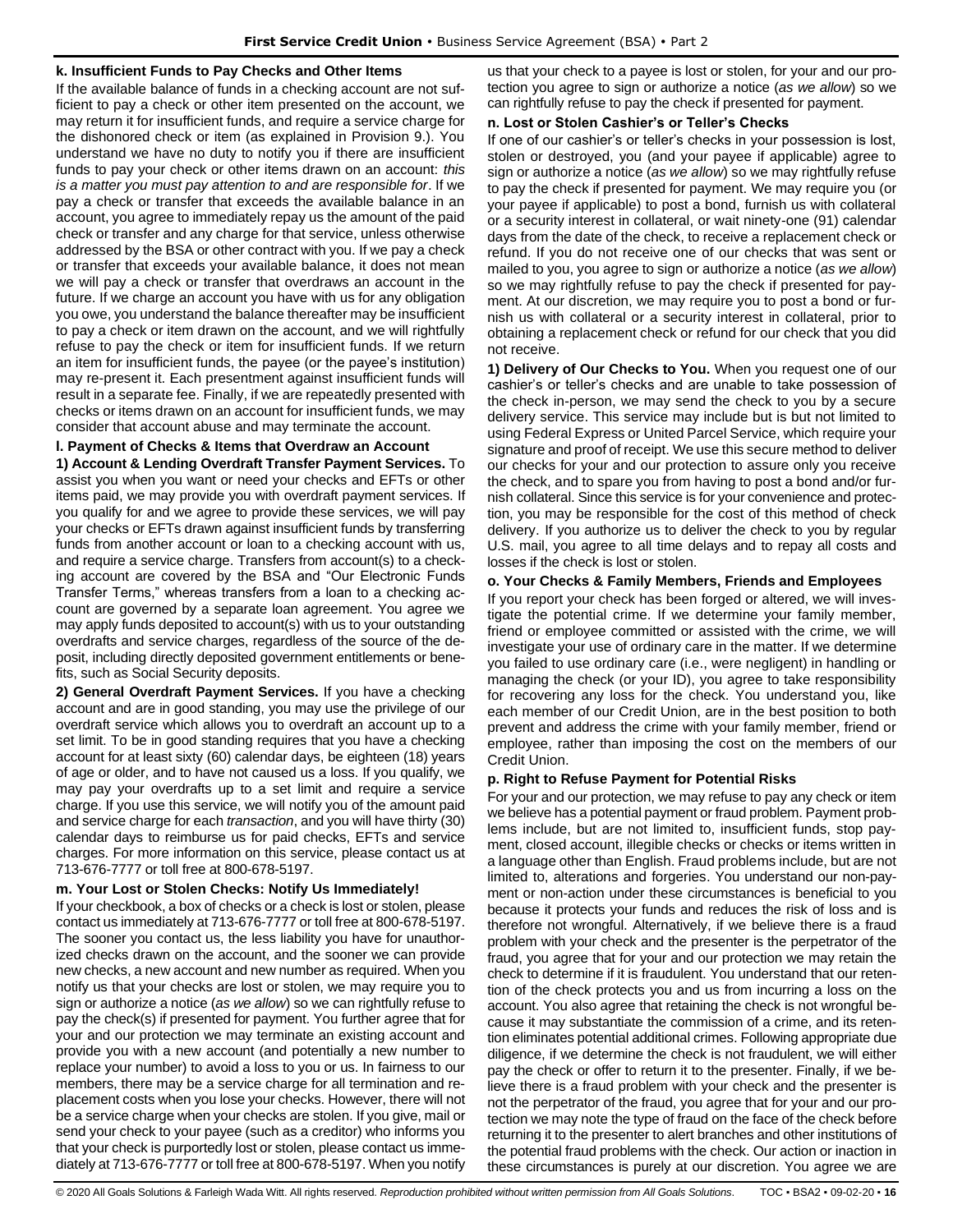not required to take or refrain from taking any particular action on any of these matters.

#### <span id="page-16-0"></span>**7. Your Deposits to an Account with Us**

*Please see our "Summary of Our Service for Your Checks Offered for Deposit" for an overview of our check deposit services.*

#### **a. How You May Deposit Funds**

You may make deposits to an account with us *by any method we allow*, including in-person, mail, phone, online, ATMs, night depository, wire transfer and EFT. You may deposit funds in the form of cash (U.S. dollars), check, wire transfer and EFTs as we offer.

#### **b. Our Rights on Your Deposit**

When we agree to take your deposits we are providing you a service by saving you the time and expense of having to go to the paying institution to receive your funds. In providing this service, we will credit the amount of the deposit to the account you have with us. However, depending on the type of deposit, we may hold some or all of the funds from the deposit. We may also refuse or return a deposit if we believe it is necessary to prevent you and us from incurring a loss. If we elect to hold the funds from your deposit the time period for the hold will depend on 1) the type of deposit (cash, check, wire, etc.), 2) the amount, 3) the account it goes into, 4) the source of funds, 5) our ability to verify persons, organizations and institutions issuing, negotiating and making payment, and 6) any other facts we consider important. In addition to this Provision, we encourage you to review "Funds Availability of Deposits," which is part of the BSA and found at the end of this Part 2. You understand if we make funds available to you from a check you deposit (in cash or otherwise) we are only *providing you with credit,* and are not *cashing, promising or guaranteeing payment of the check you deposited*.

Please be aware any check you deposit that is drawn on another financial institution can come back to us for a number of reasons. For reference, we group these reasons into two categories: nonpayment reasons (such as, but not limited to, insufficient funds, stop payment, closed account) and fraud reasons (such as, but not limited to, alterations or forgeries). It may take as many as nine days (seven business days and two weekend days), and in some instances more, for your deposited check to be returned by the paying institution for a nonpayment reason. If there is a fraud problem with the check, the paying institution may make a claim against us (even after the check has been paid) and demand repayment for the amount of the check for several years after you deposit the check (the number of years varies by state). If your deposited check is returned unpaid or we are required to repay the amount of the check for any reason, you are responsible for the amount of the check and all related service charges and costs. Accordingly, when we take your checks drawn on other institutions for deposit, to attempt to prevent losses for you and us, you agree we may hold the funds from the deposited check for a period of time. Also please see "Funds Availability of Deposits" at the end of this Part 2.

If we have reasonable cause to doubt collectability of a check you offer for deposit (typically for a nonpayment or fraud reason), we may hold the funds from the check. If we hold the funds in a checking account, we will provide you with a notice of the status of your deposit and when the funds will be available. If we believe there may be a problem with a check, we may choose to not take the check for deposit unless you agree that we may place an extended hold on the funds of the check offered for deposit. The extended hold is for your and our protection to determine if the check will be paid or is not subject to a fraud claim. In such cases, if you do not want us to place an extended hold on the funds, please tell us before we have processed the check for payment and we will return the check to you so you may obtain payment elsewhere.

In some instances, we may require the check to be deposited into a savings account that has transactional limitations, with the funds held for an extended number of days. We may provide you with a notice of the status of your deposit and when the funds will be available.

We may choose to not allow you to deposit the check unless you consent to an extended hold on the funds of the check. The extended hold is for your and our protection because it gives us time to attempt to determine if the check will be paid and is not subject to a fraud claim. If you do not want us to deposit the check to a savings account and place an extended hold on the funds, please tell us before we have processed the check for payment and we will return the check to you so you may obtain payment elsewhere.

On your request and consent, we may also send a check you offer for deposit for special collection. Special collection means that we will not deposit the check in an account, but rather send the check directly to the paying institution for payment (for which there may be a service charge). You understand if we send the check for special collection, no funds will be deposited to an account you have with us until the paying institution agrees to pay the check. If we send the check for special collection it may take an extended (indeterminate) amount of time for the check to be finally paid. If you do not want us to send a check you offer for deposit for special collection, please tell us and we will return the check to you so you may obtain payment elsewhere.

Please be aware that we have no way to guarantee that any check you offer for deposit that is not drawn on our Credit Union will not be sent back to us for a nonpayment, fraud or other reason that requires us to repay the amount of the check. This is true even if we place a hold on funds from the check or send it for special collection. You understand if the check comes back to us and we are required to repay it, you are responsible for the amount of the check, and all related service charges and costs. You also agree that before you deposit a check, you will tell us about any circumstances or information you are aware of that could indicate the check may not be paid, or may be fraudulent or issued in connection with an illegitimate, unlawful or fictitious *transaction* or enterprise. You understand, regardless of the facts, circumstances and information you disclose about the check, you are still completely responsible for the amount of the check and all service charges and costs if it is dishonored, returned or a claim is made. Further, you understand that for your and our protection, prior to or after your deposit, should we believe there is a problem with the check you have offered for deposit, we may refuse to take the check and may return it to you so you may obtain payment elsewhere. Alternatively, if you request us to take a check for deposit and we believe there is a fraud problem with the check, for your and our protection you agree we may retain the check to determine if the check is fraudulent, and if so, the identity of the perpetrator of the fraud. You understand that our retention of the check protects you and us from incurring a loss on the check. You agree that in such cases, our retention of the check is not wrongful because the check may substantiate the commission of a crime, and our retention of the check avoids additional potential crimes. Following appropriate due diligence, if we determine the check is not fraudulent, we may take the check for deposit or return the check to you. Finally, if we believe there is a problem with a check and elect to return the check to you, you agree we may note the problem on the face of the check to alert branches and institutions of any potential fraud or nonpayment problem. You understand that if you do not want us to retain or make a notation on a check with a potential problem, you should not offer the check to us, because once the check is offered for deposit it has potentially involved us in a criminal or nonpayment and collection matter.

#### **c. How to Endorse a Check You Wish to Deposit**

When you wish to deposit a check payable to you in an account with us, please turn the check over and locate the designated place for your endorsement on the back of the check at one end (which may have pre-printed lines). We recommend you write the words "For Deposit Only," sign your name beneath those words, and write your number beneath your signature in the endorsement space. If there is no designated endorsement space (or lines) on the back of the check, please write "For Deposit Only," sign your name and write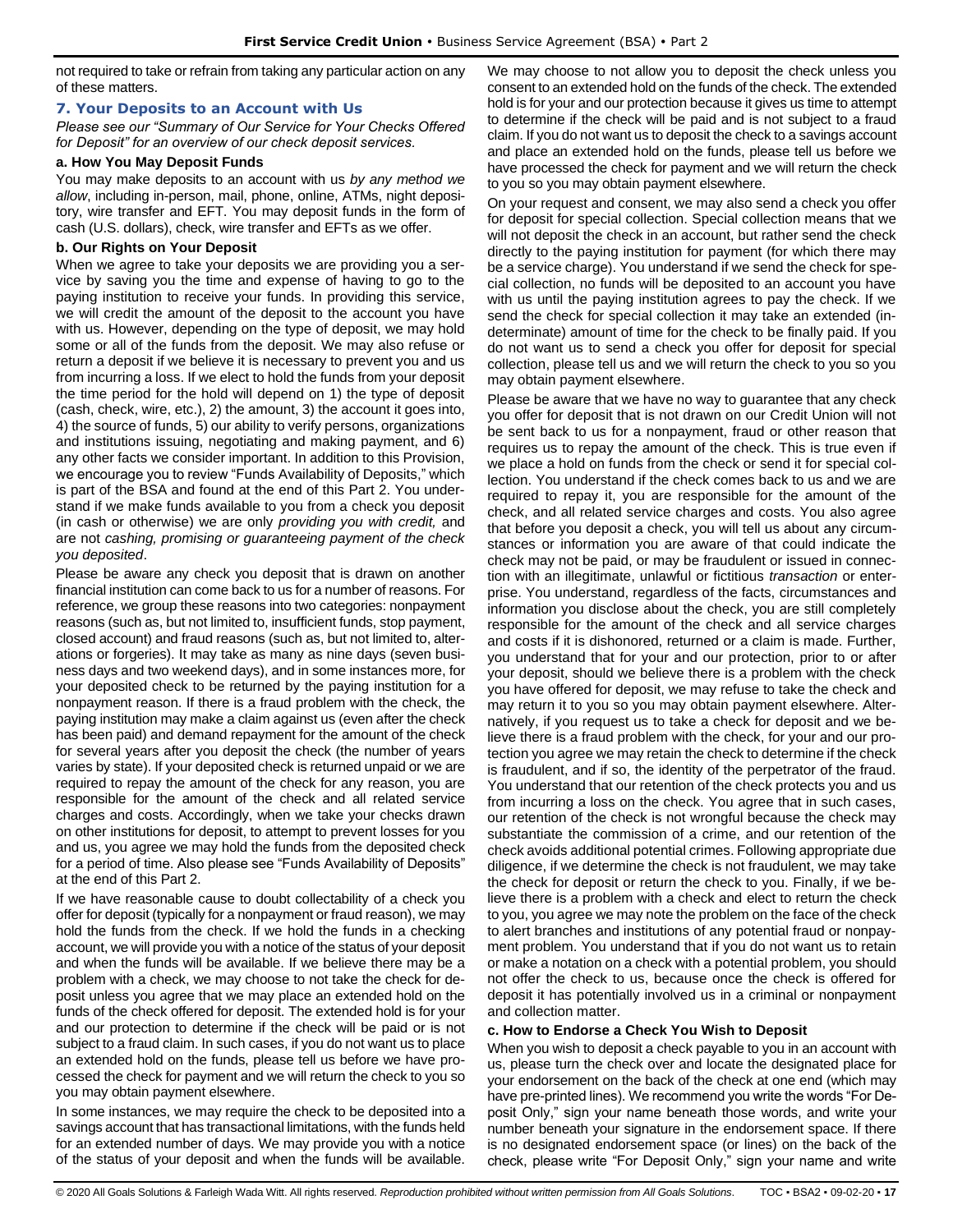your number in the blank area no more than one and one-half (1½) inches from the top edge of the check. If you are depositing the check using an internet service please write "For Mobile Deposit Only," sign your name and write your number in the blank area at the very top end of the check. Please make sure the endorsement language, signature(s) and number go on the back of the check at the top edge, and are no more than one and one-half (1½) inches from the top edge of the check. Endorsing the check in any other way may risk the account not being credited for the amount of the check.

You agree we may ignore any other language or markings on the check, and you will be responsible for any loss that results from endorsements, language or markings inside or outside of your designated endorsement space. Also please use dark permanent ink (preferably black ink) for all endorsements, since you are responsible for any losses incurred for not meeting this requirement. Finally, you should use our deposit slips and envelopes when making your deposit. You understand you may not deposit 1) a substitute check without our consent, or 2) a substitute check or similar item you have created or for which no institution has made the substitute check warranties and indemnity. If you do so, you agree to indemnify us for all losses we incur in connection with the substitute check or item.

#### **d. How to Write Your Check for Deposit with Us**

If you want to write a check drawn on an account you have at another financial institution, and deposit it into an account with us (in order to receive money back for the deposited check), please complete the check as follows. Make the check payable to yourself as the payee, and then complete and sign the check. Turn the check over and write "For Deposit Only" on the top of the back of the check, sign your name below this language along with your number and offer the check to us for deposit. While your check will be treated as any other check offered for deposit that is drawn on another institution, should you have an immediate need for cash or credit, please let us know. We have a number of ways we may be able to assist you.

### **e. Authority to Negotiate Checks and Endorsements**

We may take checks for deposit into any accounts you have with us, and recommend you endorse all checks you deposit. If we take a check for deposit without your endorsement, you agree that your liability for the check is the same as if you had endorsed it. If there are multiple representatives or transactors on the account, each representative or transactor may endorse and deposit checks for the business or organization. For identification and tracking purposes we may place your number on any check you offer for deposit. If you do not want your number on a check, please tell us and we may return the check to you to obtain payment elsewhere. For your and our protection, we may confirm the endorsement on any check you offer for deposit, and require you to carry out specific endorsement requirements for business, insurance or government checks.

If you wish to deposit any check payable to two or more persons, businesses or organizations (whether negotiable sequentially or together), we may require the check to be endorsed (or re-endorsed) in-person at our Credit Union by everyone required to endorse the check. However, we may choose to take such a check for deposit regardless of the number of endorsements on it (or whether those endorsements were made in-person at our Credit Union) if the check is deposited by you or a person you have authorized according to the BSA. For checks not made payable to you as the payee (or endorsee), we may require proof 1) of your authority to endorse a check on behalf of another person, business or organization, and 2) that any endorsement on a check prior to your endorsement is authentic and authorized. These measures are necessary so we can provide you with our check deposit services and for your and our protection. You agree to be responsible for legal advice we require regarding any matter concerning a check you offer for deposit (please see Provision 1.g.). Finally, if you send us a check for deposit (payable to you or us) and do not specifically tell us in writing

what is to be done with the check (i.e., you do not explain the exact purpose or reason you are sending the check to us, such as for a loan payment), we may deposit the check to either a checking or savings account you have with us.

#### **f. Your Options for Direct Deposit Services**

We offer direct deposit services that allow you to preauthorize deposits to accounts with us or preauthorize transfers from accounts with us (such as regularly-scheduled payments to creditors). You must initiate direct deposits by a method acceptable to the initiator of the deposit. You understand we may refuse and return any or all funds transfers for any lawful reason. Should we be required to reimburse the federal or state government or other initiator of a transfer for any payment directly deposited into an account you have with us, you agree we may deduct the reimbursed amount from the account, and may recover any amount you owe according to the *terms* of the BSA unless otherwise required by law. If you file for bankruptcy and do not cancel a direct deposit authorization to an account, you agree we should continue to apply your direct deposits according to the instructions previously given to us.

#### **g. Deposits Made at a Night Depository**

If you make deposits at a night depository, you agree to use any special container, bag or envelope we may require. You understand we access night depositories only once on each business day we are open. Containers, bags or envelopes placed into the night depository before we access it are processed that business day, whereas those placed after we access it are processed the next business day. Night depositories are opened and items placed in the depository are removed and logged in the presence of two (2) of our employees or associates. The contents of each container, bag and envelope is counted, and we issue a credit to the account on the deposit ticket accompanying the deposit for the amount, as indicated by our count.

You agree we are a bailee of items placed in the night depository (i.e., we are simply in possession of the container, bag and envelope) until we have opened the containers, bags and envelopes, verified the contents, and credited the contents to an account you have with us or returned the container, bag or envelope and contents to you. You acknowledge that our count of any deposit placed into the night depository is the final determination of the contents of a container, bag or envelope placed in the depository. We will use reasonable efforts to notify you of any difference between the amount of a deposit we counted and that shown on a deposit ticket, though we will not be liable for any delay or failure of this notification. No deposit is considered to have been made until we have removed it and processed it as explained in this Provision, and a credit has been issued to the account you have with us. You agree you will be responsible for any damage to the night depository or delay in crediting deposits if you use a container or bag other than those we supply or you do not follow our instructions on the use of envelopes. You understand and agree the procedures explained in the BSA are commercially reasonable, and if we follow these procedures, we are not negligent in handling items placed into the night depository.

### **h. Taking Checks from You for Deposit is a Service**

You understand that in handling checks, drafts, items, images or money you wish to deposit, we are providing you a valuable service. Not only are we saving you the time and expense of having to take checks or items to the institution they are drawn on and present them in-person for payment, we are also safeguarding and paying dividends/interest on your money. While we are pleased to provide you with this service when collecting the payment of your deposited checks or items, we act only as your agent, and assume no responsibility for the checks or items beyond using ordinary care as a depositary institution. We are also not responsible for any deposit sent by mail or made at an unstaffed facility (for example, an ATM not at a branch) until we actually receive the deposited item or money. We are not liable for the negligence or default of any correspondent institution or for loss in transit, and each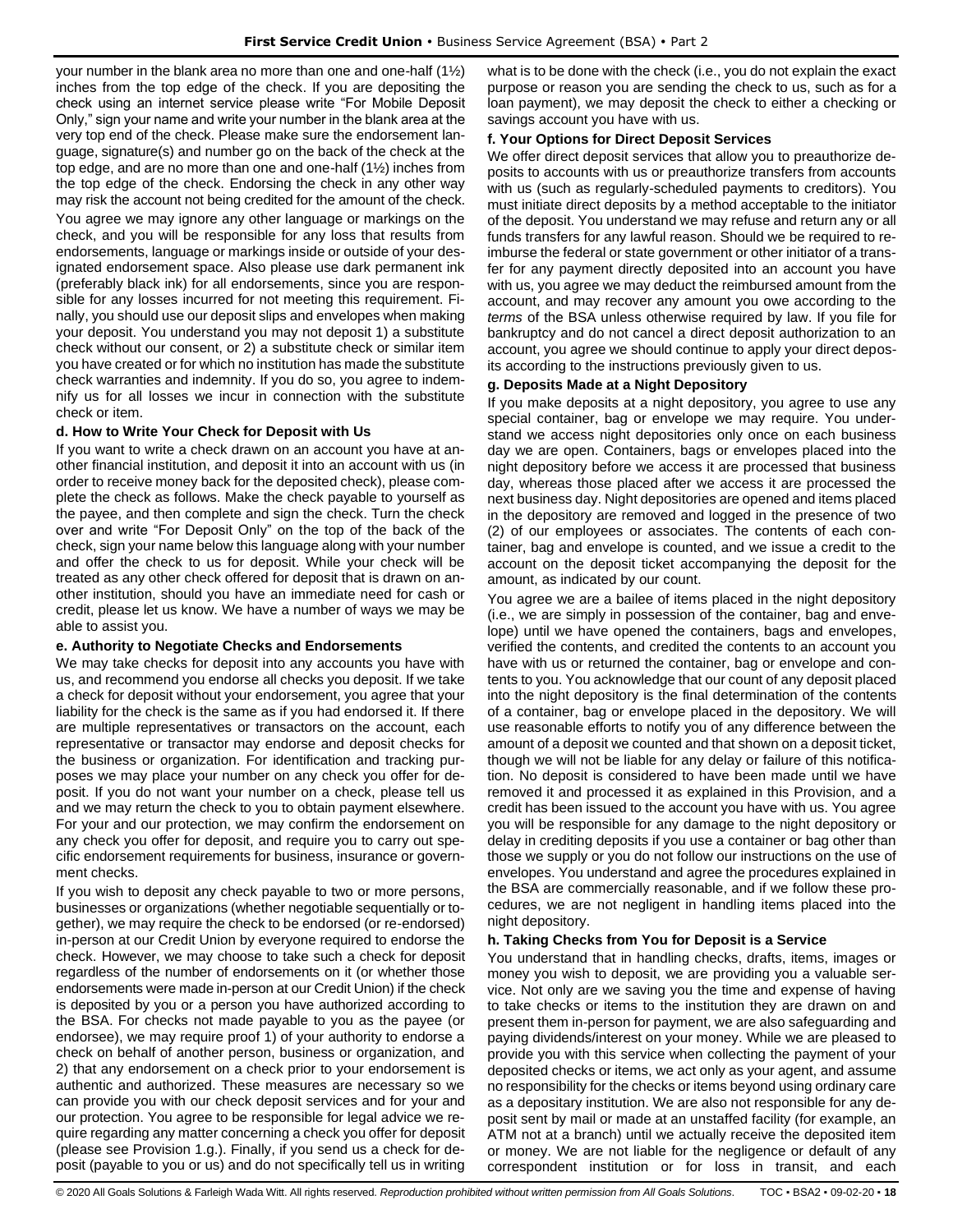correspondent will only be liable for its own negligence. You agree we may send any check offered for deposit for special collection, as explained in Provision 7.b. You further agree we have the right to charge an account you have with us for any check taken for deposit should it become lost in the collection process.

#### **i. When Your Deposits Will be Credited to an Account**

Deposits to an account with us will generally be credited on the business day of the deposit. Deposits made after our end of business day or on a Saturday, Sunday or holiday, will be credited to the account on the next business day we are open (please see "Funds Availability of Deposits" at the end of this Part 2). Deposits made at branches that are open on Saturday, will be credited on that day. Deposits made at unstaffed facilities (for example, an ATM that is not at a branch) will be credited to an account on the day funds are removed and processed by us. Deposits of coin or currency will not be finally credited until we have counted the deposit and confirmed the amount. If we are aware of a discrepancy between the amount on a deposit slip and the cash or checks we count, we will provide you with a notice of the discrepancy by mail or other method accessible to you. In rare instances, an actual discrepancy may not be detected. In such cases, the amount credited will be the final amount of your deposit unless you or we discover the discrepancy and are able to correct it without loss to our Credit Union. Credit to an account you have with us for funds deposited is conditional (provisional) until we are actually paid for the deposited items (i.e., when we receive final payment). Checks drawn on an institution or organization outside the U.S. may be handled on a special collection basis only (as explained in Provision 7.b.), to attempt to prevent a loss for you or us on the foreign check.

#### **j. When We Do Not Take a Check for Deposit**

For your and our protection, we may decline to take a check from you for deposit if we believe the check has a potential nonpayment, fraud or other problem. Nonpayment problems include, but are not limited to, insufficient funds, stop payment, closed account, illegibility or checks or items written in a language other than English. Fraud problems include, but are not limited to, potential alterations and forgeries. We may also decline a check that we have agreed is ineligible for deposit under this or any contract you have with us (typically for the type or amount of the check when deposited online or at an ATM). You understand that when we decline to take a check from you for deposit, we are providing you with an important service by sparing you from being obligated to us for the amount of the check and all related service charges and costs if the check is dishonored and returned or a claim is made.

#### **k. Erroneous or Fraudulent Deposits to an Account**

If a deposit, payment or other credit (whether by check, cash, EFT, wire or otherwise) is made in error or by fraud to an account you have with us, we may debit the account for the amount of the erroneous or fraudulent deposit, payment or credit. We may do so without notice to you, regardless of when the original deposit, payment or credit took place. If you withdraw any or all of the funds erroneously or fraudulently deposited, paid or credited to an account or you, you agree you will reimburse us for the amount of the erroneous or fraudulent *transaction*, plus all dividends/interest paid on the erroneous or fraudulent amount, along with all service charges and costs.

### **l. Your Responsibility for Unpaid Deposits and Claims**

All deposits or other credits to an account (including checks, items, EFTs, ACH transfers, wire transfers, etc.) are subject to being paid (they are "provisional"). This means if we do not receive final payment on any deposit or credit, we will charge an account you have with us for the amount of the unpaid check or item and a return service charge. Further, if we incur a service charge or any cost to collect a check or item deposited by you, we may charge that service charge or cost to the account you have with us. If the amount in the account is not sufficient to cover the unpaid check or item, and all related service charges and costs, you are responsible for the difference.

After we have received final payment, we refer to these deposits as collected items. If any check or other item deposited to an account is returned to us for any reason, we have the right to charge the account you have with us for the amount of the check or item, plus any service charge incurred. We may charge an account regardless of whether the amount of the check or item was available for your use or not. If any check or other item credited to an account you have is returned to us for any reason, you waive your right to any notice of non-payment or dishonor for the check or item. For your benefit and ours, you agree we may pursue payment of a dishonored check or other item at any time, including giving the financial institution the check or item is drawn on extra time beyond any midnight deadline limits.

Furthermore, if anyone makes a claim against us based on a check or other item credited to an account you have with us, we may charge the account for the amount of the check or item and all service charges and costs even if you have already received final credit and withdrawn the funds. Such claims may include, but are not limited to, forged or missing endorsements, alterations or conversion. If the amount in the account is not sufficient to cover the claim on the check or item, and all service charges and costs, you are responsible for the difference. Finally, even if we provide you with *immediate availability of funds* for your deposited check or other item, you are responsible for the amount of the check or item and all related service charges and costs if we do not receive final payment or whenever a claim is made.

#### **m. Your Deposit Returned as a Substitute Check**

Any check drawn on another financial institution that you deposit in an account you have with us can come back to us for a nonpayment, fraud or other reason. When a check you deposited is sent back by another financial institution, under federal law that institution may send the check back to us as a "substitute check." A "substitute check" is a paper image of the front and back of the original check that satisfies certain legal requirements. The front of a substitute check states: "This is a legal copy of your check. You can use it the same way you would use the original check." If the check you deposited is sent back to us as a substitute check, we will debit the account you have with us for the amount of the check and all service charges and costs owed to us. If the account with us is not overdrawn, we will return the substitute check to you along with a notice that explains your rights when you receive a substitute check. Should you have any questions about checks being returned as substitute checks, please contact us during business hours and we will be happy to assist you.

### **n. Depositing Checks Through a Mobile or Online Service**

We may offer an internet service that allows you to deposit checks to an account you have with us online. For your convenience, and in order to remind you to go online to start the service, we may note your request for this service on a form or enter it in *our records*. This internet service is governed by the contract you agree to online, the BSA, all other contracts, as applicable, and *our records* (please see Provision 7.c. for endorsement requirements for checks deposited by image). Should you have questions about this service, please contact us at your earliest convenience.

### <span id="page-18-0"></span>**8. Your Dividends (or Interest) and Our Rates**

The dividends/interest earned on account(s), the dividend/interest rates, balance requirements, annual percentage yields, compounding, crediting and *terms* are provided to you in "Our Rates & Service Charges" of the BSA. Some of this information is also in your periodic statement. To serve the best interests of the members of our Credit Union, we may change or add account dividend/interest rates and annual percentage yields from time to time as explained in that disclosure and this Part 2. You understand you may request and confirm the rate on any account or your information in *our records* (particularly for a term account), or request a copy of the disclosure, by contacting us during business hours. You may also review and confirm the rates on accounts on your periodic statement or through the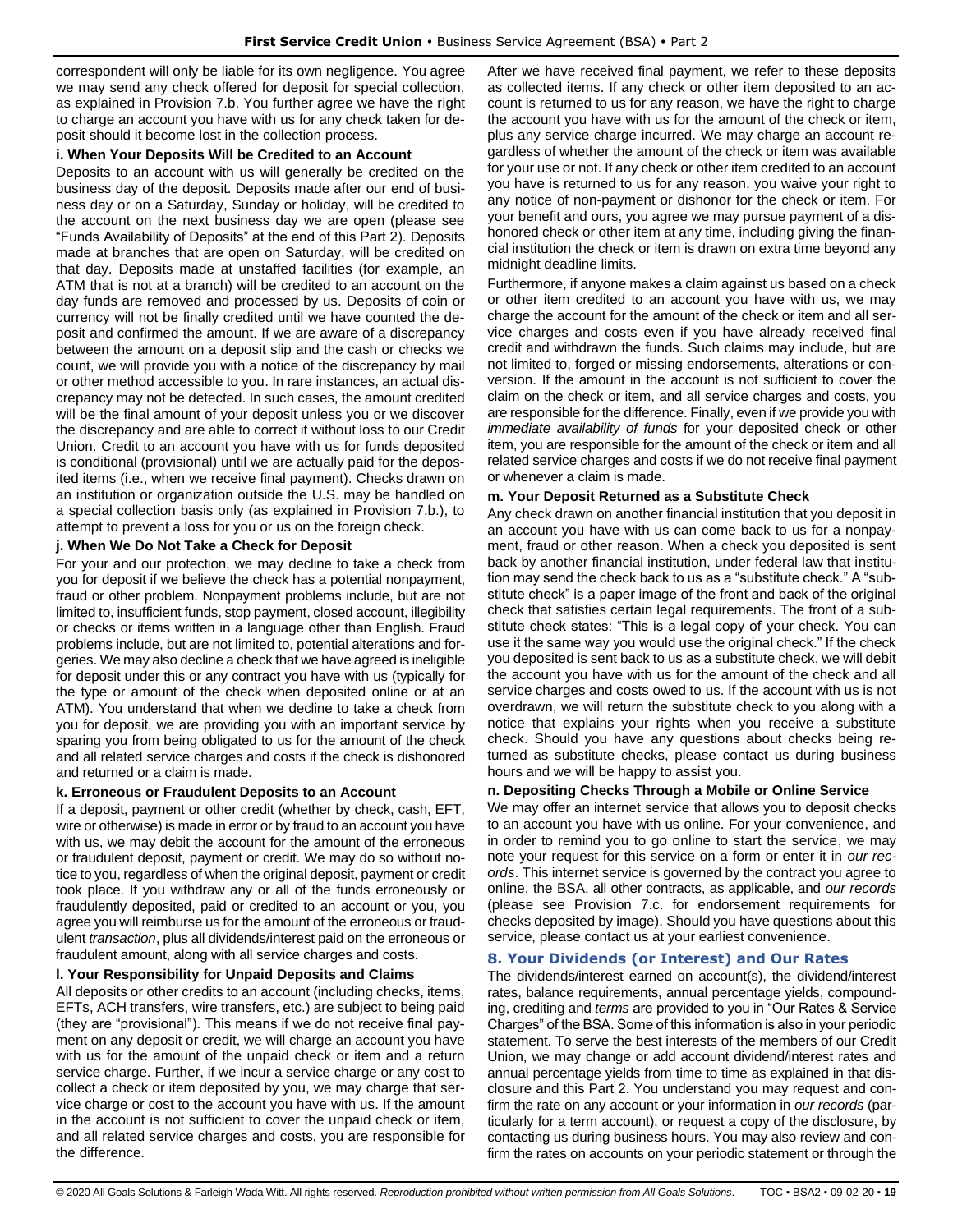use of internet services we offer. Further, you can access "Our Rates & Service Charges" of the BSA (along with this Part 2 and all our disclosures) on our website.

You may also confirm the rate on a loan by contacting us any time we are open for business.

#### <span id="page-19-0"></span>**9. Our Services, Related Service Charges & Costs**

We require the payment of service charges and the reimbursement of costs in two circumstances: 1) for products and services that we provide, or services you incur, or 2) as a result of another person's, organization's or your requests or claims for funds or information concerning you or the products and services you have with us. (Please see the definition of "Service Charge" in Provision 1.e.) The amount of each service charge is provided or accessible to you in "Our Rates & Service Charges," and may be noted in your periodic statement. In general, there will be a service charge to cover some of our employees' time and other costs of *managing* a product or service, *action* or *transaction*, or addressing any request or claim for information or funds. We require service charges so that each member is responsible for the cost of each product, service, *action*, *transaction*, request or claim applicable to that member, rather than imposing that cost on the members of our Credit Union. To serve the best interests of the members, you understand and agree we may change or add product and service charges from time to time. We will notify you of changes and additions as explained in the BSA or as required by law. We would be pleased to show you a number of ways to reduce service charges by maintaining sufficient funds to pay checks and EFTs, timely payments on obligations or through the use of the internet services we offer. For help with these cost-savings recommendations, please contact us any time we are open for business.

You may also confirm the amount and reason for a service charge related to a loan by contacting us any time we are open for business.

#### <span id="page-19-1"></span>**10. Funds Held in Accounts with Us are Insured**

We are committed to protecting our members' savings and deposits held with us. In addition to the strength provided by our capital, members' funds are insured at a minimum of \$250,000 for each member by the National Credit Union Share Insurance Fund (NCUSIF). If you are interested in learning more about the account insurance coverage for your funds, please contact us at your earliest convenience.

#### <span id="page-19-2"></span>**11. Maintenance of Products and Services with Us**

Because you are a valued member, we strive to provide you with excellent service when assisting you with the accounts, loans, products and services we maintain and *manage* for you. To assure you are aware of the advantages of membership and new product and service opportunities that may benefit you, you agree we may contact you by any method you have consented to as explained in the BSA. We maintain and *manage* the accounts, loans, products and services you have with us (and your *actions* and *transactions* on the same) to assure they are active, operational and beneficial to you, and to provide you with the best financial service possible. You, in turn, maintain products and services by using or retaining them with us. By maintaining the products and services you have with us and allowing us to maintain and *manage* them for you, you confirm your ongoing consent to the BSA, your other contracts, as applicable, and any changes and additions we make to them from time to time. Should you have any questions about the maintenance and *management* of our products and services, please contact us during business hours and we will be happy to assist you.

#### **a. Safeguard all Information and Documents**

You may request to review and access a copy of your information and *documents* in *our records* for products and services any time we are open for business. Please be aware that a copy of your information or *documents* may contain all your personal financial information, along with passwords, codes, PINs and other data to access the products and services with us. If you request a copy of your information or a *document*, you agree it is your responsibility to keep

all information and *documents* confidential, in a secure location, and assure that no one else can access them. If any of your information, *documents*, checks or cards are lost or stolen, please contact us immediately to minimize your liability (please see Provisions 12. and 15.). In fairness to the members, if a copy of your information or a *document* you requested or your passwords, codes, PINs or other data, is/are lost or stolen, we will investigate your use of ordinary care in the matter. If we determine you failed to use ordinary care (i.e., were negligent) in handling or safeguarding a copy of your information or a *document* or any access information, and your negligence contributes to a loss from *actions* or *transactions*, you may be responsible for all losses, costs and service charges that we incur as a result of the loss or theft.

#### **b. Reviewing Products and Services with Us Online**

We may offer an internet service that allows you to review and maintain the products and services you have with us online. For your convenience, and in order to remind you to go online to start the service, we may note your request for this internet service on a form or enter it in *our records*. You understand this service may be governed by the contract you agree to online, the BSA, all other contracts, as applicable, and *our records*. Should you have any questions about these services, please contact us at your earliest convenience.

#### **c. Lack of Capacity and Undue Influence**

If we believe you do not have the capacity to *take actions* or *conduct transactions*, or a person is exerting undue influence over you, we may act to prevent losses for you and us (though are not obligated to do so). Such measures include, but are not limited to, 1) declining to follow instructions, 2) suspending all methods to access the accounts and any loan or line of credit (or any other product or service) with us, 3) placing a hold on the funds in the accounts (as explained in Provision 19.b.) with us, 4) performing due diligence to determine if you have the capacity to *take actions* or *conduct transactions* or are a victim of undue influence over your affairs with us, and 5) notifying the appropriate authorities. Though we may undertake any of these activities, you agree we are not required to do so. You further agree we may continue the hold on the funds and decline all requests and the continue suspension of all methods to access the products and services you have with us, until we 1) determine that you can personally handle your own business and affairs and/or are not the victim of undue influence, or 2) receive lawful notice instructing us otherwise.

#### **d. Computer System and Internet Service Disruptions**

While we do our best to minimize disruptions to our internet services, website, phone system and any other component of our *computer system*, disruptions may occur on a planned and unplanned basis. We strive to restrict such disruptions to non-business hours, but are not always able to do so. In the event of planned disruptions (for upgrades and repairs), we may provide advanced notice and assist you when contacted during business hours. In the event of unplanned disruptions (caused by natural disasters or other emergencies or problems), we have taken every precaution to protect your information and funds, and will be working to restore our internet services, website or *computer system* to normal operations as soon as possible. We apologize in advance for any inconvenience a disruption causes you, and greatly appreciate your patience and understanding. Should you need assistance during a disruption, please contact us during business hours and we will do our best to assist you.

#### **e. Proactive Steps for Data Security Incidents**

While we take every precaution to protect the information in our *computer system*, in the event of a data security breach we (or our associate) may notify you about the specific matter and information involved, along with any instructions for you to minimize or eliminate potential problems. Please be assured we have taken every proactive measure to safeguard the information and funds you have with us. Should you have any questions about a data security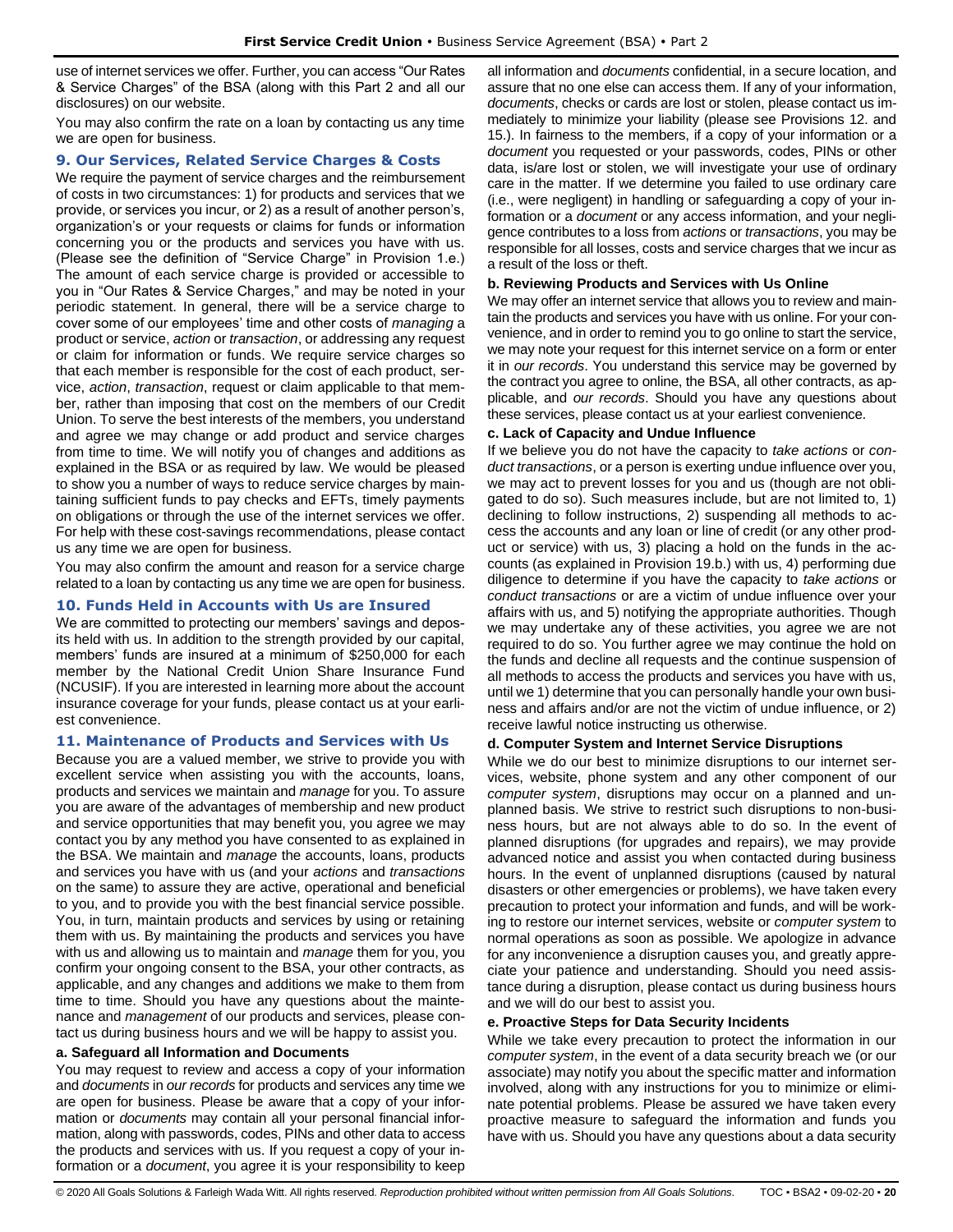incident, please contact us at your earliest convenience and we will be happy to assist you.

### **f. Please Help Us with Recommendations or Complaints!**

*We apologize in advance* for any inconvenience or dissatisfaction we may cause you, and thank you for giving us the opportunity to address any recommendation or complaint. Excellent member service and your complete satisfaction with our accounts, loans, products and services is extremely important to us. Therefore, *we take all complaints very seriously*, and *greatly appreciate any recommendations to improve our service*. Please contact us during business hours and we will do our best to address your suggestion or problem immediately.

We thank you in advance for your time and valuable input, and will do our utmost to address all suggestions or concerns expediently and in a manner that serves the best interests of the members and you.

## **g. Suspension of an Action or Transaction**

For your and our protection and/or to *manage* our business, you understand we may suspend (hold and delay) an *action* or *transaction on* an account, loan, product or service for any reason not prohibited by law, including but not limited to, 1) our methods are inoperative due to emergencies or problems, 2) the product or service has been terminated, 3) we are unable to contact you, 4) failure to provide required documentation, information or ID, 5) failure to use a required method or *document*, 6) exceeding a limit or an amount set by us, 7) failure to meet a minimum balance for thirty (30) days, 8) inactive or abandoned products or services, 9) deposited check funds are not available, 10) funds are collateral for an obligation, 11) overuse of *actions* on our products or services, 12) any lost or stolen check, card or access device, 13) a breach of or unauthorized access to a product or service, 14) business or compliance purposes, 15) to stop or prevent a loss, 16) potential lack of capacity or victim of undue influence, 17) failure to comply with any *term* of a contract, 18) funds held or offset per a security interest or lien, 19) account and/or funds held for a dispute or uncertainty, 20) unpaid check(s) or EFT(s) for insufficient funds or stop payment orders, 21) deposited item(s) charged back for nonpayment or a claim, 22) a garnishment, levy or similar legal claim or notice, 23) default on any obligation, 24) limited to a savings account and voting by mail, 25) ineligible for membership, 26) membership terminated, 27) notification of death, 28) the person for IRS reporting is removed or deceased, 29) causing us a loss, 30) not voluntarily repaying a loss, 31) anything unethical or unlawful concerning your business or organization, you or our business, 32) our belief that an *action* or *transaction* may be fraudulent, 33) any alteration, forgery or fraud concerning your business or organization, you or our business, 34) any falsification or misrepresentation concerning your business or organization, you or our business, 35) any alleged crime concerning your business or organization, you or our business, 36) abuse of or threats to anyone associated with us, or 37) any other reason we believe is appropriate to *manage* the business of our Credit Union.

# <span id="page-20-0"></span>**12. Lost, Stolen or Breached Products & Services**

If a check (or checks), debit card, ATM card, PIN, our check, any of your information or *documents* (we have provided or made accessible to you), is/are lost or stolen, or there is unauthorized access to any account or service, please call us immediately at 713- 676-7777 or toll free at 800-678-5197. The sooner you contact us, the less liability you will have for unauthorized *actions* or *transactions*, and the sooner we can provide new accounts, products, services, checks, cards, PINs, internet services and numbers. Also, if a credit card is lost or stolen, please call us immediately at 713- 676-7777 or toll free at 800-678-5197. In fairness to the members, we may require a service charge for terminating and starting new accounts, products, services and numbers (and replacing checks or cards) when you lose a check (or checks), ATM or debit card. However, we will not require a service charge when checks, ATM or debit card are stolen. We may also require a service charge for terminating and starting a new internet service and related accounts, products and services. Additionally, in fairness to the members, if you notify us of unauthorized access, *actions* or *transactions on* an account, we will investigate your use of ordinary care in the matter. If we determine you failed to use ordinary care (i.e., were negligent) in handling or safeguarding the methods of access to the account, you agree to take responsibility for all losses, costs and service charges that you or we incur. If we incur a loss or a crime or potential crime is committed concerning the products or services you have with us, you agree to cooperate with us and any person and organization with a business or law enforcement interest in the loss, crime or potential crime to assist in the enforcement of rights or the prosecution of the crime. To protect you and the members of our Credit Union, if we incur a loss or a crime or potential crime is committed against you or us pertaining to the products or services you have with us, on our request you agree to file a police report and assist with the prosecution of anyone associated with the crime or potential crime. Additionally, if we incur a loss or a crime or potential crime is committed against us or an associate pertaining to the products or services you have with us, we may file a police report. While we will always comply with all required applicable law in addressing a loss, purported loss, crime or potential crime, you understand and agree that your failure to fulfill the obligations of this Provision in specific, and the BSA in general, may result in the termination of products, services and membership with us after we have complied with all applicable law.

### <span id="page-20-1"></span>**13. Membership, Product and Service Information**

You understand the business or organization and any representative, transactor, information user or other person you authorize may access information about the accounts, loans, products and services you have with us. You also understand any person you authorize may be able to see, access and release all information about all the accounts, loans, products or services you have with us, even if they have no interest in, or access to, such accounts, loans, products or services. You understand if this person is a representative, transactor or information user you may remove this person or otherwise change or terminate the account, loan, product and service any time we are open for business and as *we allow*. For these reasons, you agree that all *actions* and *transactions on* accounts, loans, products and services with us by this person are authorized, even if they are not conducted for your benefit or according to your instructions. If you do not want another person to be able to see, access, use and release all information about the accounts, loans, products or services you have with us (or potentially *take actions* or *conduct transactions on* the accounts, loans, products or services), please let us know and we will explain your options to remove this person or change or terminate the accounts, loans, products or services. We may also be able to offer new or additional accounts, loans, products or services that only you may access (which may require the payment of a service charge).

We may require a service charge for research to cover any employee time and other costs involved in addressing your request, or another person's or organization's lawful claim, for information concerning the accounts, loans, products or services you have with us. To save you time, money and avoid or reduce research service charges, we encourage you to ask us about and use the internet services we offer that enable you to access your information.

We will not release your information to any person or organization without your consent unless the person or organization provides us with a valid subpoena, summons, search warrant, court order or other required documentation, or the disclosure of your information is otherwise permissible under applicable law. We may require a service charge from you for our time spent researching the information. Again, we require this charge so that each member is responsible for the time and expense we incur for any research caused by a third-party's (non-Credit Union) demand for member information, rather than imposing those costs on the members of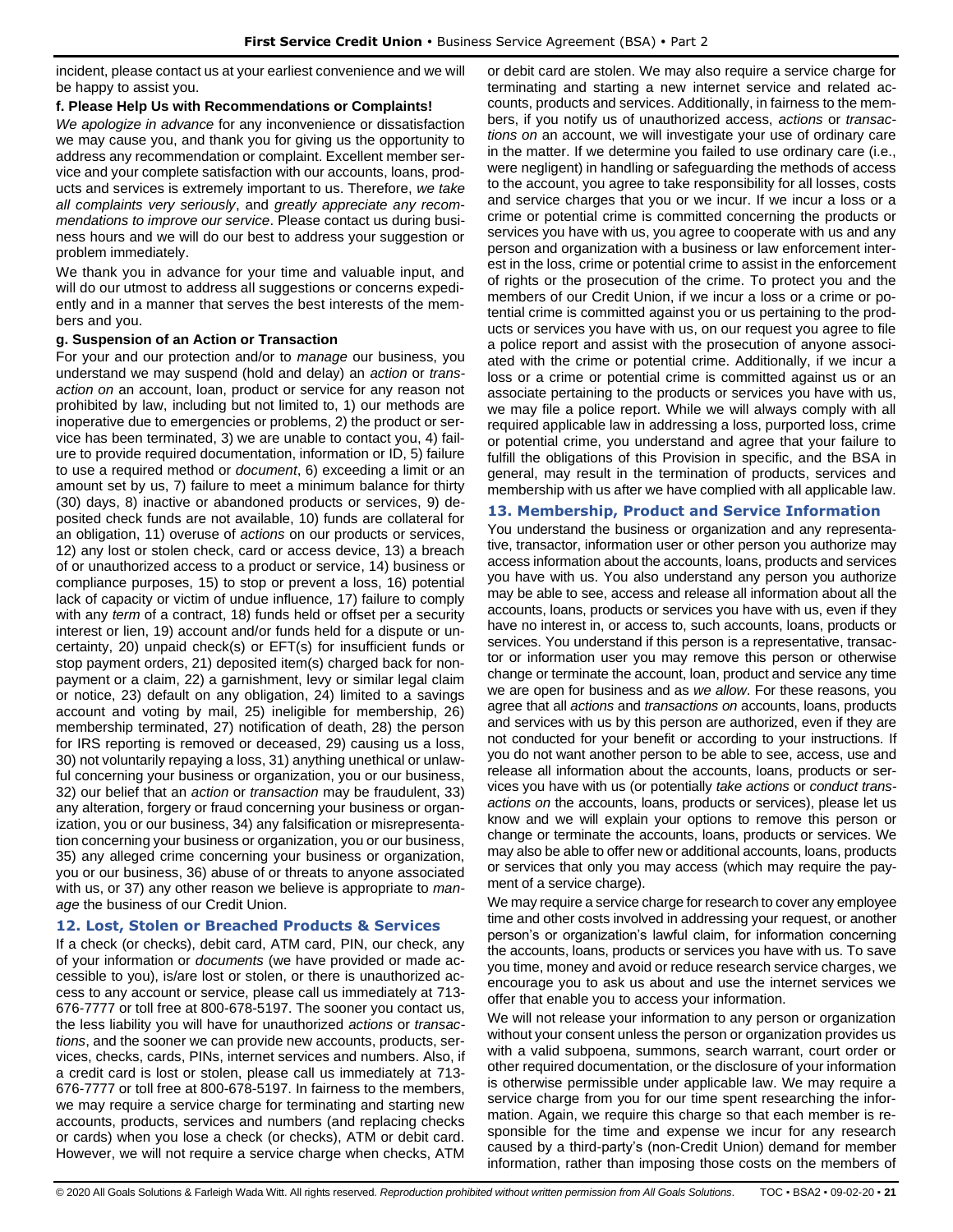our Credit Union. You also agree that we may require a service charge for research when addressing any claim you make concerning an *action* or *transaction on* accounts, products or services that is determined to be authorized. We require this service charge so that each member is responsible for the time and expense we incur addressing an authorized *action* or *transaction* involving that specific member, rather than imposing those costs on the members of our Credit Union. You agree to be responsible for legal advice we require to assist with or that results from any matter concerning a claim for information involving you (please see Provision 1.g.). Finally, you agree if you are ever obligated to repay us for any service charges, costs, losses or liability in connection with any product or service you have or had with us, we may share your information with any associate (including but not limited to credit reporting services, collection agencies or attorneys) assisting us with the collection of your obligation, whether or not you are still a member of our Credit Union.

#### **a. Our Records Govern Account Features**

Depending on the accounts selected, we may provide or make accessible to you a number of *documents* (i.e., periodic statements, information returns, maturity notices, etc.) that contain account information. You may also be able to access information about the account(s) you have with us through an internet service we offer. You understand that for confidentiality purposes and data processing constraints, *documents* and internet services may not include all the information about and do not control the accounts, products and services you have with us. You agree only the most recent service form we use (and if applicable previous forms) and/or *our records*, control the number of representatives (transactors and information users, if any) the accounts, products and services with us. To confirm the specific *terms* of any account, product or service with us, please contact us or request a copy of your information or a *document* in *our records* any time we are open for business.

#### <span id="page-21-0"></span>**14. Notice by Us to You and Notice by You to Us**

To benefit our members, we may change and add to the *terms* of the BSA, which is accessible to you anytime on request and on our website. We will also notify you of any changes or additions to *terms*, rates and service charges that affect our accounts, products and services as required by law. Written notice we provide to you is effective when sent to you at the address or contact information in *our records* or made accessible through an internet service we offer. You understand we may rely on the information you provide to us in *our records*, for all *actions* and *transactions on* the accounts, loans, products or services you have with us. It is your responsibility to notify us of any changes to this information, and if we accept them, those changes are part of the BSA. You agree we may communicate with and contact you at all addresses, phone numbers and email addresses you provide in *our records*. You further agree we may contact you by any of these methods to assure you are aware of the privileges and advantages of new product and service opportunities that may benefit you. If we are unable to locate or contact you, we may suspend (or terminate) products and services and/or require a service charge for our attempt to locate you. For accounts, products and services with multiple representatives, you agree that notice to one representative is notice to all representatives and the business or organization.

Should you have questions about any matter we have notified you of regarding accounts, loans, products or services, please contact us at your earliest convenience. You may communicate with us about matters pertaining to accounts, loans, products, services, *actions*, *transactions* or any other matter *by any method we allow*. To provide excellent service and assure we know the key persons to contact about any matter concerning your products and services, you agree to notify us if the beneficial owner(s) or control person of the business has changed. We may require you to notify us about any matter in writing or to confirm the matter in writing. Any written notice from you is effective only when actually received and confirmed by us in writing at P.O. Box 941914, Houston, TX 77094. You

agree your failure to notify us in writing about any matter on our request may have the same effect as if no notice was provided by you about the matter. You also understand that any messages, instructions or recordings (including text messages and emails) you leave with us are not effective unless we agree to them in writing or note that we agree to them in *our records*. You agree it is your sole responsibility (and not our responsibility) to confirm any messages, instructions or recordings you leave with us in-person or by phone during business hours. Should you have questions about any matter you have communicated with us (or attempted to communicate with us), please contact us during business hours and we will be happy to assist you.

# <span id="page-21-1"></span>**15. Periodic Statements: Receipt/Access & Review**

#### **a. Purpose, Receipt of or Access to & Copies of Checks**

We will provide or make accessible to you a periodic statement that shows the *transactions* and may also show *actions on* the accounts, products and services you have with us during the statement period. For accounts, products and services with multiple representatives, you agree that one statement mailed to the address in *our records* or otherwise made accessible as requested, is sufficient for all representatives and the business or organization. To minimize unnecessary losses, please review your statements and the accounts, products and services often, as well as your information that can be reviewed instantly online as we offer. You can learn more about our internet services by going to our website or by contacting us during business hours.

If you do not receive or cannot access your periodic statement, you agree to notify us within fourteen (14) calendar days of the time you regularly receive or can access your statement. This notification will assist you and us in avoiding and reducing losses on the accounts, products and services you have with us. You further agree your statement is correct for all purposes and we have no liability to you for any *action* or *transaction on* the accounts, loans, products or services unless you notify us within the stated time periods for unauthorized *transactions*, *actions*, errors or irregularities, as explained in the BSA or other contracts, as applicable. Your statement may also provide you with an opportunity to review all rates paid on accounts, payments made on loans and any service charges incurred during the period. When a check drawn on an account with us is paid, you understand we own the original check. We will make a copy of the check accessible to you on request for which we may require a service charge. You understand that both your statements and copies of checks are accessible to you on the date the statement is mailed to you or when they are accessible to you online as you have requested. If you request an original or sufficient copy of a check, you agree we may provide you with a substitute check or an *electronically managed* copy of the original check.

#### **b. Your Responsibility to Look for Errors and Fraud**

You are responsible for looking at every statement and notifying us of all unauthorized *actions* and *transactions on* accounts, products and services with us (particularly withdrawals) and any fraud, errors, inconsistencies or irregularities as soon as possible. We may require you to confirm your notification in writing (or as *we allow*) and assist us in addressing the *action*, *transaction*, fraud, error or problem. You are responsible for any altered, forged or unauthorized check drawn on an account you have with us if: 1) you do not notify us within thirty (30) calendar days of the mailing or accessibility of the statement identifying the matter, or 2) someone could not reasonably detect the fraud (such as the unauthorized use of facsimile signatures). You assume this liability because you, as the drawer of your checks, are in the best position to prevent and detect any altered, forged or unauthorized check drawn on the account. You can determine an unauthorized amount, because the amount of the check on your paper and *electronic* statement does not match the amount of the check you recorded in your check register or payment records. Similarly, you can identify forged drawer's signatures on checks, counterfeit checks and unauthorized remotely-created checks, because there may be a check number on your paper and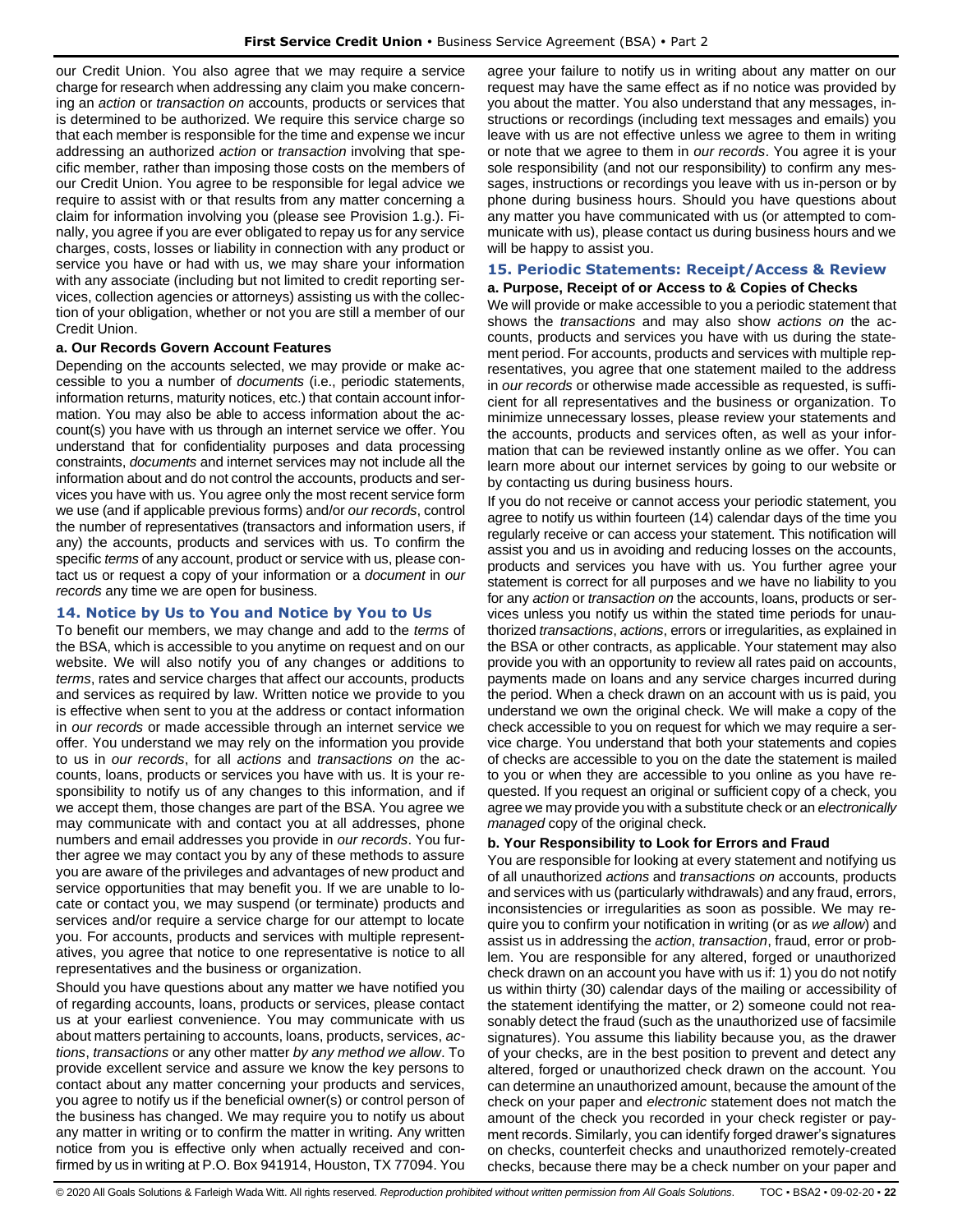*electronic* statement for a check you did not write. Only you will know the checks you authorized as well as the amount you authorized, and can compare the information provided on your paper and *electronic* statement with your register or records. You agree that our retention of your checks does not affect your responsibility to look at your paper and *electronic* statements and notify us of any and all unauthorized *actions*, *transactions*, fraud, errors or irregularities within the stated time limits explained in the BSA, other contracts, as applicable, or as required by law. You agree our retention of your checks does not affect your responsibility to look at your statements and notify us of any and all unauthorized or erroneous *actions*, *transactions* (including cash transactions), fraud, errors or irregularities within the stated time limits explained in the BSA, other contracts, as applicable, or as required by law.

**1) EFT Notification Time Periods.** Please see "Our Electronic Funds Transfer Terms" (at the end of this Part 2) to review the notification time periods for erroneous and unauthorized EFTs.

#### **c. Actions and Transactions that Appear or are Removed**

On your request, we may agree to allow you to *take actions* and *conduct transactions on* products and services with the assistance of our employees or the use of our *computer system* (please see Provision 1.f.1)). Depending on the *action* or *transaction*, you understand that some information pertaining to your request may appear on or be removed from your periodic statement (or the internet services we offer) and some may not. You understand and agree if the information pertaining to the requested *action* or *transaction* appears on or has been removed from your periodic statement (or an internet service we offer), it provides you with notice of and another method to confirm the *action taken* or *transaction*. Should you need to confirm the information pertaining to your request in *our records*, you may contact us any time we are open for business.

#### **d. Electronic Periodic Statements Accessible Online**

We may offer an internet service that allows you to access *electronic* periodic statements (a.k.a., e-statements) online. For your convenience, and in order to remind you to go online to start the service, we may note your request for this service on a form or enter it in *our records*. This internet service may be governed by the contract you agree to online, the BSA, all other contracts, as applicable, and *our records*. Should you have any questions about this service, please contact us at your earliest convenience.

### <span id="page-22-0"></span>**16. Exceptions to the Business Service Agreement**

We may, at our discretion, and for any reason not prohibited by law, make exceptions to or waive any of the *terms* of the BSA to serve the best interests of our Credit Union. If we make an exception to the BSA, you understand it does not affect our right to rely on or apply any of the *terms* of the BSA in the future. You further understand and agree we may decline to make an exception to the *terms* of the BSA based on any reason not prohibited by law.

### <span id="page-22-1"></span>**17. Changes and Additions to Products & Services**

You may *take action* to change any information or matter pertaining to a person, account, product or service as *we allow*. Changes include, but are not limited to, updating addresses, phone numbers and email addresses, revising passwords, codes and PINs, adding or terminating overdraft services or internet services, adding or removing transactors and information users, and adding or removing a representative (please see the definition of "Change" in Provision 1.e.). You may also simultaneously terminate an account, product or service along with any change to an account, product or service, which may be reflected as a "change" in *our records*. As addressed later in this Provision, you may also *take action* to add a new account, product or service with us as we offer *by any method we allow* (please see the definition of "Addition" in Provision 1.e.).

Where there are multiple representatives on the accounts, products and services, any representative acting alone may take *action* to make any changes or additions to an account, product or service, including the addition or removal of a representative, transactor or information user. When any person is removed from an

account, product or service it is your responsibility to change (or request our help in changing) any password, code, PIN or other security identifying number for all the accounts, loans, products or services you have with us, to prevent the person removed from *taking actions* or *conducting transactions on* the products or services. You agree that until you make such a change (or request our help in making such a change) all *actions* or *transactions on* the accounts, loans, products or services conducted by this person with the password, code, PIN or other security identifying number are authorized. By maintaining the accounts, products and services with multiple representatives, you consent to any changes or additions to (along with any other *actions* or *transactions on*) the accounts, products and services by any representative. Prior to honoring your request to make a change to an account, loan, product or service we may require you to provide us with your ID and confirm your SSN and other confidential information (as explained in Provision 3.). When you request us, or we require you, to *take action* to make a change to an account, product or service, we may require you to sign or authorize a service form to *manage* the changed account, product or service. We may note the change by placing a "C" (for changed) in a box on the form. Alternatively, on your request we may agree to *manage* any changes to products and services with the assistance of our employees or the use of our *computer system* (please see Provision 1.f.1)). You understand and agree that all ID, photographs, images, film, voice and image recordings, fingerprints and other biometrics obtained when you make any change to a product or service are *managed* by us as explained in Provision 3.b. You understand we may require a service charge for multiple changes to accounts, products or services in a calendar year. If the person whose SSN is used for IRS reporting purposes on accounts, products and services with multiple representatives is removed or is deceased, we may at our discretion permit you to keep the account open. You may request or we may allow you to continue to use the account and your number by completing a new service form or by entering the information in *our records* as *we allow*.

To start a new additional account, loan, product or service we may require you to provide us with your ID and confirm your SSN and other confidential information (as explained in Provision 3.). We (or you) may also complete a service form, *document* or enter the information in our *computer system* to start the requested the new additional account, loan, product and service. Once you have reviewed your information you will consent to the *terms* of the BSA (and any other contract) and to the account, loan, product or service added (please see Provision 17.a. to see the matters we address for additions of new products and/or services). We may require you to sign or authorize a service form to *manage* the new product or service. We may note the addition by placing an "A" (for added) in a box on the form. You may also simultaneously terminate an account, product or service along with an addition of a new account, product or service, which may be reflected as an "addition" in *our records*. If you wish to start new accounts, products or services under a different number (or *as we allow*), we may require you to sign or authorize a service form to *manage* the new product or service. We may note the original use of the form by placing an "O" (for original) in a box on the form. Alternatively, on your request we may agree to start, obtain your consent, add and *manage* the new products and services with the assistance of our employees or the use of our *computer system* (please see Provision 1.f.1)). You understand and agree that all ID, photographs, images, film, voice and image recordings, fingerprints and other biometrics obtained when you add a new product or service are *managed* by us as explained in Provision 3.b. You agree we may review your account, employment and credit history to confirm your eligibility for any new additional account, loan, product or service. We may also require additional information from you to serve any currency needs for the new accounts, loans, products and services you have requested. You understand we may require a service charge for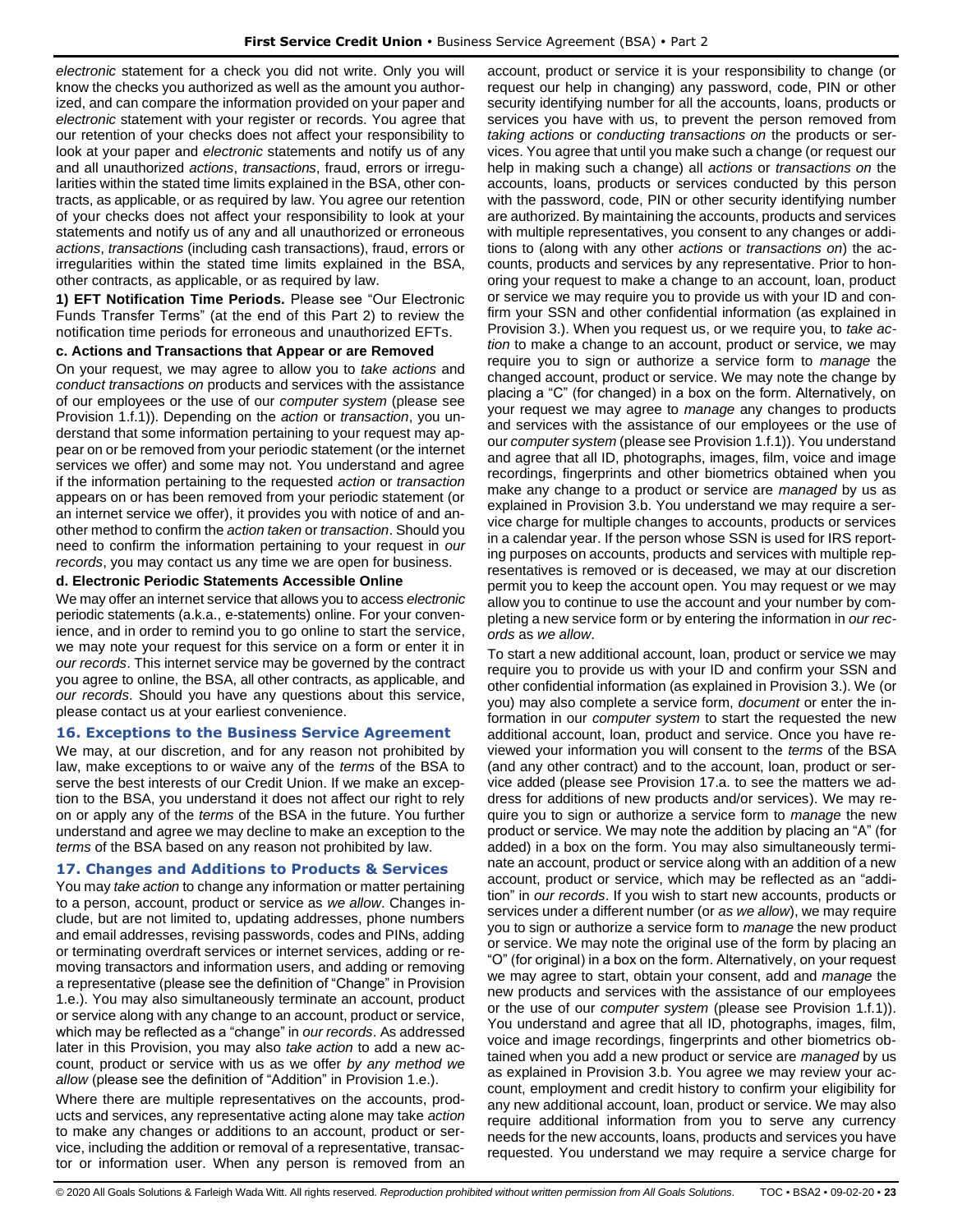multiple additions to accounts, products or services in a calendar year. You agree for purposes of accuracy, we may subsequently verify and correct, complete or update your information concerning any changes or additions in *our records*. You also agree to notify us if the beneficial owner(s) or control person of the business has changed to assure we know the key persons to contact concerning any requested change to or addition of a product or service on behalf of the business. To protect all information, reduce costs and for the convenience of the members, you agree we may *electronically manage* (e.g., image or otherwise enter in our *computer system*) all changes and additions that pertain to the accounts, loans, products or services you have requested. For these same reasons, you understand and agree once we have *electronically managed* any paper *document* along with your information addressing the change or addition*,* we may also destroy the paper *document* and the information unless otherwise required by law. You agree that along with all paper *documents* and any information*,* all *electronically managed documents* and your information addressing the change or addition in *our records* are binding on you and us. You understand you may request to review or receive a copy of the information or a *document* pertaining to a change or addition in *our records* during business hours or *by any method we allow*. You agree that for all changes and additions, we may rely exclusively on the BSA, other contracts, as applicable, *our records* and any changes and additions we make to these contracts from time to time. Further, you understand any changes or additions you make to the account, loan, product or service are governed by the BSA, other contracts, as applicable, *our records* and any changes and additions we make to them from time to time.

For the benefit of our members and our Credit Union, you understand and agree we may make changes and additions to our products and services as well as changes and additions to the terms of the BSA at any time. We will notify you of changes and additions we make to our products, services, the BSA and other contracts, as applicable, as required by law. You understand and agree you are bound by these changes and additions, and may access the current version of this Part 2 and all disclosures by contacting us during business hours, and visiting our website. If you do not want to be obligated to any change or addition we make to our products, services, the BSA and other contracts, as applicable, you may always terminate the products, services and/or membership you have with us any time we are open for business as explained in the BSA and other contracts, as applicable.

### **a. Matters We Address to Start a New Product and Service**

When you start a new additional account, loan, product or service we: 1) may require additional documentation and information that validates the business's or organization's request and the authority of any person making the request, 2) may obtain relevant account, employment and credit reports, as needed, 3) review important information about the new account, loan, product or service with you, 4) enter the information about you and the product(s) and/or service(s) in a form or our *computer system* and review that information with you, 5) offer you a paper Part 2 of the BSA (or offer to mail it to you), email you the Part 2 of the BSA (if we have an address on file), and make the Part 2 of the BSA accessible to you on our website or in an internet service we offer, 6) run all required verifications and reviews, and address all applicable compliance requirements, 7) have you consent to the new account, loan, product, service and the BSA *as we allow*, 8) start the new additional account, loan, product or service you have requested, and 9) ask you (or advise you to ask) if you have any questions and encourage you to contact us during business hours about any matter pertaining to the new additional products or services. Finally, we will remind you that you may always access a current Part 2 of the BSA and disclosures on our website, and contact us about the information or *documents* in *our records* any time we are open for business.

**b. Changes and Additions to Products and Services Online** We may offer an internet service that allows you to *take action* to change a product or service, or add a new product or service, you have with us online. For your convenience, and in order to remind you to go online to start the service, we may note your request for this internet service on a form or enter it in *our records*. This internet service may be governed by a contract you agree to online, the BSA, all other contracts, as applicable, and *our records*. Should you have questions about this service, please contact us at your earliest convenience.

#### **c. Changes and Additions to Products and Services by Mail**

On your request and for your convenience, we may at our sole discretion mail *documents* with your information to you to make changes or additions to products and services. We do not advise mailing your confidential information since it exposes you to numerous problems (ID theft, fraudulent *transactions*, etc.). We recommend you come to our Credit Union at your convenience (or use an internet service we offer) to make changes or additions to products and services. In fairness to the members, if you request us to mail your information you agree to take responsibility for all losses, costs and service charges that you or we incur as a result of the theft and unauthorized use of your information. Please contact us during business hours for any questions about changes or additions by mail.

#### **d. Denial of Additional Products or Services**

For your and our protection and/or to *manage* our business, you understand we may deny a requested new additional product or service for any reason not prohibited by law, including but not limited to, 1) our methods are inoperative due to emergencies or problems, 2) the product or service has been terminated, 3) we are unable to contact you, 4) failure to provide required documentation, information or ID, 5) exceeding a limit or an amount set by us, 6) failure to meet a minimum balance for thirty (30) days, 7) inactive or abandoned products or services, 8) any lost or stolen check, card or access device, 9) a breach of or unauthorized access to a product or service, 10) overuse of *actions* on our products or services, 11) information from a third-party report,12) business or compliance purposes,13) to stop or prevent a loss,14) potential lack of capacity or victim of undue influence, 15) failure to comply with any *term* of a contract, 16) funds held or offset per a security interest or lien, 17) account and/or funds held for a dispute or uncertainty, 18) unpaid check(s) or EFT(s) for insufficient funds or stop payment orders, 19) deposited item(s) charged back for nonpayment or a claim, 20) a garnishment, levy or similar legal claim or notice, 21) default on any obligation, 22) chronic dissatisfaction with us, 23) disparaging our reputation, 24) limited to a savings account and voting by mail, 25) ineligible for membership, 26) membership terminated, 27) notification of death, 28) the person for IRS reporting is removed or deceased, 29) causing us a loss, 30) not voluntarily repaying a loss, 31) anything unethical or unlawful concerning your business or organization, you or our business, 32) our belief that an *action* or *transaction* may be fraudulent, 33) any alteration, forgery or fraud concerning your business or organization, you or our business, 34) any falsification or misrepresentation concerning your business or organization, you or our business, 35) any alleged crime concerning your business or organization, you or our business, 36) abuse of or threats to anyone associated with us, or 37) any other reason we believe is appropriate to *manage* the business of our Credit Union.

### <span id="page-23-0"></span>**18. Lien and Security Interest in Funds**

To protect all our members' funds, the law provides us with a lien on the funds in the account(s) you have with us under federal or state law, as applicable. This means we have a right to retain the funds in the account(s) you have with us to pay any debt or obligation owed to us by you or another responsible person or organization. Additionally, to protect all members' funds, you grant us a contractual security interest in the funds in the account(s), checks and EFTs you have an interest in, which also secures any amount you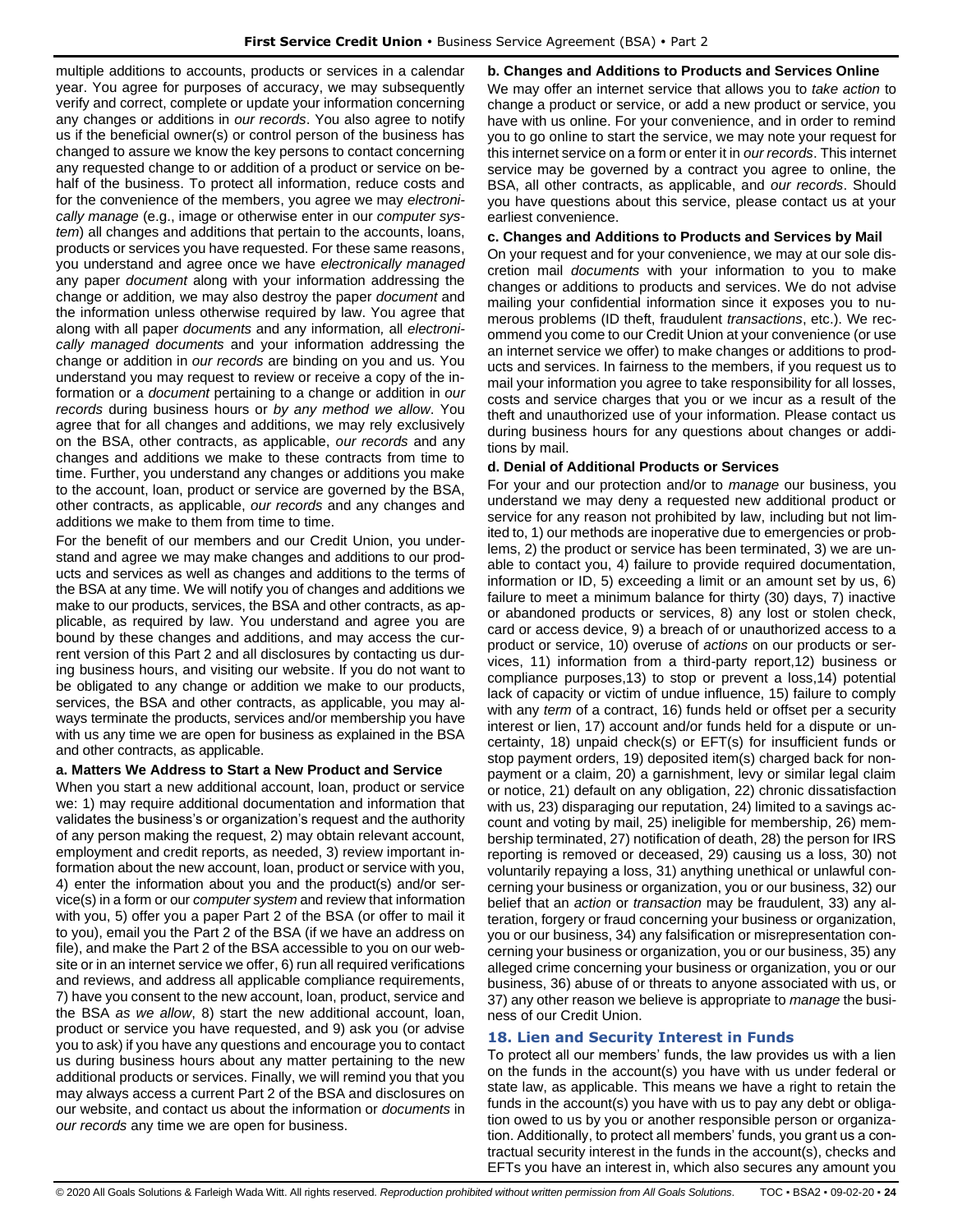owe us for any reason. Our lien rights, contractual security interest and any right of set off apply no matter the source of funds in the account, check or EFT, including directly deposited government entitlements or benefits, such as Social Security deposits. However, they do not apply to any retirement accounts.

At our discretion, we may at any time apply the funds from an account, check or EFT you have any interest in to pay off your obligations to us without notice to you. You agree if you owe us money and either you or we have terminated an account, we may re-start the account to collect or obtain money owed to us, and may subsequently terminate the account again. You understand and agree if you owe us money, our lien rights and security interest also apply to any funds, check or item you deposit to any other account with us. You also agree that if you (or anyone you allow to use the accounts, products or services with us) owe us money and we are uncertain whether our lien rights, security interest or right of set off apply to the funds, we may hold and not release the funds as explained in Provision 19.b. If we decide not to enforce our lien or contractual security interest at any time, our non-action is not a waiver of our right to enforce our lien or security interest at a later time. You agree that a security interest granted by or on behalf of the business or organization on its account(s) with us will continue to secure that business's or organization's obligation to us until that obligation is completely satisfied.

### <span id="page-24-0"></span>**19. Third-Party Actions and Uncertainty about Funds a. Third-Party Legal Actions or Matters Concerning You**

If a person or organization notifies us of a legal action or other matter concerning you or the accounts, products and services you have with us, we may provide information and pay funds from an account in response to that legal action or matter. Alternatively, we may withhold information and hold funds in an account until the legal action or matter is resolved or we have completed any necessary due diligence. Examples of such actions and matters include, but are not limited to, a levy, garnishment, attachment, claim, subpoena, summons, court order, litigation, prosecution, investigation or other dispute. All legal actions or matters are subject to our lien rights and contractual security interest in the funds in an account (please see Provision 18.). You understand and agree we may require a service charge for research for any time spent by our employees (or associates) addressing any legal action or matter concerning you or the accounts, products and services you have with us. We require this service charge so that each member is responsible for the time and expense we incur addressing a thirdparty's (non-Credit Union) legal action or matter pertaining to you, rather than imposing those costs on the members of our Credit Union. You also agree to be responsible for legal advice we require in connection with any third-party's (non-Credit Union) legal action, matter or dispute involving you or the accounts, products and services you have with us (please see Provision 1.g.).

### **b. Disputes or Uncertainty about Accounts and Funds**

If there is a dispute over, or we are uncertain who is authorized to access an account, the funds in an account or funds in our possession, you agree we may hold the funds, and suspend all *actions* and *transactions on* the account(s), products and services. The hold on the funds and suspension on the account, products and services will continue until either 1) all persons and organizations affected by the dispute or uncertainty agree in writing regarding what should be done with the account(s), products, services and/or funds, or 2) we receive appropriate notice or direction from a court or other legal authority instructing us on what to do with the account(s), products, services and/or funds. Examples of uncertainty include, but are not limited to, 1) conflicting, illegible or missing information and/or *documents* in *our records*, 2) competing claims to the account(s), products, services and/or funds, 3) our need to complete due diligence on any claim made to the account(s), products, services and/or funds, 4) a person's potential lack of capacity or victim of undue influence (e.g., elder abuse), or 5) the applicability of lien rights or security interests. During the hold period, we

will continue to pay dividends/interest on the funds held in an account as explained in "Our Rates & Service Charges." You understand a suspension of access to the account(s), products and services, and/or hold on funds, is beneficial to you and us to assure only an authorized person or organization may access the account(s), products, services or funds. You agree to be responsible for the cost of legal advice we require in connection with any matter concerning a dispute or uncertainty involving the account(s), products, services or funds with us or you (please see Provision 1.g.). Alternatively, in the event of a dispute or uncertainty over who is authorized to access the account(s), products, services or funds, at our discretion we may deposit the funds with a court and ask the court to resolve the dispute or uncertainty over who is authorized to access the funds. In such instances, we may deduct our attorney fees and court costs from the funds to be deposited with the court. If we deposit the funds with a court, you agree the account(s), products and services may be terminated and all persons and organizations will need to claim the funds by contacting the court.

## <span id="page-24-1"></span>**20. Your Obligations to Us**

If we incur any fees, charges, costs, interest, losses, liability or obligation (including reasonable attorney fees) in connection with an account, loan, product or service we have provided you, or as a result of any *action*, *transaction*, error, dispute, uncertainty, membership or other matter concerning any obligated person or you, you agree you are jointly and individually liable to us. This means you are responsible for the full repayment of any fees, charges, costs, interest, losses, liability or obligation (including reasonable attorney fees), whether you are a member or not. If another person, business or organization is also responsible, we may attempt to collect from that person, business or organization, but we have no obligation to do so. You understand if you owe us money and use another person's, business's or organization's account at our Credit Union for a *transaction* and deposit your funds or a check in that account, funds from the deposit or check are also subject to our lien rights, security interest and your obligations and may be claimed by us. You agree we may contact you about any fees, charges, costs, interest, losses, liability or obligation (including reasonable attorney fees) you owe to us at all addresses, phone numbers and email addresses you have shared with us by any method of communication you have agreed to. You understand since membership is a privilege, if you cause us a loss (even if discharged in bankruptcy), we may request you to voluntarily repay that loss to retain the privilege of membership, accounts, products and services, or to be eligible for additional new products and services. Your failure to voluntarily repay a loss may result in denial or termination of existing accounts, products and services and expulsion from membership. You also agree that if you are ever obligated to us for anything, we may share your information with any associate (such as collection agencies or attorneys) assisting us with the collection of your obligation, whether or not you are still a member of our Credit Union. You understand we may report any delinquent obligations you owe to us to account and credit reporting agencies. In some circumstances, federal law requires us to report a cancellation of indebtedness to the IRS even if we still retain the right to collect that debt. If we are required to report a cancellation of a debt to the IRS, we retain the right to collect that debt from you unless we have reached a settlement with you or we are barred by law from collecting the debt.

We may deduct any fees, charges, costs, interest, losses, liability or obligation (including reasonable attorney fees) from the account(s) you have with us without notice to you, regardless of the source of those funds according to our lien rights and contractual security interest (please see Provision 18.). You agree if you owe us money and either you or we have terminated an account, we may re-start an account to receive a deposit or credit, collect the money owed to us, and then terminate the account again. You also agree to pay any other reasonable fees, charges, costs, interest, losses, liability or obligation (including reasonable attorney fees)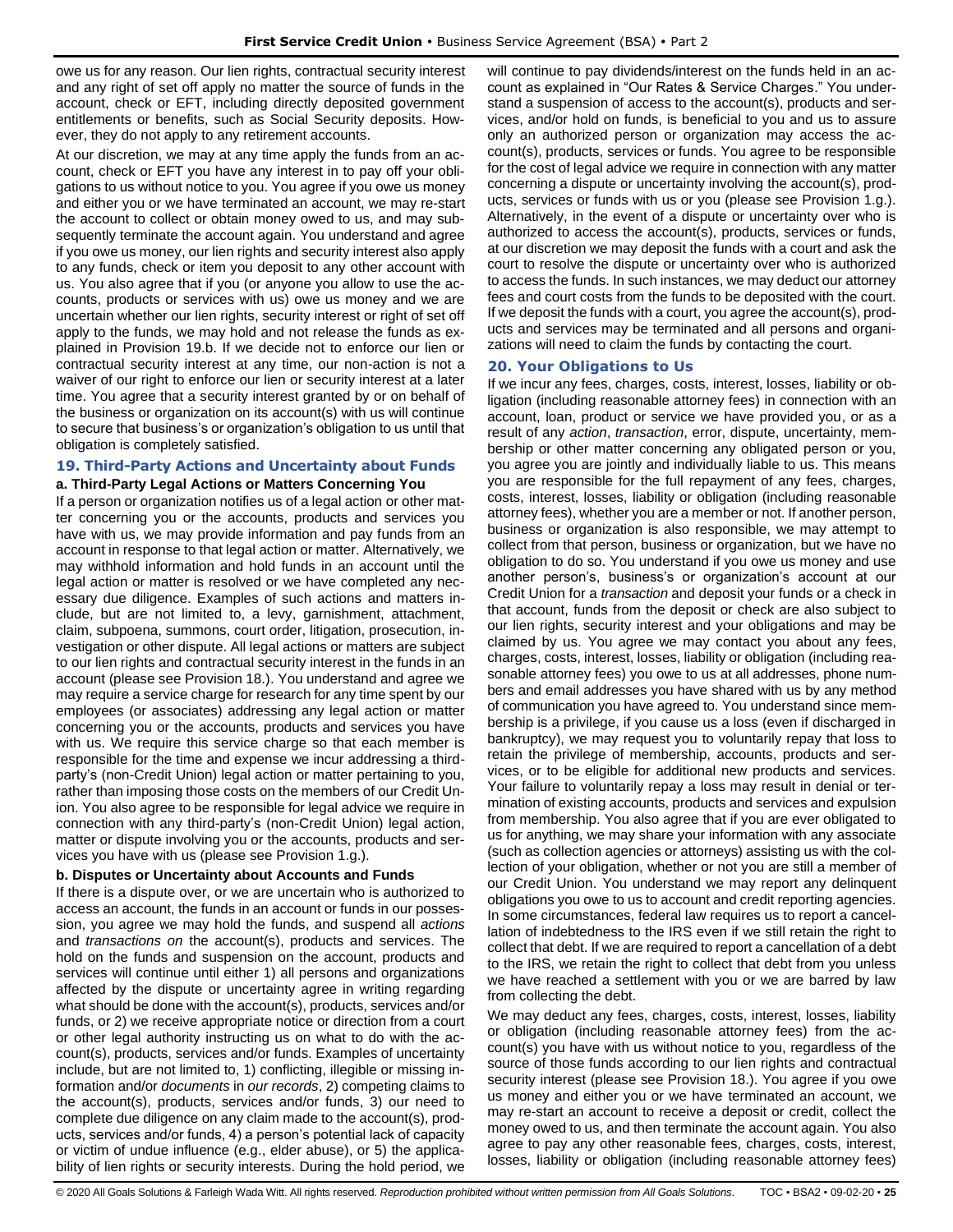we may incur in providing you with accounts, loans, products, services, membership and *action*s or *transaction*s *on* the same, regardless of whether they are specifically covered by the BSA or other contract with us. Additionally, you understand that in the event of your death, if you owe us money for any reason, funds held in the accounts you have with us (or otherwise) may be used to repay your obligations to us before any funds are released to any other person or organization.

If either you or we commence legal proceedings to enforce or interpret any of the *terms* of the BSA, you and we agree the successful party is entitled to payment by the losing party for any reasonable attorney fees and costs, including those incurred on any appeal, bankruptcy proceeding and post-judgment action, unless otherwise limited or prohibited. You agree to indemnify, defend us against, and hold us harmless from any loss, damage, claim, liability or legal action (including reasonable attorney fees) arising from or related to membership, accounts, loans, products and services and your *actions* and *transactions on* the same. If any account is overdrawn, any loan is past due, or you are otherwise in default under any contract you have with us, we may suspend your ability to conduct *actions or transactions* on any or all accounts, products and services, until the default is cured.

### **a. Full Payment Checks for Loans and Obligations**

If you are making a payment on a loan or other obligation you owe to us, please direct that payment as explained in the loan agreement or as we otherwise instruct. If you write**,** endorse or negotiate a check or any item to us that has a "full payment" legend or memo (such as "Paid in Full") or other language intended to indicate full satisfaction of any outstanding obligation, you must deliver the check or other item in-person to the attention of our CEO at the branch where she or he works. Otherwise, any payment you make is accepted with full reservation of our rights to recover any and all outstanding obligations or indebtedness you owe us.

#### <span id="page-25-0"></span>**21. Our Responsibility for Errors**

If we are responsible for an erroneous *action* or *transaction*, we may be liable to you for losses up to the amount of the *action* or *transaction* unless otherwise required by law. We will not be liable for losses arising from: 1) insufficient funds to complete a *transaction*, 2) your negligence or the negligence of others, 3) your failure to follow any time limits, deadlines or amount limits as explained in the BSA, your other contracts and loans with us, as applicable, 4) circumstances beyond our control that prevent the performance of an *action* or *transaction* (such as natural disasters or other emergencies or problems), 5) occasions where you or we have entered information about an account, loan, product, service, *action*, *transaction* or you in *our records* on your request that you could have reviewed, changed, corrected and/or terminated but failed to do so, or 6) any losses caused by your failure to follow any *term* of the BSA, your other contracts or loans with us, as applicable. Our conduct in *managing* all products, services, *actions* and *transactions* will constitute the use of ordinary care if such conduct is consistent with applicable law, Federal Reserve regulations and operating circulars, clearing house rules and general banking practices followed in the area in which we service the accounts with us. If we ever disburse an amount of funds greater than you request or order to any person or organization you know (e.g., relative, friend, employee, business associate, creditor, etc.), you agree to assist us in recovering our funds, including participation in collection, litigation and prosecution. Finally, if you report that an *action* or *transaction on* an account, loan, product or service is erroneous or unauthorized, and we determine the *action* or *transaction* was taken, conducted and/or assisted by your family member, friend or employee (which is potentially a crime), we will investigate your use of ordinary care concerning the *action* or *transaction*. If we determine you failed to use ordinary care (i.e., were negligent) concerning the *action* or *transaction on* the account, loan, product or service, you agree to take responsibility for recovering any loss. You understand you are in the best position to address the loss and potential

crime with your family member, friend or employee, rather than imposing the cost on the members of our Credit Union.

# <span id="page-25-1"></span>**22. Inactive Accounts and Unclaimed Property**

# **a. Accounts Determined Inactive**

If the amount of funds in an account falls below the minimum balance required by "Our Rates & Service Charges" of the BSA, and you are not using specific products or services, we may consider an account inactive. If an account you have with us is inactive, we may require a service charge (and may require a service charge to notify you of any inactivity). We require service charges on inactive accounts because of the cost incurred by the members in *managing* accounts not being used by a member (who is also not using products or services that would otherwise justify this cost). We will discontinue the service charges once you meet the balance or product or service use requirements. We may also terminate an inactive account and deposit the funds in another account, mail a check to you at an address in *our records*, or if allowed remit the funds to a state as unclaimed property.

#### **b. Funds & Checks Presumed Unclaimed Property**

If there is no activity on an account, such as deposits and withdrawals, and we are unable to contact you for a set period of time, state law considers the funds in the account "abandoned" and requires or allows us to send the funds to the state as unclaimed property. Once we have sent the funds to the state, the account will be terminated and you will need to reclaim the funds by contacting the appropriate state agency. Similarly, if our cashier's or teller's checks are outstanding and unpaid for a specified period of time, state law also considers them "abandoned," requiring or allowing us to send the funds to the state as unclaimed property. If anyone presents our check after the funds have been sent to the state as unclaimed property, she or he will need to seek payment by contacting the appropriate state agency.

## <span id="page-25-2"></span>**23. Termination of Products and Services**

Any representative (whether on the accounts, products and services individually or with multiple representatives) may terminate the accounts, products and services with us acting alone *by any method we allow*. When you request us, or we require you, to terminate an account, product or service, we may require you to sign or authorize a service form to *manage* the termination. We may note the termination by placing a "T" (for terminate) in a box on the form. Alternatively, on your request we may agree to *manage* the termination of products and services with the assistance of our employees or the use of our *computer system* (please see Provision 1.f.1)). You understand and agree that all ID, photographs, images, film, voice and image recordings, fingerprints and other biometrics obtained when you terminate any product or service are *managed* by us as explained in Provision 3.b.

You agree that you (and not us) are responsible for any *actions* or *transactions on* an account, loan, product or service until the account, loan, product or service is terminated. You also agree that if we pay any check or transfer on an account you have with us after the account is terminated, you will reimburse us for the amount of the check or transfer, including any service charges and costs. If you ask us to change an existing account, product or service, you agree we may require you to terminate and start a new account, product, service and number *as we allow*. To cover our employee's time and costs, we may require a service charge for multiple terminations and new accounts, products or services (a.k.a. multiple *actions*) in a calendar year.

We may terminate accounts, products, services or your number with us at any time and, without notice for any reason allowed by law, including but not limited to, 1) the product or service has been discontinued, 2) a request to change a product or service, 3) we are unable to contact you, 4) failure to provide required documentation, information or ID, 5) failure to meet a minimum balance for thirty (30) days, 6) exceeding a limit or an amount set by us, 7) inactive or abandoned products or services, 8) failure to use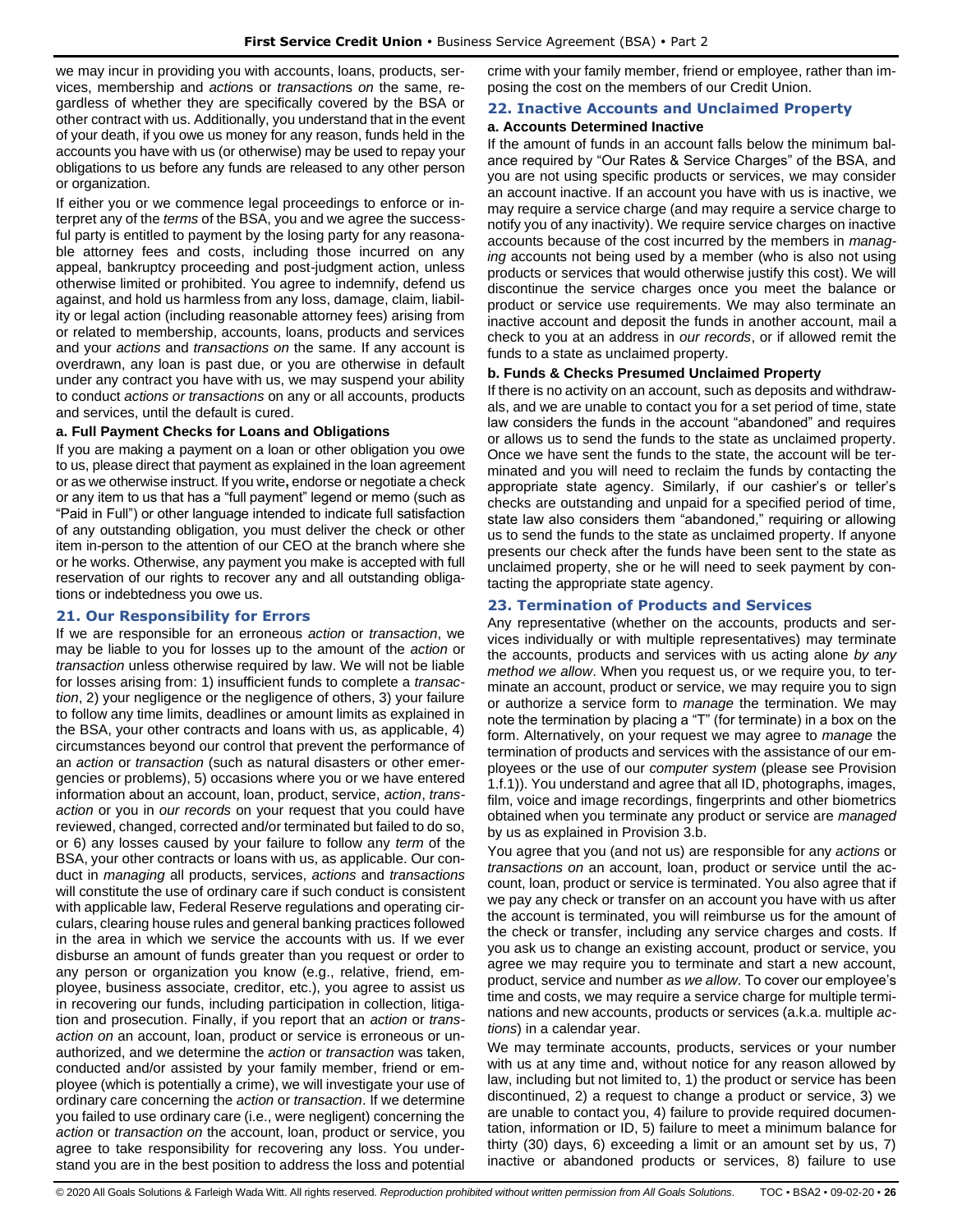products or services to justify membership, 9) any lost or stolen check, card or access device, 10) a breach of or unauthorized access to a product or service, 11) overuse of *actions* on our products or services, 12) business or compliance purposes, 13) to stop or prevent a loss, 14) potential lack of capacity or victim of undue influence, 15) failure to comply with any *term* of a contract, 16) funds held or offset per a security interest or lien, 17) account and/or funds held for a dispute or uncertainty, 18) unpaid check(s) or EFT(s) for insufficient funds or stop payment orders, 19) deposited item(s) charged back for nonpayment or a claim, 20) a garnishment, levy or similar legal claim or notice, 21) default on any obligation, 22) chronic dissatisfaction with us, 23) disparaging our reputation, 24) limited to a savings account and voting by mail, 25) ineligibility for membership, 26) membership terminated, 27) notification of death, 28) the person for IRS reporting is removed or deceased, 29) causing us a loss, 30) not voluntarily repaying a loss, 31) anything unethical or unlawful concerning your business or organization, you or our business, 32) our belief that an *action* or *transaction* may be fraudulent, 33) any alteration, forgery or fraud concerning your business or organization, you or our business, 34) any falsification or misrepresentation concerning your business or organization, you or our business, 35) any alleged crime concerning your business or organization, you or our business, 36) abuse of or threats to anyone associated with us, or 37) any other reason to *manage* the business of our Credit Union.

If we terminate an account, we may deposit the funds into another account you maintain with us, or mail you a check for the balance in the account at an address in *our records*. If we cannot locate you and it is allowed by law, we may remit the funds to a state as unclaimed property. You understand whether the accounts, loans, products and services are terminated by you or us, once terminated all *actions* or *transactions* will be dishonored, not paid, refused, rejected or returned. You agree any termination does not release you or any person from any service charges, costs, losses, obligations or liabilities incurred on the account, loan, product or service under the BSA or other contract you have with us, as applicable. Finally, you agree if you owe us money and either you or we have terminated an account, we may re-start the account to collect or obtain money owed to us, and may then terminate the account.

### **a. Termination of Products and Services Online**

We may offer an internet service that allows you to *take action* to terminate a product or service with us online. For your convenience, and in order to remind you to go online to start the service, we may note your request for this internet service on a form or enter it in *our records*. This internet service may be governed by a contract you agree to online, the BSA, all other contracts, as applicable, and *our records*. Should you have any questions about this service, please contact us at your earliest convenience.

### <span id="page-26-0"></span>**24. Termination of Membership with the Credit Union**

Membership with us is a privilege granted to you by our Credit Union under applicable law. However, you may terminate membership with us at any time by communicating to us your desire to no longer be a member of our Credit Union. When you request us to terminate membership, we may require you to sign or authorize a service form to assist us in *managing* the termination. We may note the termination by placing a "T" (for terminate) in a box on the form. Alternatively, on your request we may agree to *manage* the termination of membership with the assistance of our employees or the use of our *computer system* (please see Provision 1.f.1)).

In the interest of the members and to protect our Credit Union, we may terminate (expel) any member for cause, which includes: 1) ineligibility for membership, 2) we are unable to contact you, 3) failure to provide required documentation, information or ID, 4) exceeding a limit or an amount set by us, 5) failure to meet a minimum balance for thirty (30) days, 6) inactive or abandoned products or services, 7) failure to use products or services to justify membership, 8) any lost or stolen check, card or access device, 9) a breach of or unauthorized access to a product or service, 10) overuse of

*actions* on our products or services, 11) business or compliance purposes,12) to stop or prevent a loss, 13) potential lack of capacity or victim of undue influence,14) failure to comply with any *term* of a contract, 15) funds held or offset per a security interest or lien, 16) account and/or funds held for a dispute or uncertainty, 17) unpaid check(s) or EFT(s) for insufficient funds or stop payment orders, 18) deposited item(s) charged back for nonpayment or a claim, 19) a garnishment, levy or similar legal claim or notice, 20) default on any obligation, 21) chronic dissatisfaction with us, 22) disparaging our reputation, 23) notification of death, 24) the person for IRS reporting is removed or deceased, 25) causing us a loss, 26) not voluntarily repaying a loss, 27) anything unethical or unlawful concerning your business or organization, you or our business, 28) our belief that an *action* or *transaction* may be fraudulent, 29) any alteration, forgery or fraud concerning your business or organization, you or our business, 30) any falsification or misrepresentation concerning your business or organization, you or our business, 31) any alleged crime concerning your business or organization, you or our business, 32) abuse of or threats to anyone associated with us, or 33) any other reason to *manage* the business of our Credit Union. You understand that for the protection and safety of our employees, volunteers, members or any associate, if you are abusive or threaten the safety of any of our employees, volunteers, members or associates, we may immediately suspend your privileges to enter our premises and do business with us in-person and may begin the process to lawfully terminate all aspects of the membership relationship you have with us. Whether the privilege of membership is terminated by you or us, the termination does not release any person or you from any loans, service charges, costs, losses, liabilities or other obligations to us as explained in the BSA or other contracts, as applicable.

# <span id="page-26-1"></span>**25. Decedents' Accounts, Products and Services a. Disbursal of Funds to Representative or Claimant**

In the event your estate representative (or a claimant, such as a creditor or relative) attempts to claim the funds in an account with us, you agree that the estate representative or claimant is bound by the terms of the BSA. If we agree to investigate any claim, we may require an estate representative or claimant to prove her or his authority with documentation as an estate representative or claimant of the funds before we will release the funds held in any account. Any estate representative or claimant will also need to provide us with her or his ID, SSN, birthdate, physical address and other identifying information as we require (such as a second form of ID, thumbprint or fingerprint, etc.) for us to complete our due diligence before we can honor any claim for the funds in an account (or other product or service, such as a safe deposit box). We may require an estate representative or claimant to indemnify, defend us against and hold us harmless before we will release any of the funds held in an account. We may continue to honor all *actions* and *transactions* on an account, product or service until we receive a certified copy of the relevant person's death certificate, along with proof of the estate representative's or claimant's authority and identification as an estate representative or claimant. The business (and owner(s)) or organization agrees to be responsible for legal advice we require in connection with any matter concerning a claim involving the accounts, products and services with us (please see Provision 1.g.). The business (and owner(s)) or organization also understands if and when we honor a claim made on the funds in the accounts, we may do so by issuing our check payable to the business or organization or the relevant deceased person's estate. Alternatively, if there is a dispute or uncertainty about who is entitled to the funds in an account (or that we otherwise hold), we may either hold the funds or deposit them with a court at our discretion (please see in Provision 19.b.). Finally, the business (and owner(s)) or organization understands and agrees if the business (and owner(s)) or organization owes us money for any reason, the funds held in the account(s) or otherwise may be used to repay the business's (and an owner's) or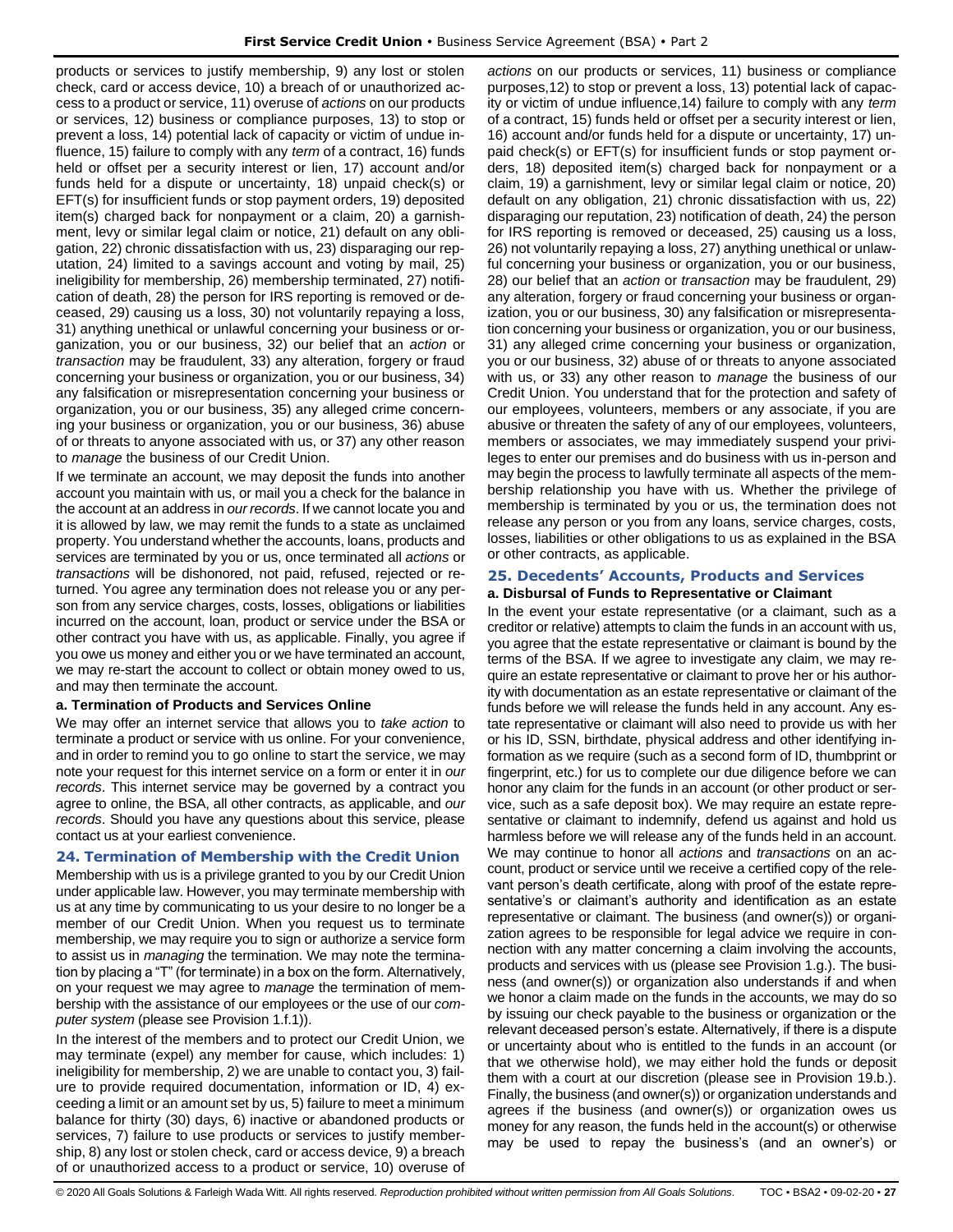organization's obligations to us before any funds are distributed to an estate representative or claimant.

### **b. Disbursal of Funds to Beneficiaries and POD Payees**

If we allow one or more beneficiaries/POD payees to be designated on an account for a sole proprietorship, any distributions to a beneficiary or POD payee from the account will be governed by and made according to the Member Service Agreement. You understand you may contact us and request to review or access a paper or *electronically managed* copy of your information or *document* in *our records* and a current version of the Member Service Agreement Part 2 any time we are open for business. You may also access a current version of the Member Service Agreement Part 2 on our website.

## **c. Non-Authoritative Requests for Product Information**

You agree it is your responsibility to communicate information about the accounts, loans, products and services you have with us to any person(s) you believe should have that information. You understand we will not be able to provide information or access to any product or service to a person until she or he has first established his or her legal authority to access the information, product or service with us.

# <span id="page-27-0"></span>**26. Binding Arbitration and Class Action Waiver**

RESOLUTION OF DISPUTES BY ARBITRATION: THIS SECTION CONTAINS IMPORTANT INFORMATION REGARDING YOUR ACCOUNTS AND ALL RELATED SERVICES. IT PROVIDES THAT EITHER YOU OR WE CAN REQUIRE THAT ANY DISPUTES BE RESOLVED BY BINDING ARBITRATION. ARBITRATION REPLACES THE RIGHT TO GO TO COURT, INCLUDING THE RIGHT TO A JURY TRIAL AND THE RIGHT TO PARTICIPATE IN A CLASS ACTION OR SIMILAR PROCEEDING. IN ARBITRATION, THE DISPUTE IS SUBMITTED TO A NEUTRAL PARTY, AN ARBITRATOR, INSTEAD OF A JUDGE OR JURY. ARBITRATION PROCEDURES MAY BE MORE LIMITED THAN RULES APPLICABLE IN COURT.

# **a. Agreement to Arbitrate Disputes**

Either You or We may elect, without the other's consent, to require that any dispute between us concerning Your Accounts and the services related to your Accounts be resolved by binding arbitration, except for those disputes specifically excluded below.

This arbitration agreement is entered into pursuant to the Federal Arbitration Act,  $9 \text{ U.S.C. }$ §§ 1 - 16 (the "FAA").

### **b. Disputes Covered by Arbitration**

Claims or disputes between you and us arising out of or relating to your Account(s), transactions involving your Account(s), safe deposit box, and any related service with us are subject to arbitration. Any claims or disputes arising from or relating to this agreement, any prior account agreement between us, or the advertising, the application for, or the approval or establishment of your account are also included. Claims are subject to arbitration, regardless of what theory they are based on or whether they seek legal or equitable remedies. Arbitration applies to any and all such claims or disputes, whether they arose in the past, may currently exist or may arise in the future. All such disputes are referred to in this section as "Claims".

An exception to arbitration of Claims is that both you and we have the right to pursue a Claim in a small claims court instead of arbitration, if the Claim is in that court's jurisdiction and proceeds on an individual basis. Claims or disputes arising from your status as a borrower under any loan agreement with the Credit Union are also excluded from this Resolution of Disputes by Arbitration provision.

### **c. No Class Action or Joinder of Parties**

YOU ACKNOWLEDGE THAT YOU AND WE AGREE THAT NO CLASS ACTION, CLASS-WIDE ARBITRATION, PRIVATE ATTORNEY GENERAL ACTION, OR OTHER PROCEEDING WHERE SOMEONE ACTS IN A REPRESENTATIVE CAPACITY, MAY BE PURSUED IN ANY ARBITRATION OR IN ANY COURT PROCEEDING, REGARDLESS OF WHEN THE CLAIM OR CAUSE OF ACTION AROSE OR ACCRUED, OR WHEN THE ALLEGATIONS OR FACTS UNDERLYING THE CLAIM OR CAUSE OF ACTION OCCURRED. Unless mutually agreed to by you and us, claims of two or more persons may not be joined, consolidated, or otherwise brought together in the same arbitration (unless those persons are joint account holders or beneficiaries on your account and/or related accounts, or parties to a single transaction or related transaction), whether or not the claim may have been assigned.

### **d. Right to Reject this Resolution of Disputes by Arbitration Provision**

You have the right to opt out of this agreement to arbitrate if you tell us within 30 days of the opening of your account or the mailing of this notice, whichever is sooner. To opt out, send us written notice that you reject the Resolution of Disputes by Arbitration provision, including your name as listed on your account and your account number to the following address: First Service Credit Union, ATTN: CRO, PO Box 941914, Houston, TX 77094.

Otherwise, this agreement to arbitrate will apply without limitation, regardless of whether 1) your account is closed; 2) you pay us in full any outstanding debt you owe; or 3) you file for bankruptcy.

## **e. The Arbitration Proceeding**

The arbitration must be filed with one of the following neutral arbitration forums: American Arbitration Association or JAMS. That organization will apply its code of procedures in effect at the time the arbitration claim is filed. If there is a conflict between that code and this arbitration provision and/or this agreement, this arbitration provision and this agreement will control. If JAMS or the AAA is unable to handle the claim for any reason, then the matter shall be arbitrated by a neutral arbitrator selected by agreement of the parties (or, if the parties cannot agree, selected by a court in accordance with the FAA).

## **f. Costs**

The party initiating the arbitration shall pay the initial filing fee. If You file the arbitration and an award is rendered in Your favor, We will reimburse You for Your filing fee. If there is a hearing, We will pay the fees and costs of the arbitration for the first day of that hearing. All other fees and costs will be allocated in accordance with the rules of the arbitration forum. However, We will advance or reimburse filing and other fees if the arbitrator rules that You cannot afford to pay them or finds other good cause for requiring Us to do so, or if you ask us in writing and we determine there is good reason for doing so. Each party shall bear the expense of their respective attorneys, experts, and witnesses and other expenses, regardless of who prevails, but a party may recover any or all costs and expenses from another party if the arbitrator, applying applicable law, so determines.

# **g. Right to Resort to Provisional Remedies Preserved**

Nothing herein shall be deemed to limit or constrain our right to resort to self-help remedies, such as the right of set-off or the right to restrain funds in an account, to interplead funds in the event of a dispute, to exercise any security interest or lien we may hold in property, or to comply with legal process, or to obtain provisional remedies such as injunctive relief, attachment, or garnishment by a court having appropriate jurisdiction; provided, however, that you or we may elect to arbitrate any dispute related to such provisional remedies.

### **h. Severability and Survival**

These arbitration provisions shall survive (a) termination or changes to Your accounts or any related services; (b) the bankruptcy of any party; and (c) the transfer or assignment of your Accounts or any related services. If any portion of this Resolution of Disputes by Arbitration provision is deemed invalid or unenforceable, the remainder of this Resolution of Disputes by Arbitration provision shall remain in force. No portion of this Resolution of Disputes by Arbitration provision may be amended, severed, or waived absent a written agreement between You and Us.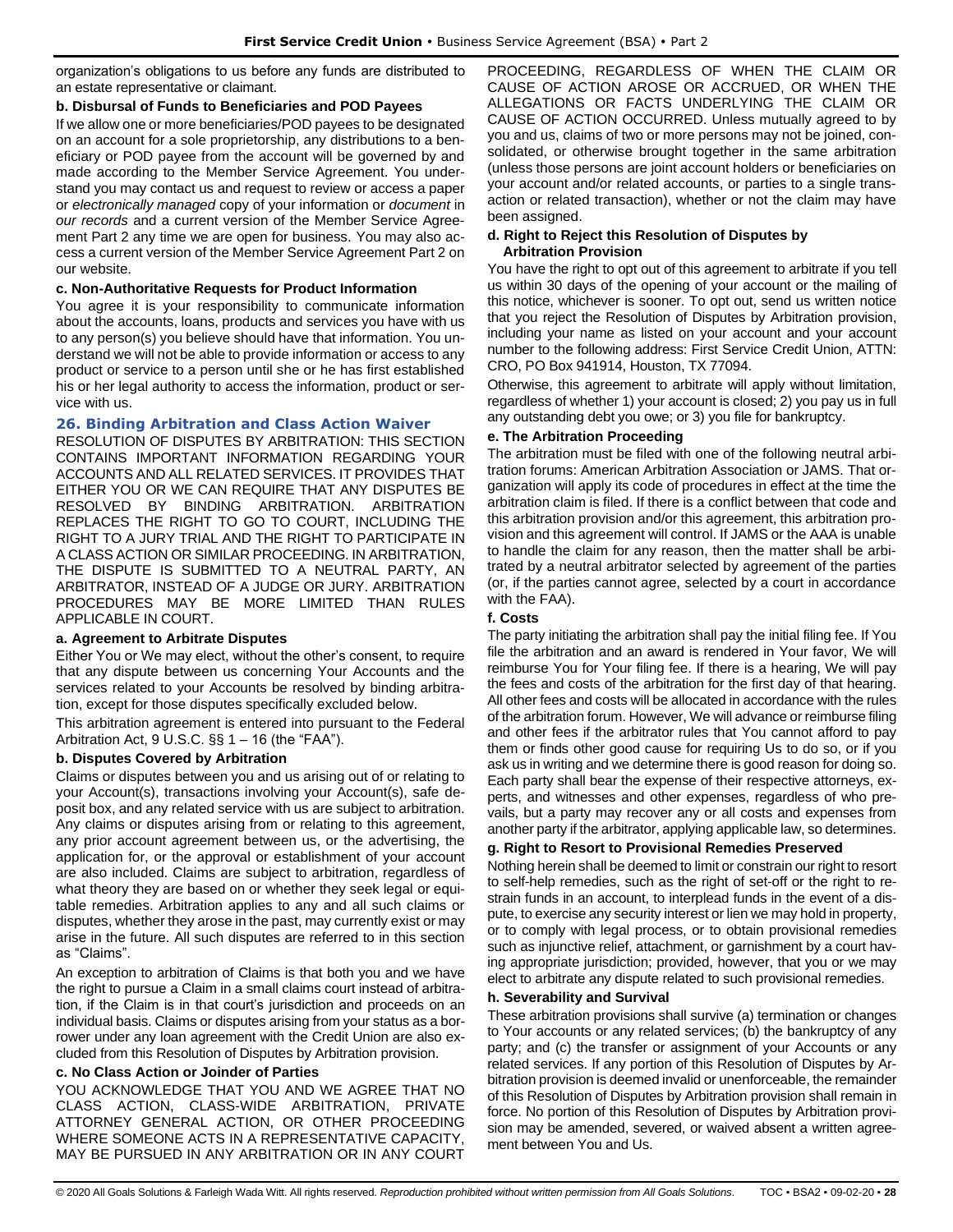#### **i. Applicability**

Arbitration will not apply to Your Account as long as You are an active duty Service Member.

#### <span id="page-28-0"></span>**27. The BSA & State and Federal Law**

Membership, accounts, products and services you have with us are primarily governed by Parts 1 and 2 of the BSA, *our records* and/or any other contract with us, as applicable. They are also governed by the applicable law of the state in which the branch or service center where you started the account in-person is located. If you started the account by mail, phone or through our internet services (as we offer), the accounts, products and services are governed by the laws of the State of Texas. Finally, federal law and regulations, Federal Reserve operating circulars, and clearing house rules also govern our accounts, products, and services to the extent applicable. If any *term* of the BSA conflicts with controlling law, that *term* will be nullified and stricken from the BSA to the extent that it is inconsistent with the law and the law will govern. If any *term* of the BSA is declared invalid, unenforceable, unconscionable or unlawful by a court, that *term* will not affect the validity of any other *terms* of the BSA, which will continue in full force and effect.

# **Our Electronic Funds Transfer Terms**

<span id="page-28-1"></span>"Our Electronic Funds Transfer Terms" explains your and our rights and responsibilities concerning electronic fund transfer (EFT) debits from and credits to the accounts you have with us. EFTs are electronically initiated transfers of money involving an account with us and multiple access options, including Online Access, direct deposits, automated teller machines (ATMs), Visa or MasterCard Check Card (Card), and Phone Banking services.

### <span id="page-28-2"></span>**1. EFT Services**

#### **a. Automated Teller Machines**

You may use your Card and personal identification number (PIN) at Automated Teller Machines (ATMs) of our Credit Union, Plus, Cirrus, Visa, MasterCard, and such other machines or facilities as we may designate. At the present time, you may use your Card to:

- Withdraw cash from the checking or savings account with us.
- Make deposits to the checking or savings account.
- Make balance inquiries on the checking and savings accounts.

#### **b. Direct Deposit**

On the instruction of (i) your employer, (ii) the Treasury Department, or (iii) other financial institutions, we will accept direct deposits by EFT of your paycheck or of federal recurring payments, such as Social Security.

### **c. Preauthorized Debits**

You may make direct withdrawals by EFT from the checking or regular savings account you have with us to a particular person or company, at least periodically, which you have arranged with that person or company, provided you have enough funds in the account with us to cover the payment.

#### **d. Phone Banking**

If we approve your application for telephone access to the accounts you have with us under the Phone Banking Service, you may use a telephone to access the account with us and conduct EFTs by calling 713-676-7777 or toll free at 800-678-5197. You must use your PIN along with the account number you have with us to access the accounts. At the present time you may use Phone Banking to:

- Transfer funds between the checking, savings, and line of credit accounts with us.
- Make loan payments from the checking account to loan accounts with us.
- Obtain balance information on the checking and savings accounts.
- Obtain information about withdrawing funds by check, copies of statements, taxes, requesting stop payment of a check or series of checks, and reorders of checks.

#### **e. Online Access**

If we approve your application for Online Access, you may use a personal computer to access the accounts. For this service, you will need a personal computer with internet access. The address for Online Access services is www.fscu.com. You may select a PIN. You must use your PIN along with the account number with us to access the accounts. You are responsible for the installation, maintenance, and operation of your computer and software. We will not be responsible for any errors or failures involving any telephone service, internet service provider, your software installation or your computer. At the present time, you may use the Online Access service to:

- Transfer funds between the checking, savings, and line of credit accounts with us.
- Make loan payments from checking to loan account(s) with us or to third parties.
- Make loan payments from savings to loan account(s).
- Access and conduct transactions with Bill Pay.
- Obtain information related to the checking or savings account(s), applying for loans and status of applications, taxes, requesting stop payment of a check or series of checks, and ordering checks.

Transactions involving the accounts you have with us are addressed by the BSA, whereas transactions involving a loan are addressed by the applicable loan agreement(s).

### **f. Bill Pay**

You may use the Bill Pay service (accessed through Online Access or Mobile Banking) to make payments to third parties. Use of the Bill Pay service requires enrollment in Online Access and agreement to the Bill Pay service terms and conditions. You may use the Bill Pay service to:

- Make loan payments from any checking or savings account to a loan account with us.
- Make payments from any checking or savings account to another financial institution.
- Pay bills from any checking or savings account with us.
- Transfer funds to other people using the account to account (A2A) or person to person (P2P) transfer feature.

Please note that if payment to a payee is made by check, the check may be processed and debited from your account before the scheduled payment date.

### **g. Mobile Banking**

Mobile Banking is a personal financial information management service that allows you to access account information, make payments to merchants who have previously consented to accept payments through our Online Access service and make such other transactions as described in the Online Access Service Agreement using compatible and supported mobile phones and wireless devices ("Wireless Device"). You agree and understand that the Mobile Banking service may not be accessible or may have limited utility over some mobile telephone networks, such as while roaming. The services that you may access through Mobile Banking are the same account and service transactions available through Online Access. When you register for Mobile Banking, the designated accounts and bill payment payees linked to the account through Online Access will be accessible through Mobile Banking. For all mobile check deposits, you must endorse the original paper check with your signature and write: "FOR FIRST SERVICE CREDIT UNION MOBILE DEPOSIT ONLY" in the endorsement area. If you fail to provide this endorsement, we may refuse the deposit and return it to you. You agree to indemnify our Credit Union from any liability or loss to our Credit Union arising from the payment of the original paper check without such required endorsement.

### **h. Visa or MasterCard Check Card**

You may use your Visa or MasterCard Check Card to purchase goods and services any place Visa or MasterCard is honored by participating merchants and merchants accepting the Card and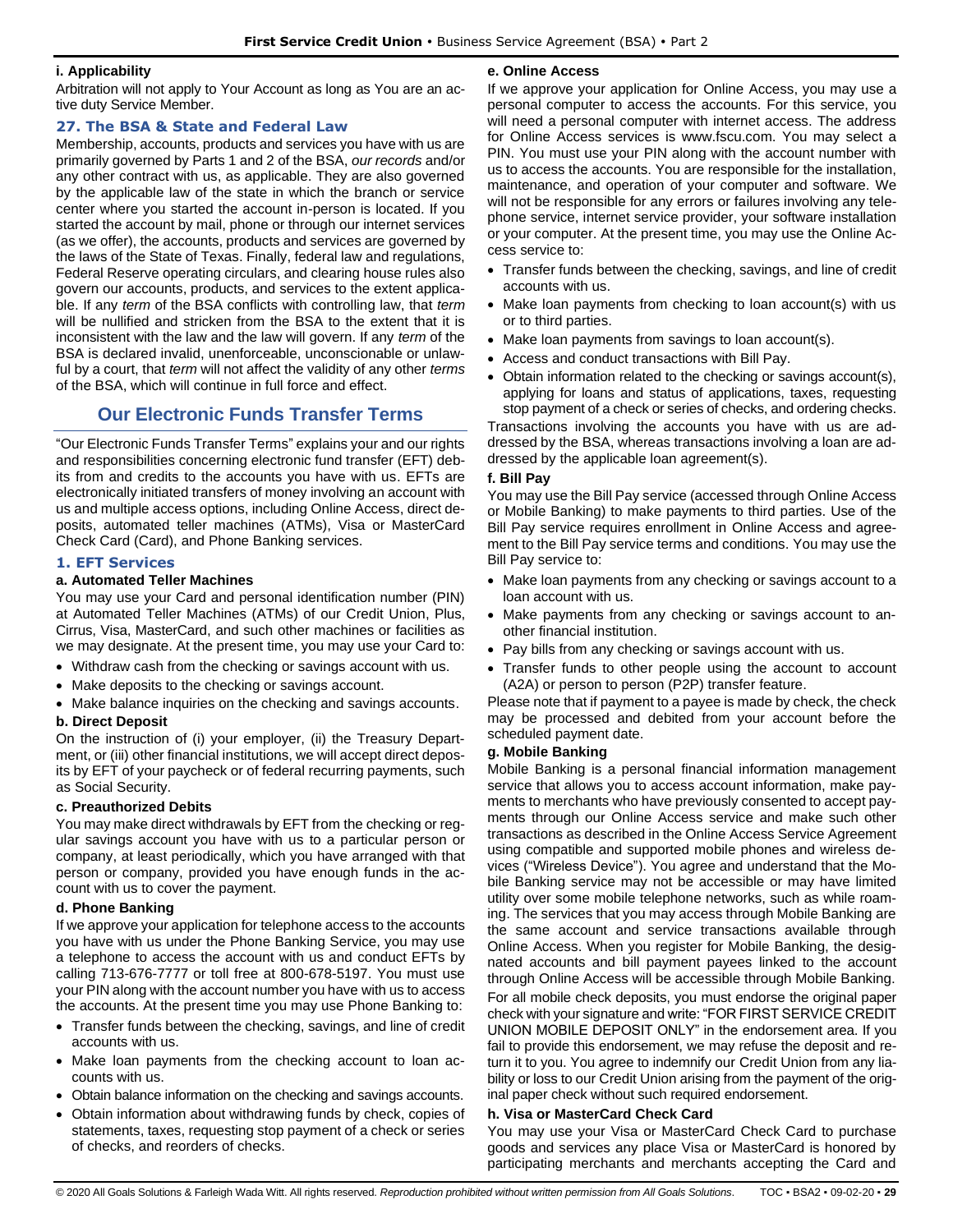PIN at point of sale (POS) terminals. Funds to cover your Card purchases will be deducted from the checking account. If the balance in the account is not sufficient to pay the transaction amount, we may treat the transaction as an overdraft request pursuant to any overdraft protection plan, or we may terminate all services under the BSA.

Some merchants may permit you to initiate debit and bill payment transactions with your card using either the Visa network or another network shown on your card. We will honor your debit transactions processed by any of these networks.

Depending on our authorization protocols and network availability, transactions processed over other networks may or may not require you to use your PIN to validate a transaction. Generally, you enter your card number or swipe your card and provide or enter a PIN. You may instead be asked to sign a receipt or payment authorization. Provisions applicable only to Visa transactions (such as Visa's zero liability protections) will not apply to non-Visa debit transactions and the liability rules for other EFTs in the section titled "Member Liability" will apply.

## **i. Electronic Check Transaction**

You may authorize a merchant or other payee to make a one-time electronic payment from the checking account using information from your check to pay for purchases, pay bills or pay other obligations ("Electronic Check Transactions"). You agree that your authorization for an electronic check transaction occurs when you initiate such a transaction after receiving any required notice regarding the merchant's right to process the transaction or payment, including any written sign provided by the merchant at the time of your transaction. All terms governing electronic funds transfer services will apply to Electronic Check Transactions. You remain responsible for notifying us of any unauthorized electronic check transaction shown on your statement.

# <span id="page-29-0"></span>**2. Service Limitations**

### **a. Automated Teller Machines**

**1) Withdrawals.** Cash withdrawals from ATMs can be made as often as you like. You may withdraw up to \$500 (if there are sufficient funds in the account) per business day. For purposes of determining whether you have reached the daily limit, a day ends at midnight. Friday, Saturday, Sunday, and holidays are considered as one business day for the purposes of this limit.

### **b. Phone Banking**

The accounts with us can be accessed under Phone Banking via a touchtone telephone only. Not all push button phones are touchtone. Converters may be purchased for pulse and rotary dial phones. Phone Banking will be available for your convenience seven (7) days a week. This service may be interrupted for a short time each day for data processing. If you call during this time, you will hear a message directing you to call back. No transfer or withdrawal may exceed the funds available in an account with us. We reserve the right to refuse any transaction which would draw upon insufficient funds, exceed a credit limit, lower an account below a required balance or otherwise require us to increase our required reserve on the account.

### **c. Online Banking**

**1) Transfers.** You may make funds transfers to the accounts with us, or other accounts you authorize, as often as you like. Bill payer transactions are unlimited. You may transfer or withdraw up to the available balance in the account or available credit line at the time of the transfer, except as limited under other agreements. We reserve the right to refuse any transaction that would draw upon insufficient or unavailable funds, lower an account below a required balance or otherwise require us to increase our required reserve on the account.

**2) Account Information.** Account balance and transaction history information may be limited to recent account information. The availability of funds for transfer or withdrawal may be limited, due to the processing time for ATM transactions. See "Funds Availability of Deposits."

**3) Email and Stop Payment Requests.** We may not immediately receive email communications that you send and we will not act based on email requests until we actually receive your message and have a reasonable opportunity to act. Any stop payment request you transmit electronically is deemed to be a verbal request and will expire in fourteen (14) days unless confirmed in writing as addressed in the BSA. Contact us immediately regarding an unauthorized transaction or stop payment request.

### **d. Bill Pay A2A and P2P Transactions**

For A2A and P2P transfers, limits will be set at the time you use the service and will be disclosed to you prior to your use of the service.

## **e. Mobile Banking**

You are fully responsible for understanding how to use Mobile Banking before you actually do so, and you must use Mobile Banking in accordance with any use or operational instructions posted on our web site. You are also responsible for your use of your Wireless Device and the Mobile Banking Service software provided to you. If you authorize the use of biometric login (for example, fingerprint or retinal scan) for Mobile Banking, the service may be accessed using any biometric login recognized by your wireless device, even if it is not your own. If you have permitted another person to use their own biometrics to authorize activity on your wireless device, their biometrics will also gain access to Mobile Banking if you have authorized biometric login. We will not be liable to you for any losses caused by your failure to properly use Mobile Banking, the Software or your Wireless Device. You may experience technical or other difficulties related to Mobile Banking that may result in loss of data, personalization settings or other Mobile Banking interruptions. We assume no responsibility for the timeliness, deletion, misdelivery or failure to store any user data, communications or personalization settings in connection with your use of Mobile Banking. We assume no responsibility for the operation, security, or functionality of any Wireless Device or mobile network that you utilize to access Mobile Banking. Financial information shown on Mobile Banking reflects the most recent account information available through Mobile Banking, and may not be current. You agree that we are not liable for delays in updating account information accessed through Mobile Banking. We are not responsible for any actions you take based on information accessed through the Mobile Banking app that is not current. If you need the most current account information, you agree to contact us directly.

# **f. Visa or MasterCard Check Card**

There is no limit on the number of Visa or MasterCard Check Card purchase transactions you may make during a statement period. Visa or MasterCard purchases are limited to the balance available in an account. In addition, you may not make more than \$2,500 in purchases in one day. We reserve the right to refuse any transaction that would draw upon insufficient funds or require us to increase our required reserve on the account. We may set other limits on the amount of any transaction, and you will be notified of those limits. You are solely responsible for any disputes you may have with merchandise or services received using the Visa or MasterCard Check Card. We are not responsible for any damages, liability or settlement resolution as a result of the misrepresentation of quality, price, or warranty of goods or services by a merchant.

The use of a Card and Account with us are subject to the following conditions:

**1) Ownership of Cards.** Any Card or other device that we supply to you is our property and must be immediately returned to us, or to any person whom we authorize to act as our agent, or to any person who is authorized to honor the Card, according to instructions. The Card may be repossessed at any time at our sole discretion without demand or notice. You cannot transfer the Card or Account to another person.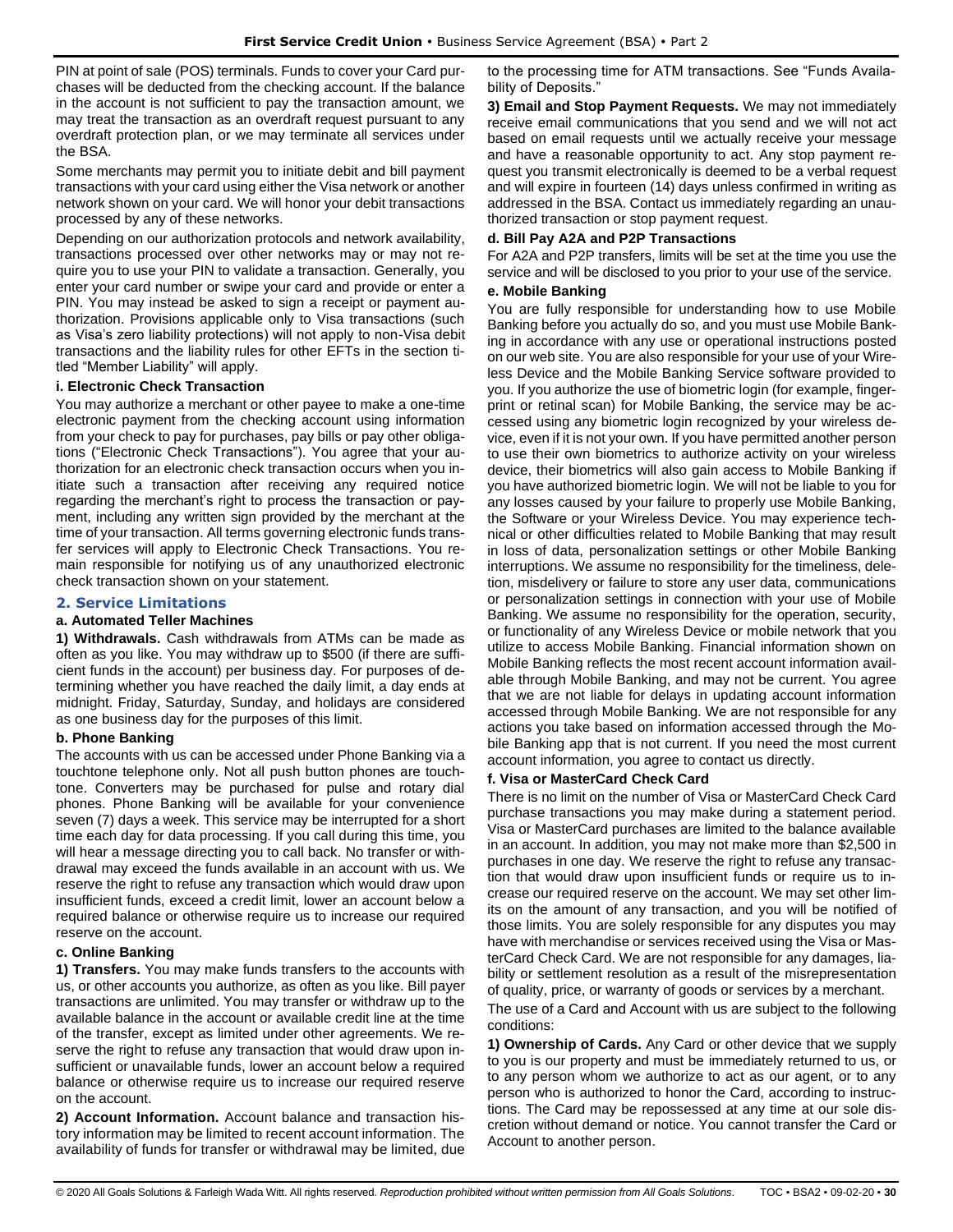**2) Honoring the Card.** Neither we nor merchants authorized to honor the Card will be responsible for the failure or refusal to honor the Card or any other device we supply to you. If a merchant agrees to give you a refund or adjustment, you agree to accept a credit to the account with us in lieu of a cash refund. You may not use the Card for any illegal or unlawful transaction. We may refuse to authorize any transaction that we believe may be illegal or unlawful.

**3) Visa Account Updater Service.** The account you have with us is automatically enrolled in the Visa Account Updater Service (VAU). The service is provided as a benefit in order to facilitate uninterrupted processing of recurring charges you have authorized. Under the VAU service, if you have authorized a participating merchant to bill your Card for recurring payments, your new Card number and expiration date will automatically be sent to that merchant if we change your Card number (i.e. when replacing a lost or stolen Card). Card numbers are only supplied to merchants who participate in the VAU service. Because not all merchants participate in the VAU service, you should still notify each merchant when your Card number changes in order to permit recurring payments to continue to be charged to the account.

**4) MasterCard Automatic Billing Updater.** The account you have with us is automatically enrolled in the MasterCard Automatic Billing Updater Service (ABU). The service is provided as a benefit in order to facilitate uninterrupted processing of recurring charges you have authorized. Under the ABU service, if you have authorized a participating merchant to bill your Card for recurring payments, your new Card number and expiration date will automatically be sent to that merchant if we change your Card number (i.e. when replacing a lost or stolen Card). Card numbers are only supplied to merchants who participate in the ABU service. Because not all merchants participate in the ABU service, you should still notify each merchant when your Card number changes in order to permit recurring payments to continue to be charged to the account.

**5) Currency Conversion; International Transaction Fee.** Purchases and withdrawals made in foreign countries will be billed to you in U.S. dollars. The currency conversion rate for international transactions as established by Visa International, Inc. or Master-Card International, Inc. is a rate selected by Visa or MasterCard from the range of rates available in wholesale currency markets for the applicable central processing date, which rate may vary from the rate Visa or MasterCard itself receives, or the governmentmandated rate in effect for the applicable central processing date. In addition, you will be charged a cross-border transaction fee equal to 0.9% of the transaction amount for any card transaction made in a foreign country, irrespective of the currency in which the transaction is made, and a 0.2% currency conversion fee for any transaction initiated in a foreign currency.

# <span id="page-30-0"></span>**3. Security of Personal Identification Number**

The Personal Identification Number (PIN) is established for your security purposes. The PIN is confidential and should not be disclosed to third parties or recorded. You are responsible for safekeeping your PIN. You agree not to disclose or otherwise make your PIN available to anyone not authorized to sign on the accounts with us. If you authorize anyone to have or use your PIN, that authority will continue until you specifically revoke such authority by notifying us. You understand that person may use the online account access, online services or check card to review all of your account information and make account transactions. Therefore, we are entitled to act on transaction instructions received using your PIN and you agree that the use of your PIN will have the same effect as your signature in authorizing transactions.

If you authorize anyone to use your PIN in any manner, that authority will be considered unlimited in amount and manner until you specifically revoke such authority by notifying us and changing your PIN immediately. You are responsible for any transactions made by such persons until you notify us that transactions and access by that person are no longer authorized and your PIN is changed. If you fail to maintain or change the security of these PINs and we suffer a loss, we may terminate your electronic fund transfer and account services immediately.

### <span id="page-30-1"></span>**4. Member Liability**

You are responsible for all transfers you authorize using your EFT services under this Agreement. If you permit other persons to use an EFT service, Card or PIN, you are responsible for any transactions they authorize or conduct on any of the accounts you have with us. However, tell us at once if you believe anyone has used the account, Card or PIN and accessed the accounts with us without your authority, or if you believe that an electronic fund transfer has been made without your permission using information from your check. Telephoning is the best way of keeping your possible losses down. For Visa Check Card purchase transactions, if you notify us of your lost or stolen card you will not be liable for any losses provided that you were not negligent or fraudulent in handling your Card and you provide us with a written statement regarding your unauthorized Card claim. For transactions using your MasterCard Check Card, if you promptly notify us of your lost or stolen card, you will not be liable for any losses provided that you exercised reasonable care in safeguarding the Card against loss or theft.

### <span id="page-30-2"></span>**5. Charges for EFT Services**

There are certain charges for the EFT services as set forth on "Our Rates and Service Charges." We reserve the right to impose service charges at a future date after we give you notice of such changes as required by law. If you request a transfer or check withdrawal from your personal line of credit account, such transactions may be subject to service charges under the terms and conditions of your loan agreement. If you use an ATM that is not operated by us, you may be charged an ATM surcharge by the ATM operator or an ATM network utilized for such a transaction. The ATM surcharge will be debited from the account with us if you elect to complete the transaction.

### <span id="page-30-3"></span>**6. Our Liability for Failure to Make Transactions**

If we do not complete a transfer to or from an account with us on time or in the correct amount according to our agreement with you, we will be liable for your actual transaction loss or damage. Our sole responsibility for an error in a transfer will be to correct the error. You agree that neither we nor the service providers are responsible for any loss, property damage, or bodily injury, whether caused by the equipment, software, Credit Union, or by internet browser providers such as Microsoft (Microsoft Internet Explorer), Apple (Safari), Mozilla (Firefox), Google (Chrome) or by Internet access providers or by online service providers or by an agent or subcontractor for any of the foregoing. Nor shall we or the service providers be responsible for any direct, indirect, special, or consequential economic or other damages arising in any way out of the installation, download, use, or maintenance of the equipment, software, online access services, or Internet browser or access software. In this regard, although we have taken measures to provide security for communications from you to us via the online access service and may have referred to such communication as "secured," we cannot and do not provide any warranty or guarantee of such security. In states that do not allow the exclusion or limitation of such damages, our liability is limited to the extent permitted by applicable law. Our Credit Union will not be liable for the following:

- If, through no fault of ours, you do not have adequate funds in an account to complete a transaction, the account is terminated, or the transaction amount would exceed your credit limit on your line of credit.
- If you used the wrong identification code or you have not properly followed any applicable computer, Internet, or Credit Union instructions for making transfers.
- If your computer fails or malfunctions or if our Credit Union's online access system was not properly working and such problem should have been apparent when you attempted such transaction.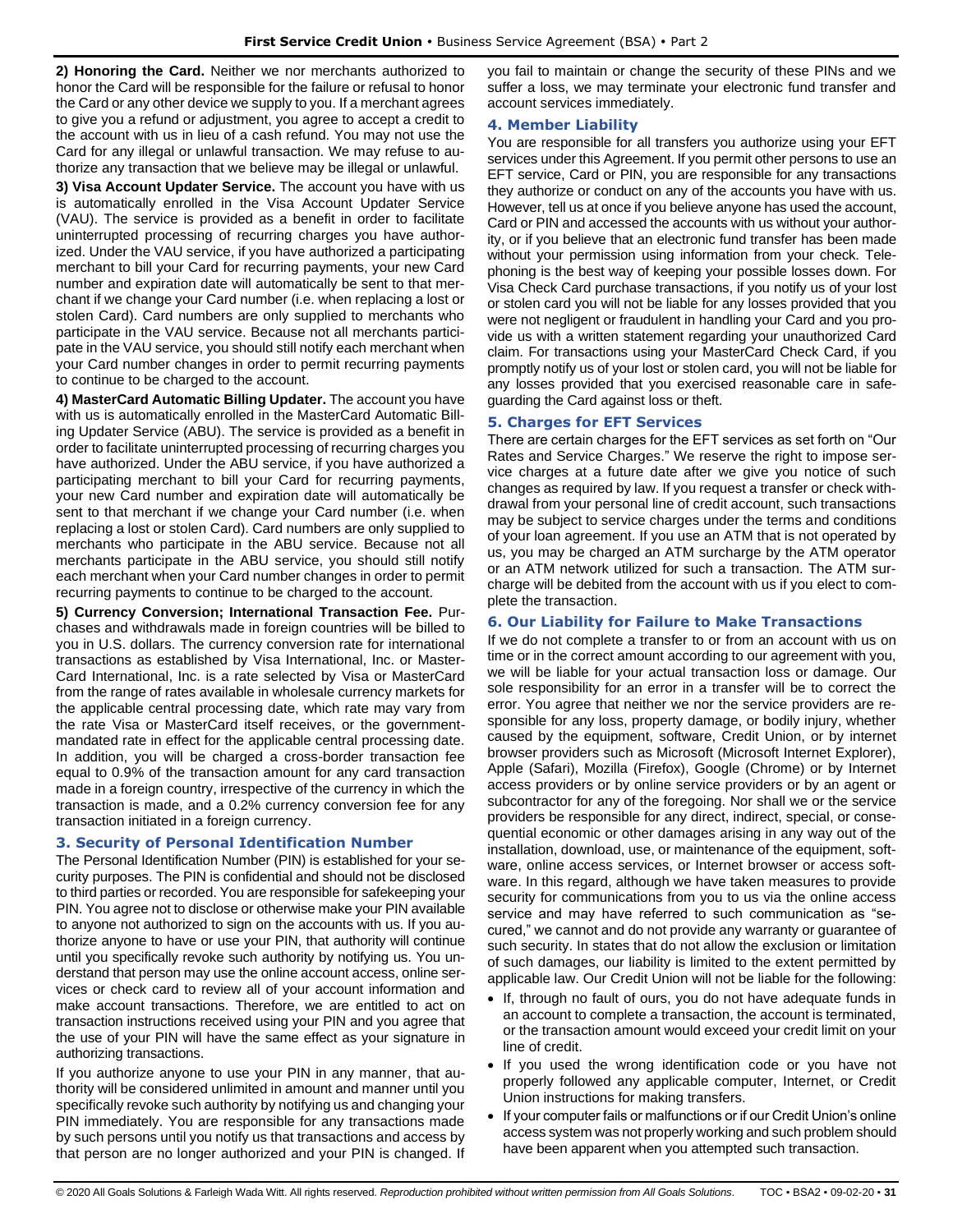- If the ATM where you are making the transfer does not operate properly, does not have enough cash or you use your Card improperly.
- If circumstances beyond our control (such as fire, flood, telecommunication outages, postal strikes, equipment, or power failure) prevent making the transaction.
- If the account with us is frozen because of a delinquent loan or is subject to legal process or other claim.
- If the error was caused by a system beyond our Credit Union's control such as your Internet Service Provider, any computer virus, or problems related to software not provided by our Credit Union.
- If you have not given our Credit Union complete, correct, and current instructions so our Credit Union can make a transfer.
- If the error was caused by any applicable ATM or payment system network. The ATM machine may retain your Card in certain instances, in which event you may contact our Credit Union about its replacement.

We may establish other exceptions in addition to those listed above.

### <span id="page-31-0"></span>**7. Termination of EFT Services**

You agree that we may terminate this Agreement and your use of any EFT services, if you, or any authorized user of the account or PIN breach this agreement with us, or if we have reason to believe that there has been an unauthorized use of your Card, account or identification code.

You or any other party to the account can terminate this Agreement by notifying us in writing. Termination of service will be effective the first business day following receipt of your written notice. However, termination of this Agreement will not affect the rights and responsibilities of the parties under this agreement for transactions initiated before termination.

#### <span id="page-31-1"></span>**8. Notices**

We reserve the right to change the terms and conditions upon which this service is offered.

#### <span id="page-31-2"></span>**9. ATM Safety Notice**

The following information is a list of safety precautions regarding the use of Automated Teller Machine (ATM) and Night Deposit Facilities.

- Be aware of your surroundings, particularly at night.
- Consider having someone accompany you when the ATM or night deposit facility is used after dark.
- If another person is uncomfortably close to you at the time of your transaction, ask the person to step back before you complete your transaction.
- Refrain from displaying your cash at the ATM or night deposit facility. As soon as your transaction is completed, place your money in your purse or wallet. Count the cash later in the safety of your car or home.
- If you notice anything suspicious at the ATM or night deposit facility, consider using another ATM or night deposit facility or coming back later. If you are in the middle of a transaction and you notice something suspicious, cancel the transaction, take your ATM card or deposit envelope, and leave.
- If you are followed after making a transaction, go to the nearest public area where people are located.
- Do not write your personal identification number or code on your ATM card.
- <span id="page-31-3"></span>• Report all crimes to law enforcement officials immediately.

# **Funds Availability of Deposits**

"Funds Availability of Deposits" explains our policy for the availability of deposits to the checking accounts you have with us. Deposits to other accounts with us may be subject to longer holds on funds at our sole discretion. Deposits made through Mobile

Banking will be subject to holds in our discretion and are not subject to this policy.

#### <span id="page-31-4"></span>**1. General Policy**

Our policy is to make funds from your deposits available to you on the first business day after we receive your deposit. Funds from cash or electronic deposits may be available immediately. Once they are available, you can withdraw the funds in cash and we will use the funds to pay your checks and electronic fund transfers (EFTs) on the account you have with us. For determining the availability of the funds from your deposits, every day is a business day, except Saturdays, Sundays, and federal holidays. Saturday is a business day only at branches that are open on Saturday. If you make a deposit before we close on a business day we are open, we consider that to be the day of your deposit. However, if you make a deposit after we close or on a day we are not open, we will consider that deposit made on the next business day we are open.

### <span id="page-31-5"></span>**2. Reservation of Right to Hold**

In some cases, we will not make all of the funds that you deposit by check available to you on the business day after we receive your deposit. Depending on the type of check you deposit, funds may not be available until the second (2nd) business day after the day of your deposit. However, the first \$225 of your deposit will be available on the first (1st) business day. If we are not going to make all of the funds from your deposit available on the first (1st) business day, we will notify you at the time you make your deposit. We will also tell you when the funds will be available. If your deposit is not made directly to one of our employees, or if we decide to take this action after you have left the premises, we will mail you the notice by the day after we receive your deposit. If you need the funds from a deposit right away, you should ask us when the funds will be available.

#### <span id="page-31-6"></span>**3. Holds on Other Funds**

If we cash a check for you that is drawn on another financial institution, or if we provide cash back on a check you deposit, we may withhold the availability of a corresponding amount of funds that are already in the account you have with us. (We do this because the check can be returned by the institution on which it is drawn.) The funds withheld in an account will be available at the time funds from the check cashed would have been available. If we take a check for deposit that is drawn on another financial institution, we may make funds from the deposit available for withdrawal immediately but delay your availability to withdraw a corresponding amount of funds that you have on deposit in another account with us. The funds in the other account would then not be available for withdrawal until the time periods described in this disclosure for the type of check you deposited.

#### <span id="page-31-7"></span>**4. Longer Delays May Apply**

We may delay your ability to withdraw funds from a check deposited into an account with us for an additional number of days under certain circumstances. Federal law provides exceptions to the federal funds availability schedules when:

- We believe a check you deposit will not be paid.
- You deposit checks totaling more than \$5,525 on any one day.
- You deposit a check that has been returned unpaid.
- You have overdrawn an account with us repeatedly in the last six (6) months.
- There is an emergency, such as failure of communications or computer equipment.

We will notify you if we delay your ability to withdraw funds for any of these reasons, and we will tell you when the funds will be available. They will generally be available no later than the seventh (7th) business day after the day of your deposit.

#### <span id="page-31-8"></span>**5. Special Rules for New Accounts**

The following rules may apply during the first thirty (30) days after you start a new account with us: